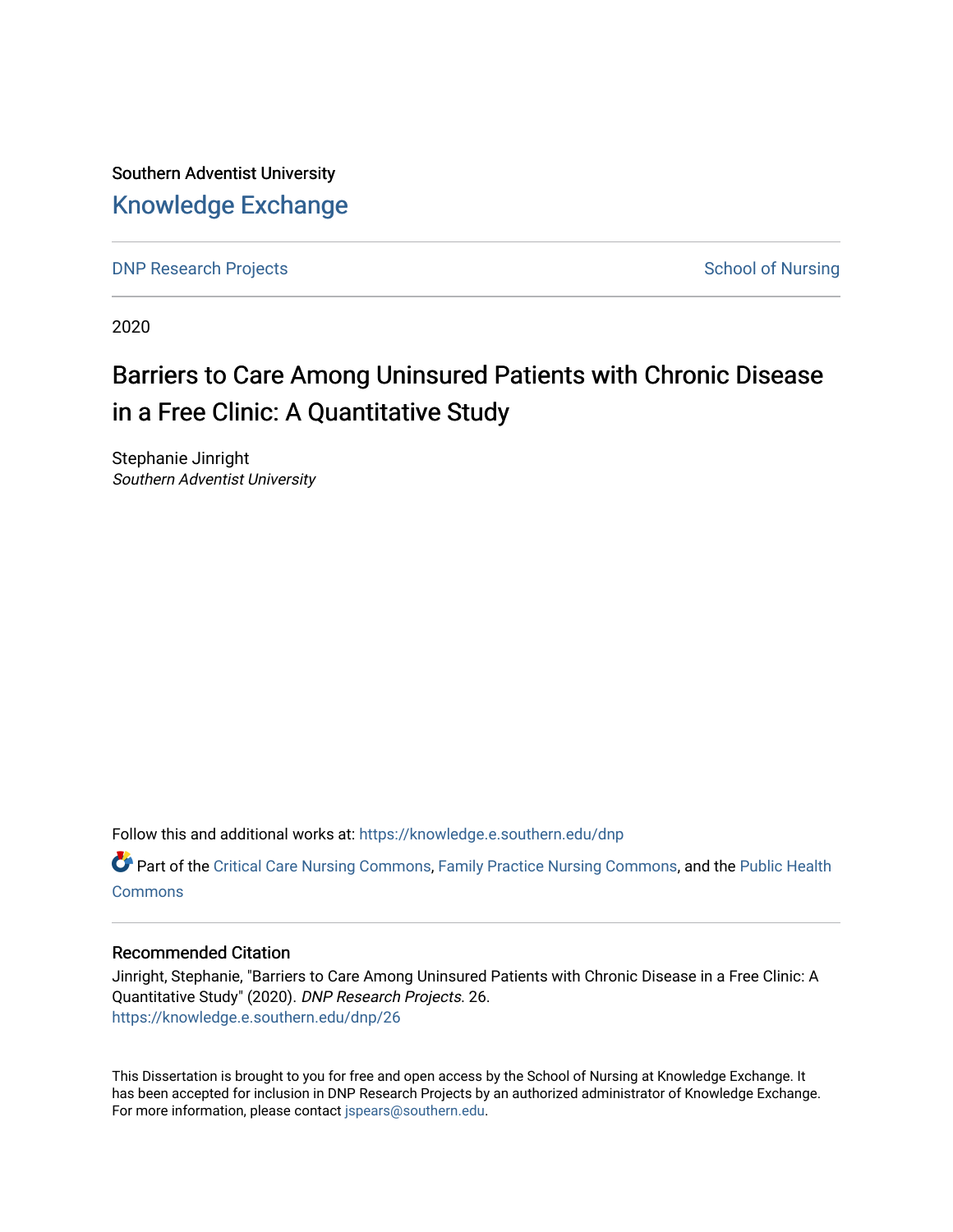Barriers to Care Among Uninsured Patients with Chronic Disease in a Free Clinic: A Quantitative Study

By Stephanie Jinright

April 19th, 2020

A Paper Presented to Meet Partial Requirements for NURS 815 Scholarly Project Progression Southern Adventist University School of Nursing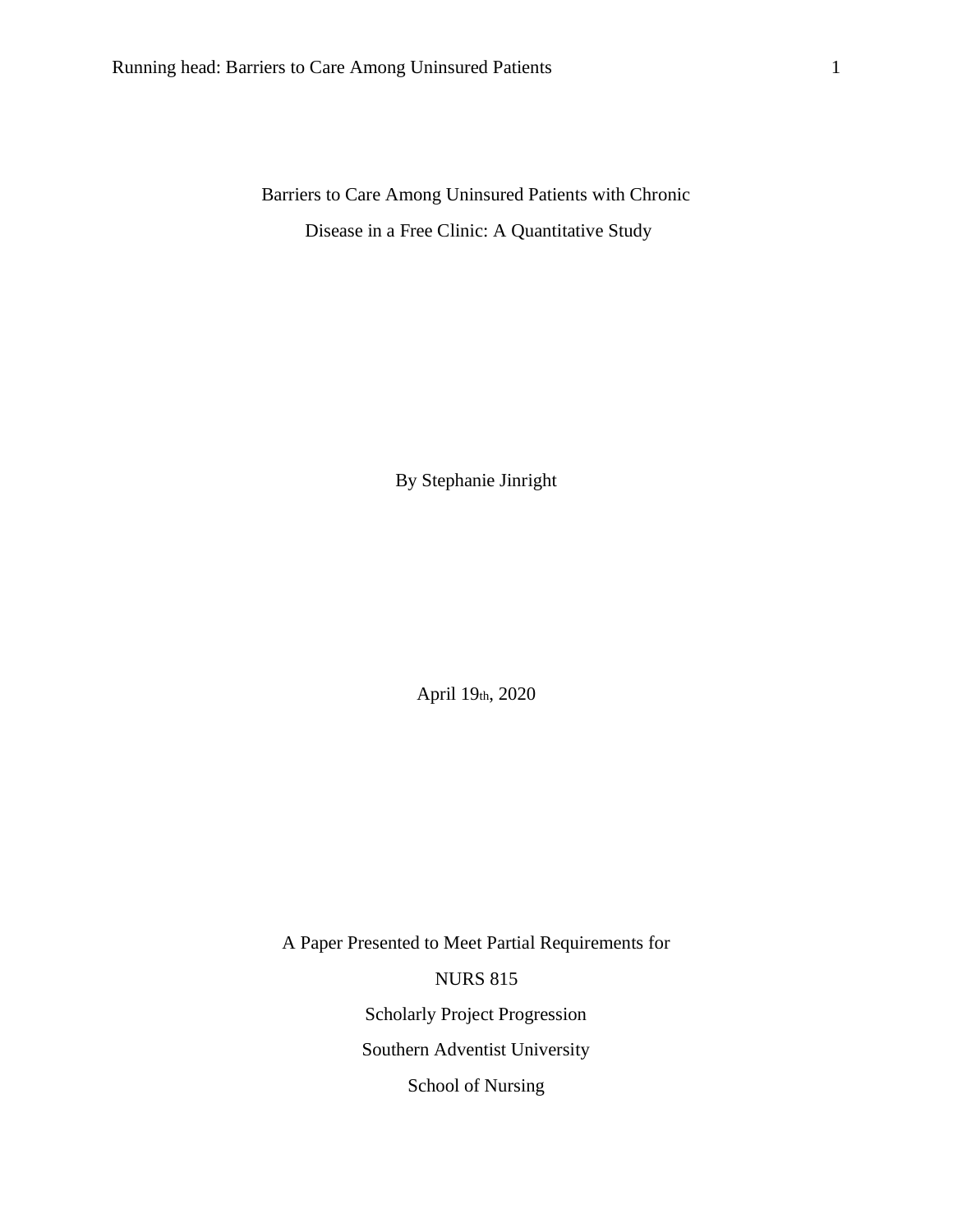| Chapter 1: Introduction                  |  |
|------------------------------------------|--|
|                                          |  |
|                                          |  |
|                                          |  |
|                                          |  |
| <b>Chapter 2: Literature Review</b>      |  |
|                                          |  |
|                                          |  |
|                                          |  |
|                                          |  |
|                                          |  |
| Chapter 3: Methodology                   |  |
|                                          |  |
|                                          |  |
|                                          |  |
|                                          |  |
|                                          |  |
|                                          |  |
|                                          |  |
| <b>Chapter 4: Analysis of Results</b>    |  |
|                                          |  |
|                                          |  |
|                                          |  |
|                                          |  |
|                                          |  |
|                                          |  |
| <b>Chapter 5: Discussion of Findings</b> |  |
|                                          |  |
|                                          |  |
|                                          |  |
|                                          |  |
|                                          |  |
|                                          |  |
|                                          |  |
|                                          |  |
|                                          |  |
|                                          |  |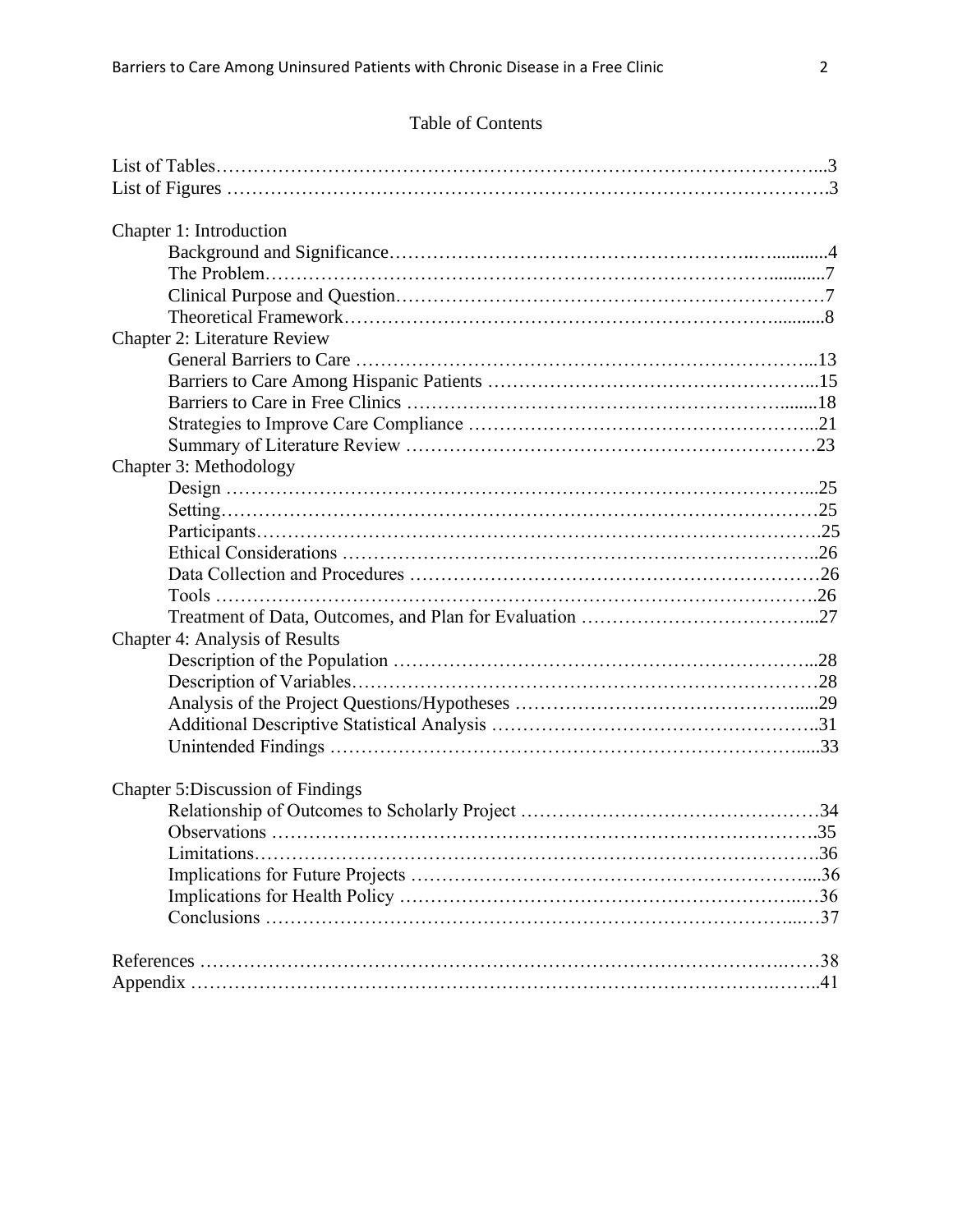| List of Tables  |                                |                  |  |
|-----------------|--------------------------------|------------------|--|
| Number of Table | Title of Table                 | Page Where Found |  |
|                 | Chi Square Test for            |                  |  |
|                 | <b>Significant Differences</b> |                  |  |

| List of Figures  |                                  |                  |  |  |
|------------------|----------------------------------|------------------|--|--|
| Number of Figure | Title of Figure                  | Page Where Found |  |  |
|                  | <b>SAU Theoretical Framework</b> |                  |  |  |
|                  | of Nursing                       |                  |  |  |
|                  | <b>Starfield Model</b>           |                  |  |  |
|                  | <b>Combined Framework Model</b>  |                  |  |  |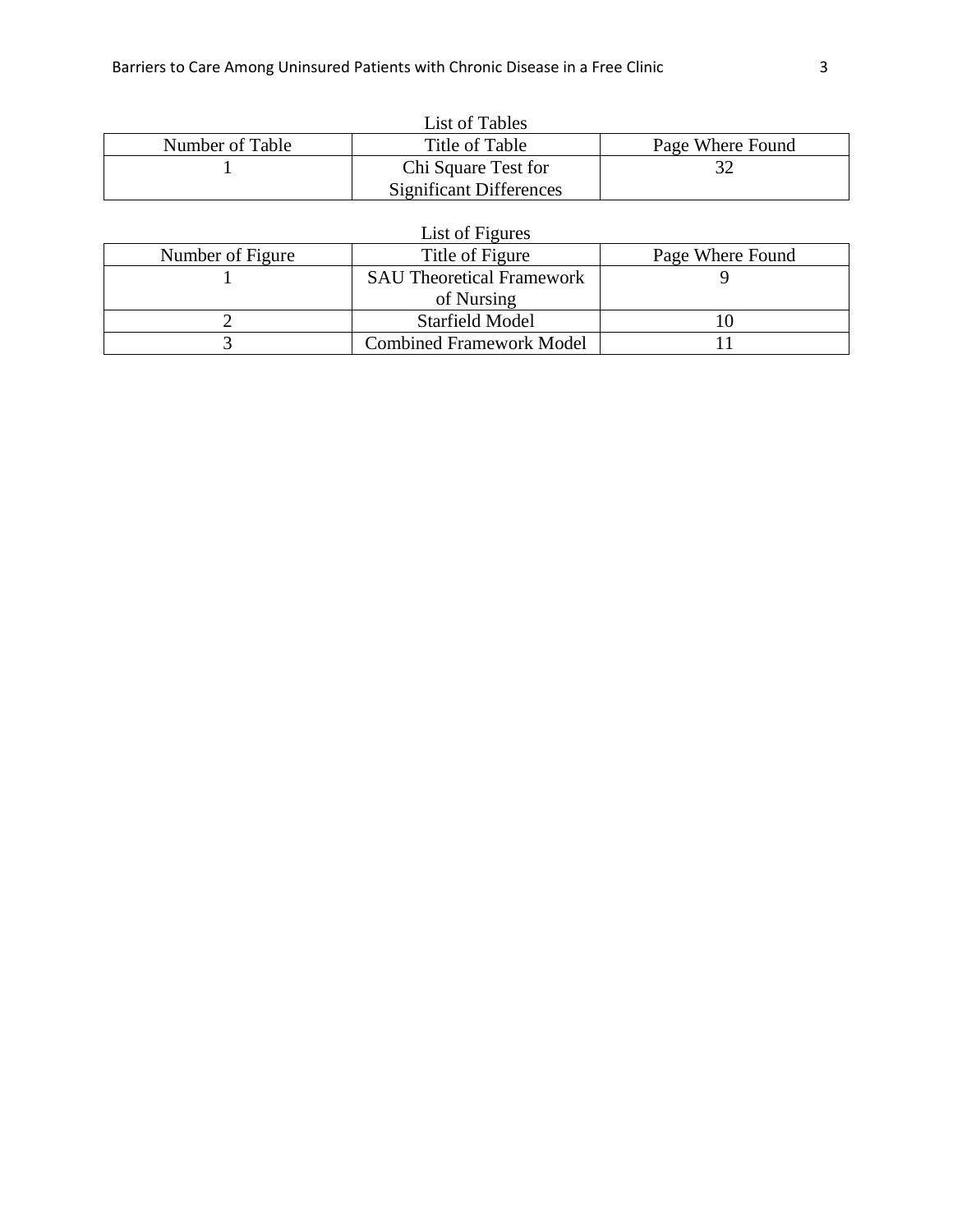### C**hapter One: Statement of the Problem**

#### **Background and Significance**

According to the 2017 U.S. Census Bureau there were 28.5 million uninsured people (2018). It is postulated these people have fallen between the cracks and do not meet requirements for Centers for Medicare and Medicaid Services (CMS) and cannot afford insurance provided under the Affordable Care Act (ACA). The most common chronic diseases for uninsured patients are diabetes, cardiovascular disease, end-stage renal disease, HIV infection, and mental illness (Woolhandler & Himmelstein, 2017).

It is well established that uninsured patients tend not to use primary care and as a result end up requiring the use of hospital urgent or emergency departments for chronic condition exacerbations. Moreover, these patients often are unable to pay for care received. In 1986 the Emergency Medical Treatment and Labor Act (EMTALA) was enacted to require emergency departments to stabilize and treat patients regardless of their insurance status or ability to pay. As such, emergency departments have become safety nets for the uninsured.

The American Hospital Association (2018) reported a staggering 38.4 billion dollars for uncompensated care. The financial losses of uncompensated care tend to be redistributed driving up the cost of care for everyone. But the conundrum for uncompensated healthcare is that it is relatively inelastic, growing larger and never shrinking. A critical element of uncompensated care is that while the patient does not pay, it does remain part of the patient's medical debt profile, and more importantly it is considered bad debt. The National Center for Chronic Disease Prevention and Health Promotion (2019) estimated that 90% of the nation's \$3.3 trillion annual healthcare costs are targeted to those with chronic diseases and mental illness.

There are fiscal mechanisms in place such as the Medicaid Disproportionate Share Hospital Payments (DSH) and Medicaid expansion; nonetheless these monies recoup only a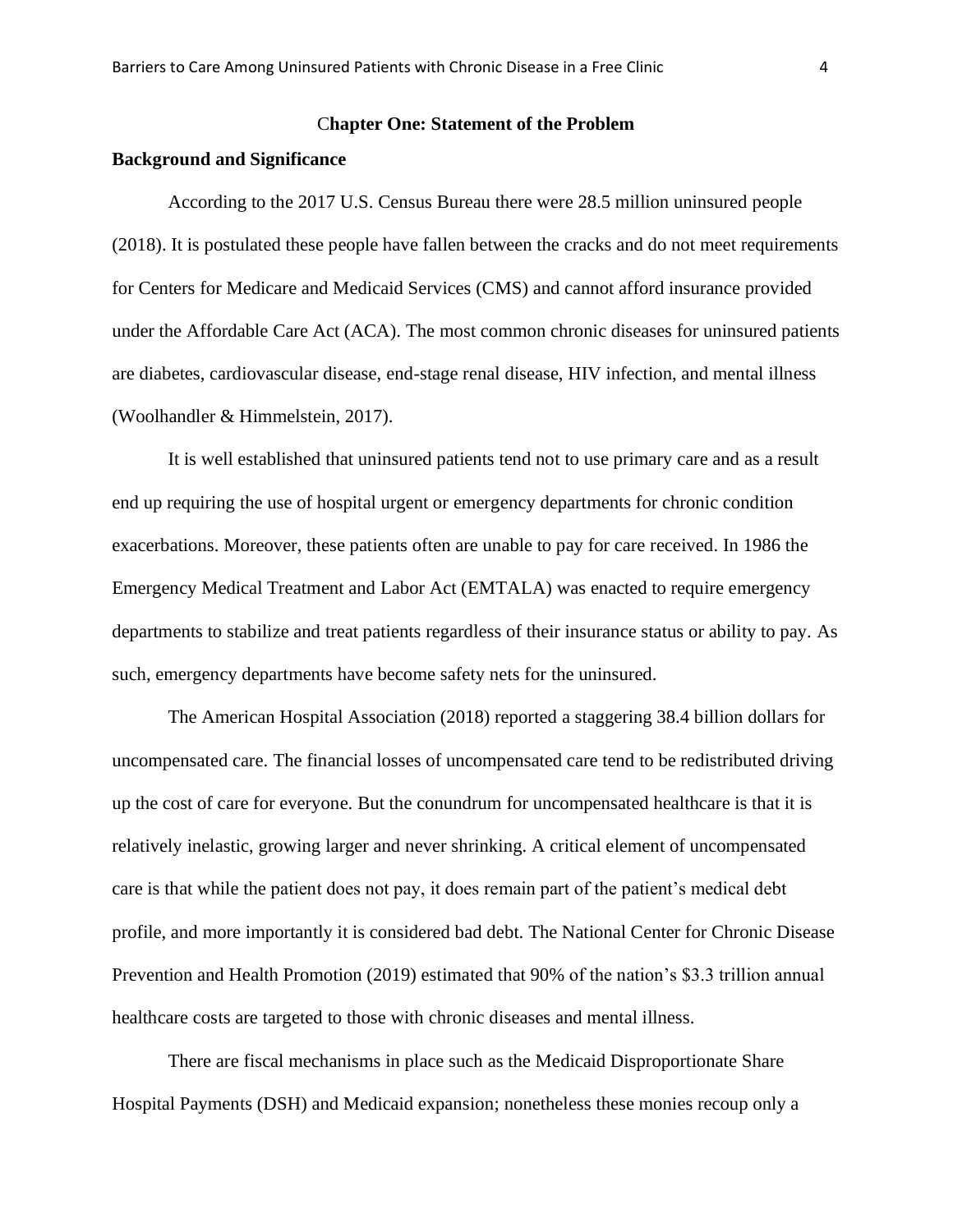fraction of that cost. Additionally, uncompensated care has wide-spread ramifications such as increased healthcare cost burden, inability to renovate with new technologies, and increased risk of financial instability that may lead to healthcare professional lay-offs or more radically, hospital foreclosure. The fall out, for uninsured, with a hospital closure is the challenge of where to access care.

The most cited barrier to care among all research is cost. A study completed in four free clinics in Syracuse, New York determined that 43% of the 229 respondents could not afford health insurance, with 55% of respondents indicating they are employed (Arvisais-Anhalt et al., 2018). This study was limited by the use of novel, unvalidated questions in its survey, as well as uneven distribution of surveys across the clinics sampled.

In a qualitative research study with 138 female cancer patients, themes for nonadherence to screening primary care included lack of knowledge of resources for free or low-cost care, denial or fear of cancer diagnosis, competing obligations and embarrassment (Nonzee et al., 2015). This study chose its survey sites based on serving a primarily minority, uninsured or underinsured population with 46% of respondents being African American and 35% being Hispanic. Limitations included a population limited to those who were currently seeking care and from urban settings (Nonzee et al., 2015).

The Affordable Care Act was approved by congress to decrease the number of uninsured people living in the United States. There were an estimated 44 million people prior to 2013 who did not have healthcare coverage. This has decreased to 28.5 million in 2018. These patients report the primary reason they do not have health insurance is that the cost is too high. Many who do not have health insurance have lost their job or changed employers (22%), lost Medicaid (11%), had a marital status change (11%) or work for employers who do not offer or are not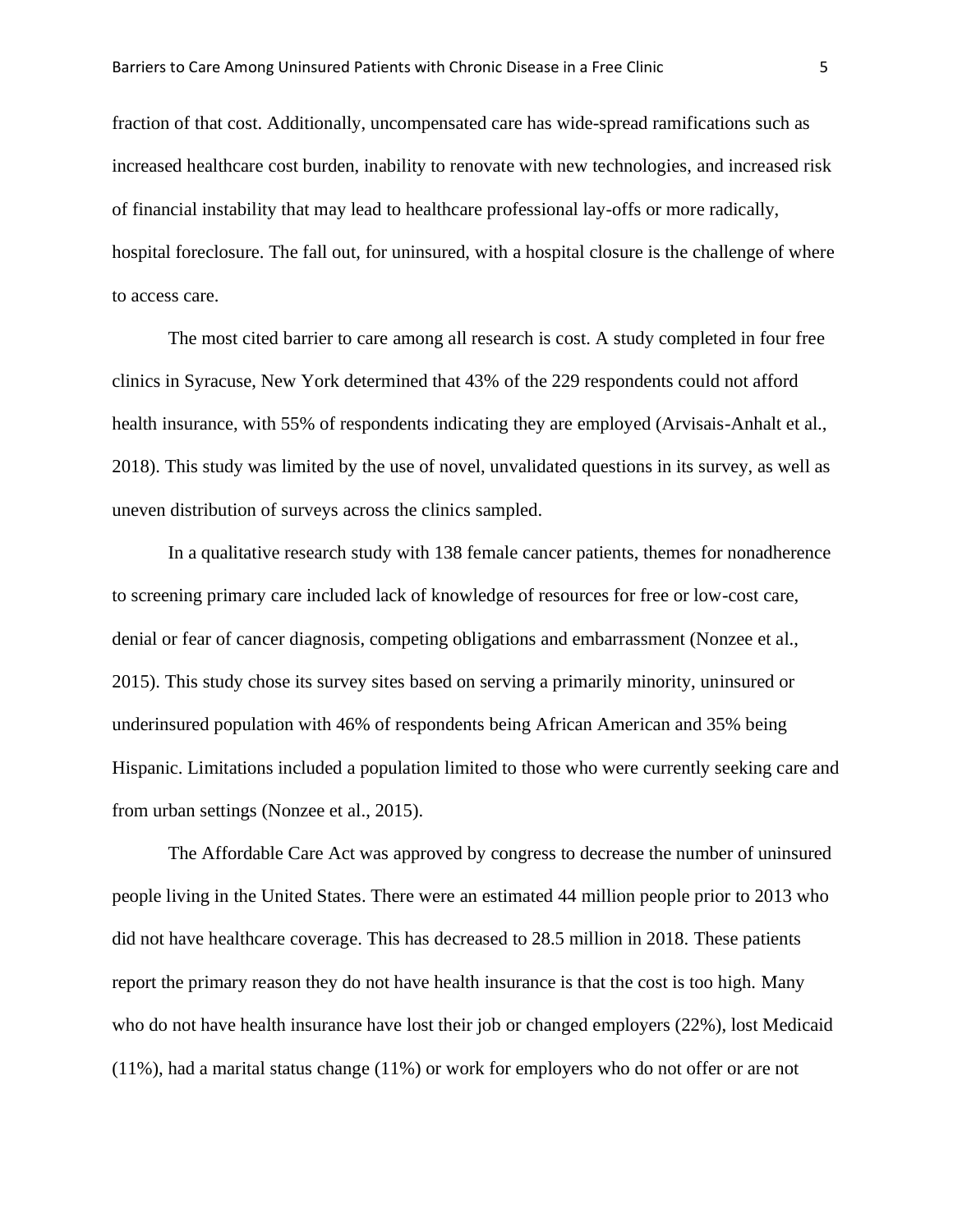eligible for coverage (9%). Other gaps in coverage result from persons earning too much to qualify for Medicaid but not enough to afford marketplace coverage (Kaiser 2018). Two thirds of all uninsured persons earn less than 200% of the federal poverty level. These persons also tend to work for smaller sized farms, nonunionized firms, and nonmanufacturing sectors (Woolhandler & Himmelstein 2017). Researchers in one 2016 study determined that 62% of a population (n=74) that used a free clinic, actively sought health insurance. Those patients cited cost of coverage as their primary reason for being uninsured. Incomes of these patients ranged from 0 to 425% of federal poverty level and 80% of respondents were employed (Desmond et al., 2016).

More recently, in March of 2020, the United States Bureau of Labor Statistics reported an increase in unemployment rate to 4.4%. These changes reflect the effects of the coronavirus outbreak and the efforts to contain it. Jobs in the hospitality and entertainment industries were hardest hit with other noticeable declines in the healthcare industry, business services, retail trade and construction (Bureau of Labor Statistics 2020). The unemployment rate increased by 0.9 percentage point which is the largest one month increase since January of 1975. In terms of numbers, unemployed persons went from 1.4 million to 7.1 million. Additionally, the number of part time employed persons who preferred full-time employment increased by 1.4 million during the month of March. It is yet unknown how deep of an impact this has on the uninsured population as well as the health care industry as a whole. Additionally, the data collection period for these numbers ended March  $12<sub>th</sub>$ . It is expected that unemployment rates, and subsequently uninsured rates, will continue to grow over the next several months as the country enacts measures to slow the spread of the virus.

While uncompensated care remains a national fiscal concern, there is one community in the Southeastern United States that is taking steps and providing access to free healthcare in an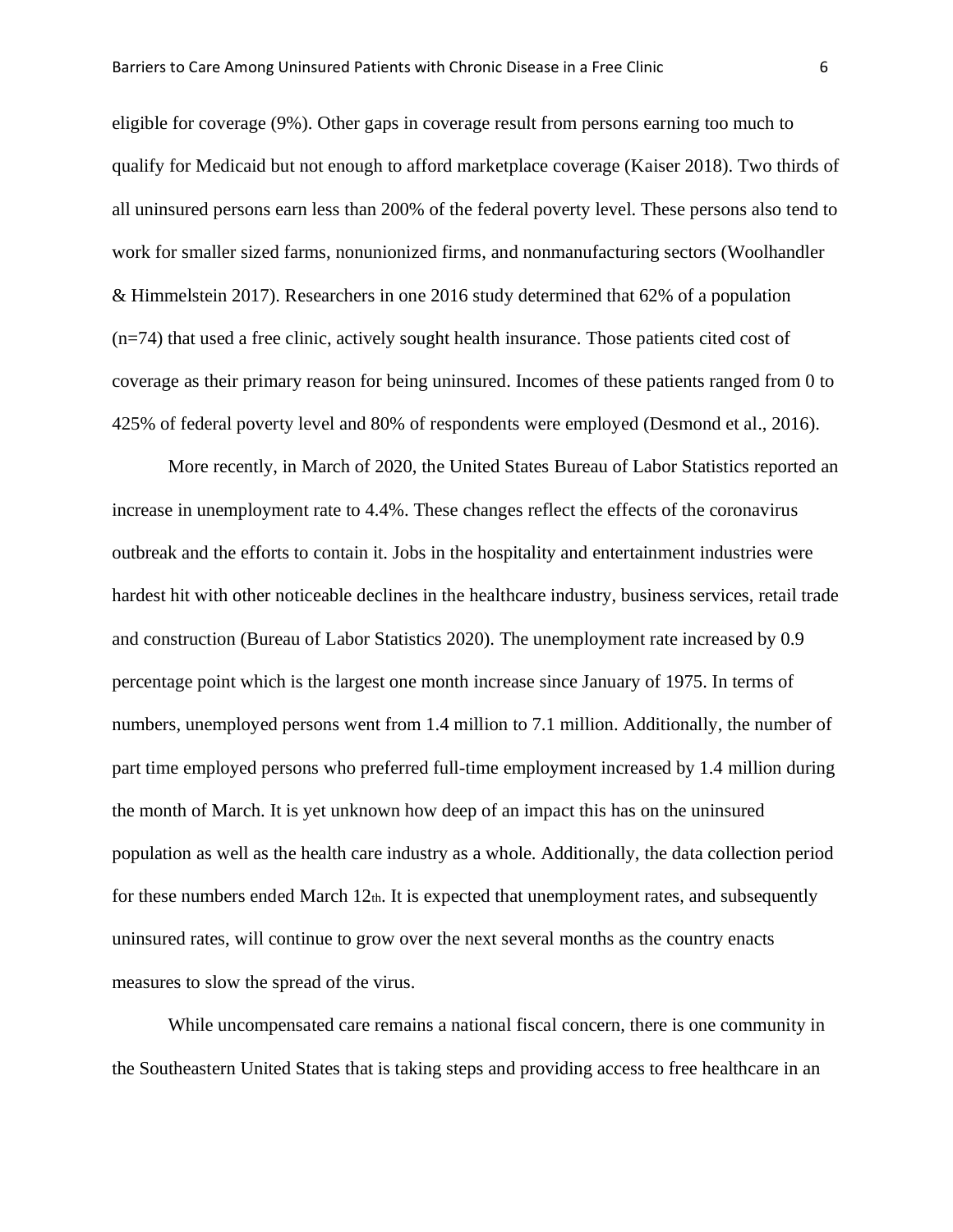outpatient clinic. This Southeastern United States community reported almost 27% of its population under the age of 65 are living without health insurance. Twenty-four percent of the population of that same town live below the national poverty line. The population is 50.8% Hispanic, 28.2% Non-Hispanic White, and 7.6% African American or Black, with the remainder divided among other races (US Census 2017).

Despite free healthcare services, there continue to be challenges, to patient care. Patients demonstrate irregular follow up and treatment plan adherence. Hence, for this scholarly project, the aim was to better understand why a group of patients in the Southeastern United States were non-compliant with access to free healthcare services, identify specific barriers, and to determine chronic condition severity.

#### **The Problem**

In the Southeastern United States, there is a large population of uninsured patients who have limited to no access to care. A free clinic was established in 2005 to improve this access and according to clinic data, the patient population is 60% female and 40% male with approximately 200 patients visits per month. The most common chronic illnesses treated in this clinic include hypertension (33% of patient population), diabetes mellitus (21%), chronic obstructive pulmonary disease (COPD) (18% of population), and hyperlipidemia (10%).

#### **Clinical Purpose and Question**

The purpose of this scholarly paper is to explore the barriers faced by uninsured persons utilizing a free healthcare clinic to treat chronic illnesses and to correlate the severity of those barriers to achieving access to care. The scholarly project findings were analyzed and will be used to promote understanding of what factors are true barriers and what are simply inconveniences. By discovering the barriers, the clinic and community will be in a better position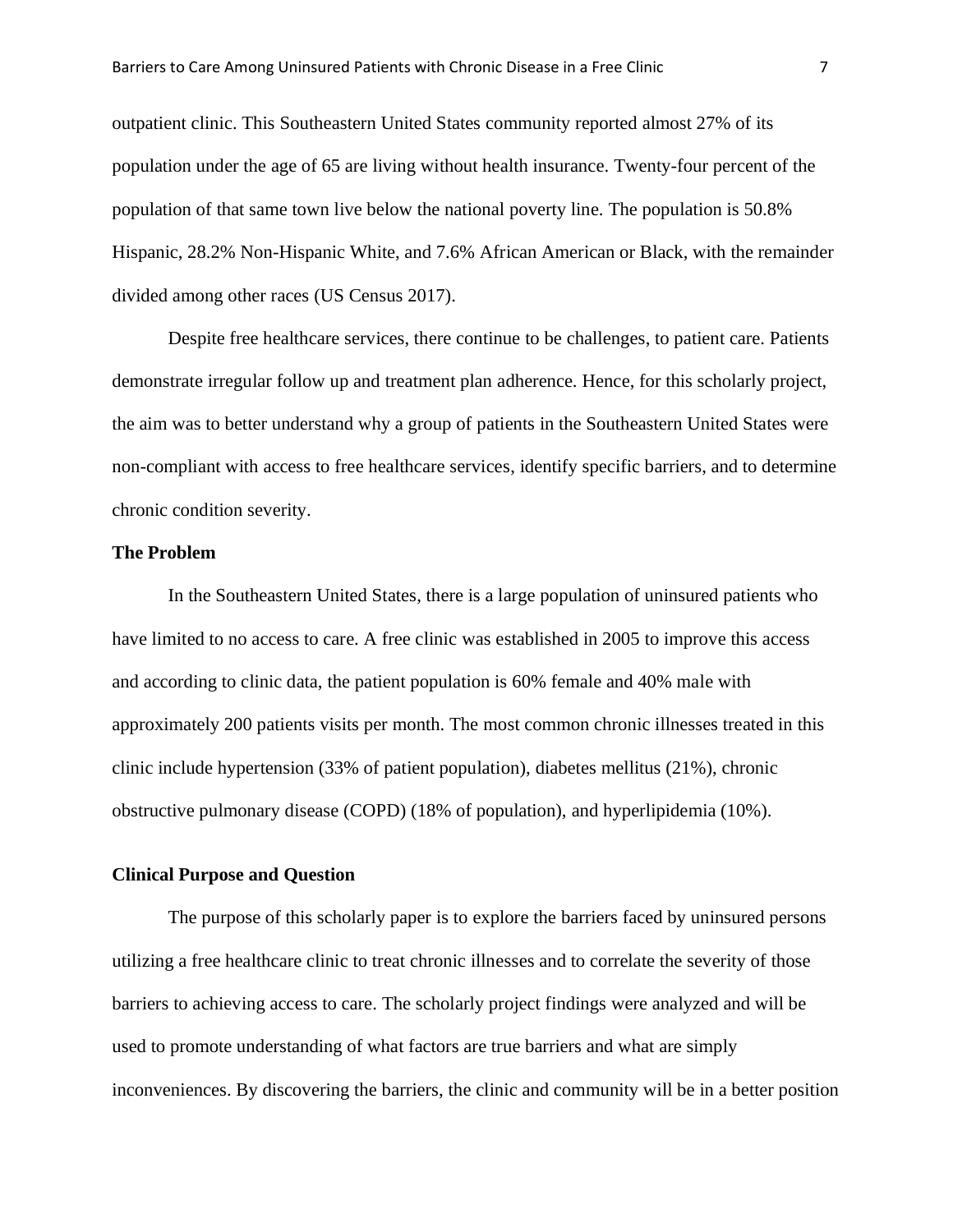to make decisions regarding current healthcare services offered, advocate for new services that would better meet healthcare concerns, and to make political recommendations at the local, state, and federal levels.

The question that researchers sought to answer was: Among uninsured persons who utilize a free clinic in the Southeastern United States to manage chronic illness, what are the perceived barriers to receiving needed healthcare? In order to answer this question, the researcher developed three hypotheses.

**Hypothesis one.** Facing more barriers to healthcare services results in a lower probability of achieving health care access and getting needed services.

**Hypothesis two**. Having barriers that are more severe strongly correlates with not achieving access to needed care.

**Hypothesis three**. Some barriers more strongly correlate with achieved access to care. There is a relationship between barriers to care and achieved access to care.

#### **Theoretical Framework**

This study will utilize Southern Adventist University's (SAU) theoretical framework for nursing and the Starfield Model of Social Influences on Individual's Health to establish a foundation on which to build the research. The SAU framework describes that by the grace of God providers can have an impact on the health and environment of individuals, families, and communities. Patient care is made up of equal parts caring, connecting, and empowering. In reference to the clinical question, by caring for uninsured patients who might not otherwise receive care and connecting with them, a plan is developed for empowering those patients with the ability obtain care for chronic disease and will improve their quality of life. These tasks take place with an understanding of how evidence-based practice informs the best care. Cultural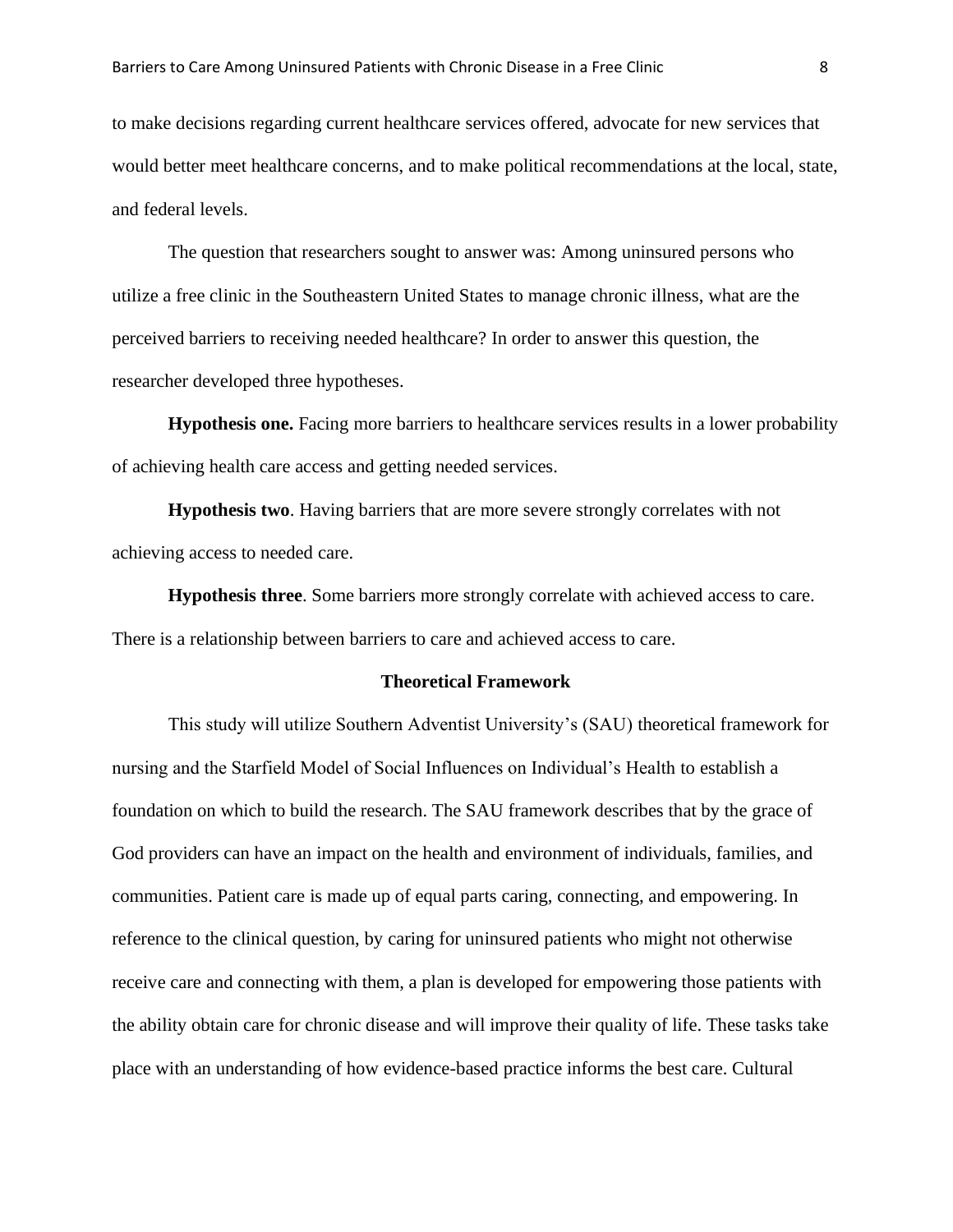competence will be necessary as many of these patients come from a variety of cultural and socioeconomic backgrounds which differ from those of the primary investigator. Health promotion behaviors are highlighted during the survey process to encourage even slight changes and reinforce education provided by the clinic. Professionalism is an integral part of every aspect of the project. Finally, an understanding of teamwork, and collaborative, patient-centered care will guide the researcher to obtain the highest quality data through further understanding of the clinic's assets and limitations as well as the concerns and needs of the patients themselves.



**Figure 1. SAU Theoretical Framework for Nursing** (2019). Southern Adventist University Nursing Handbook retrieved from at https://www.southern.edu/academics/academic-sites/nursing/docs/ ugstudenthndbk2019-20.pdf

The Starfield Model is used to measure quality of care, access to care, or capacity, and total cost of care in a primary care setting. In the model, comprehensive primary care is the base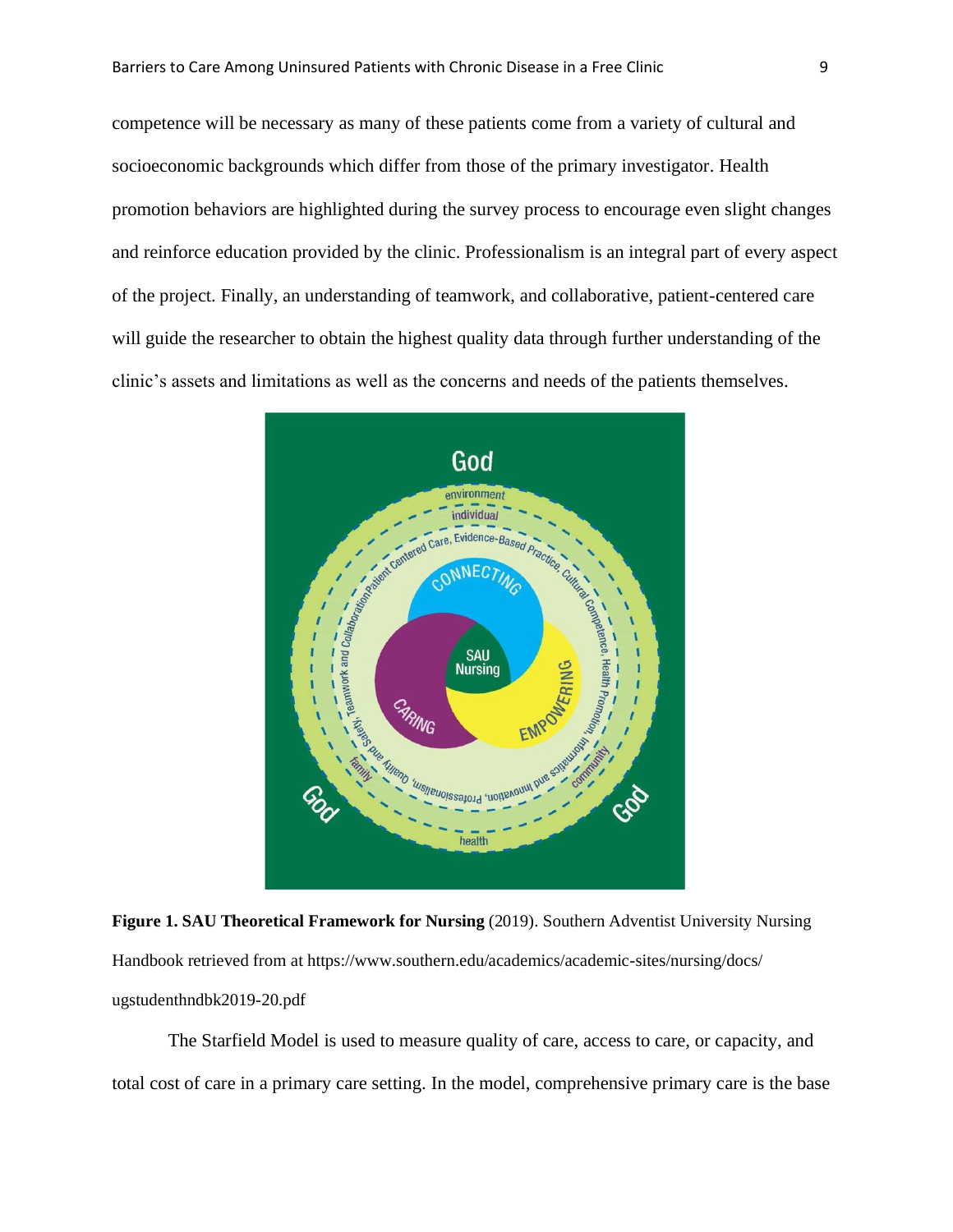of a sustainable health care system which optimizes health outcomes and meets patient and public expectations. In this model, the goal of the primary care team is to improve quality, increase access to care, and reduce the total cost of care, thereby becoming more efficient while serving more people. The foundation of the model is support of the patient provider relationship, to collect data, to encourage excellence in performance, and to promote stewardship of health system resources beyond the primary care team. The goals of the model are to increase the value of the health care dollar, improve patient outcomes, provide greater autonomy for providers, and to gather data to provide evidence for investing in health outcomes (Starfield 2006).



**Figure 2. Starfield Model** retrieved from https://www.sciencedirect.com/science/article/abs/pii/S0840470414000970 Both the SAU Theoretical Framework for nursing and the Starfield Model function to support improving quality of health care through research and collection of data, and by managing both real and fiscal assets to improve patient outcomes. The ultimate goal of this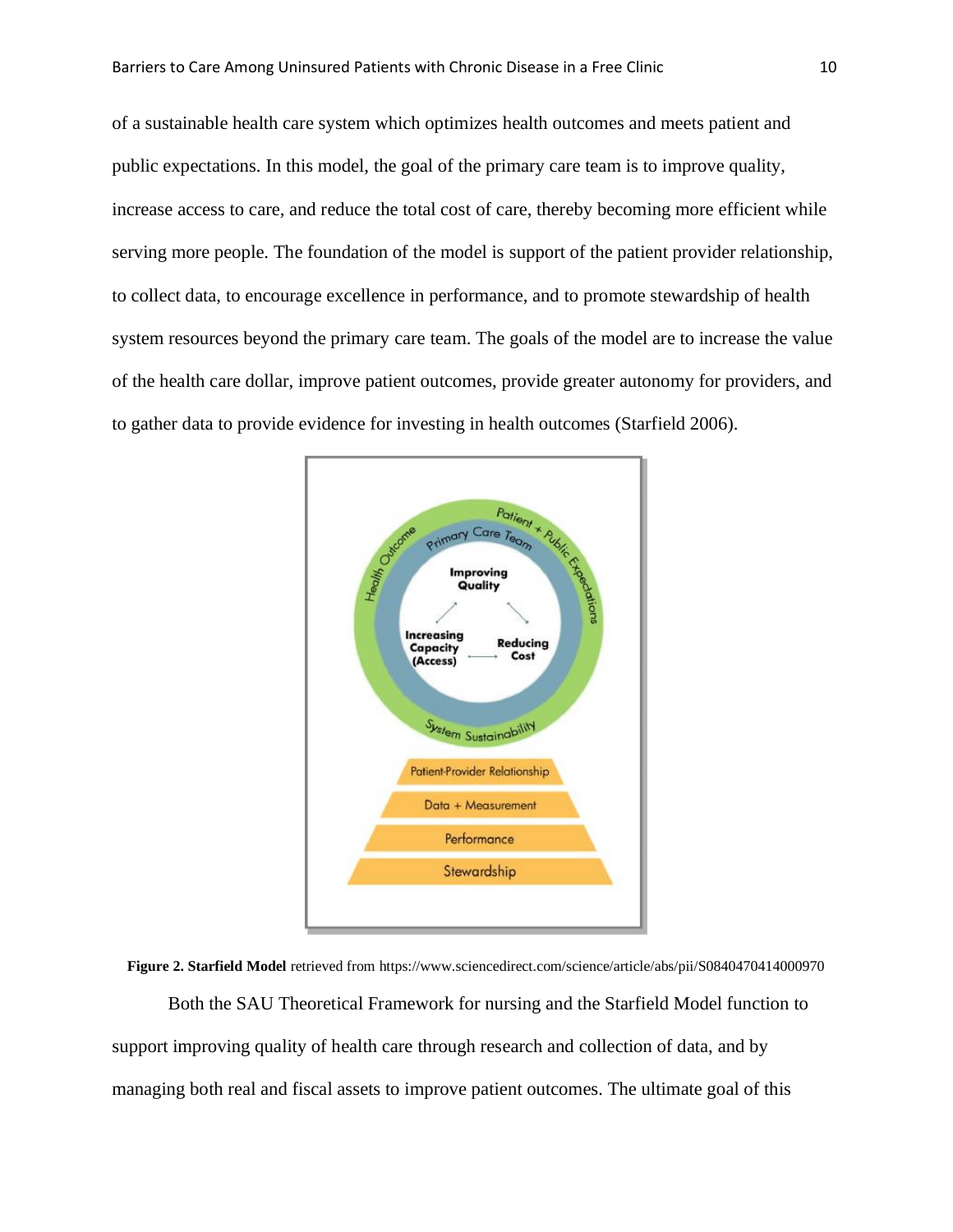research is to understand the barriers to care perceived by patients in a free clinic. By grounding this research in the SAU Theoretical Framework for Nursing and the Starfield Model, those barriers will be determined and ultimately education and policy changes may occur to alleviate those barriers.



**Organization of the Remainder of This Study**

The remainder of this scholarly project will contain four chapters. Chapter two will discuss the information discovered during the literature review. Chapter three will discuss the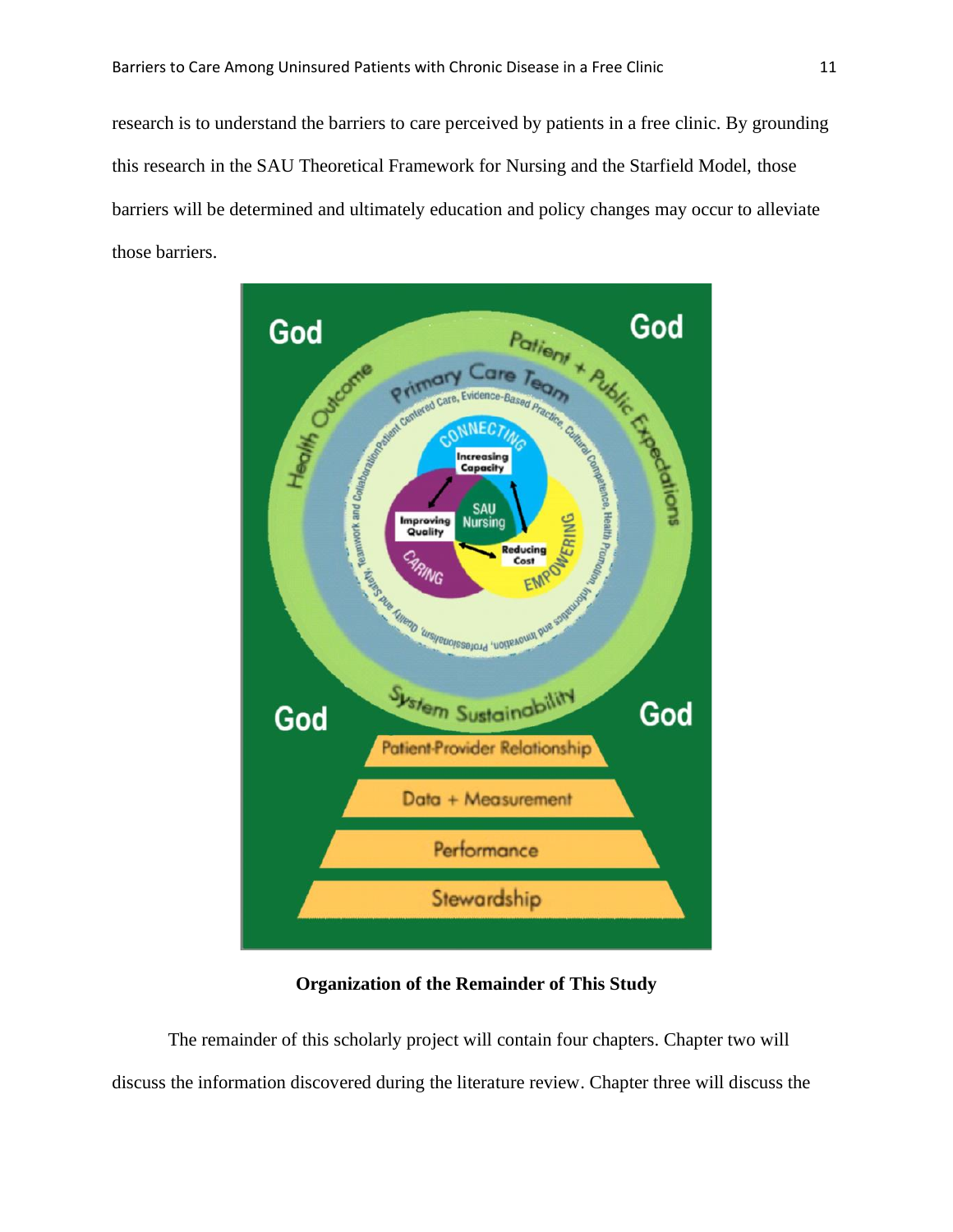methodology of this scholarly project. This portion will include the purpose, objectives, and design. It will explain the target population and recruitment details, inclusion and exclusion criteria, and human subject protections. It will also discuss both instruments and measures, subject eligibility, and the Institutional Review Board (IRB) approval and resources used. Chapter four will describe the results analysis. This will include demographics, key terms and other variables, a discussion of project questions and hypotheses. It will conclude with a discussion of unintended consequences. Chapter five will summarize the outcomes, discuss limitations, bias or errors, factors affecting the study results, and discuss implications for future projects and research and implications for current practice and education.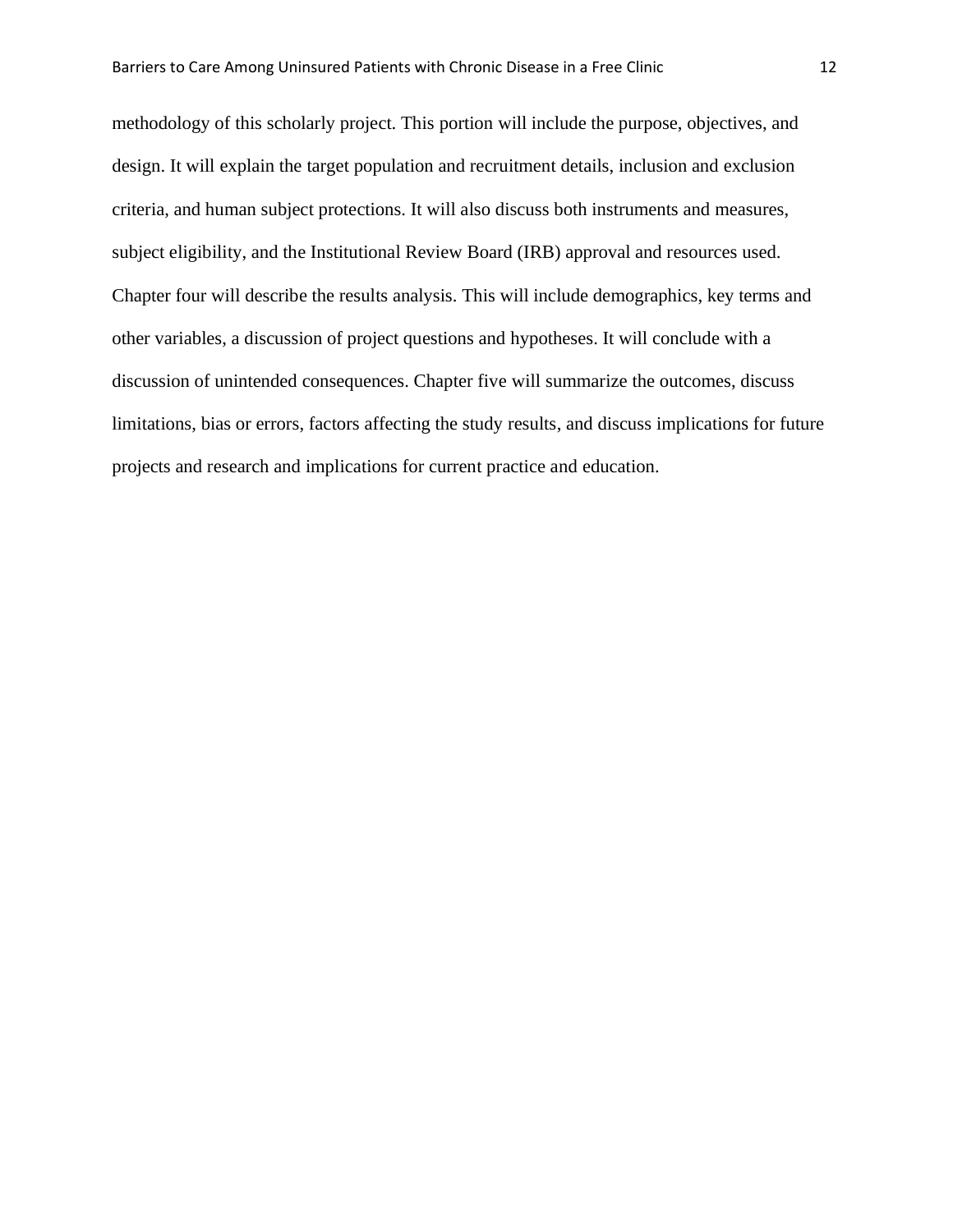#### **Chapter Two: Review of Literature**

This chapter will serve as an introduction to the data discovered during the literature review of barriers to receipt of healthcare, including both qualitative and quantitative studies, and will discuss the gaps found in current evidence. Google Scholar and CINAHL complete were used to find background evidence for this project. Article publication dates ranged from 2011 to 2019. Key words used included *adherence to treatment*, *access to care*, and *barriers to care*. Articles were limited to scholarly journal publications with populations in the United States in order to be more manageably reviewed.

#### **General Barriers to Care**

Since the enactment of the Affordable Care Act (ACA), access to medical insurance has improved for a large portion United States citizens. According to the Kaiser Family Foundation nearly 20 million people gained healthcare coverage by 2016, after passage of the ACA (Garfield, Orgera, & Damico 2019). However, there are groups of people who are still unable to obtain insurance and are limited in the care they can obtain. Research has identified some barriers to medical care among specific types of patients.

Researchers explored data from the 2012 LIVESTRONG survey using a multivariate logistic regression to identify risk factors associated with receipt of medical care among adult cancer survivors under 65 years of age living in the United States. Factors examined included sociodemographic data, financial hardship, medical debt, caregiver status and cancer-related variables. Respondents with financial hardship  $(p<0.001)$ , had public insurance or were uninsured ( $p<0.001$ ), and were unemployed or made a work change at diagnosis ( $p=0.015$ ) were statistically more likely to delay medically necessary care. Patients who had financial hardships and incurred debt of greater than \$10,000 were more than three times as likely to delay necessary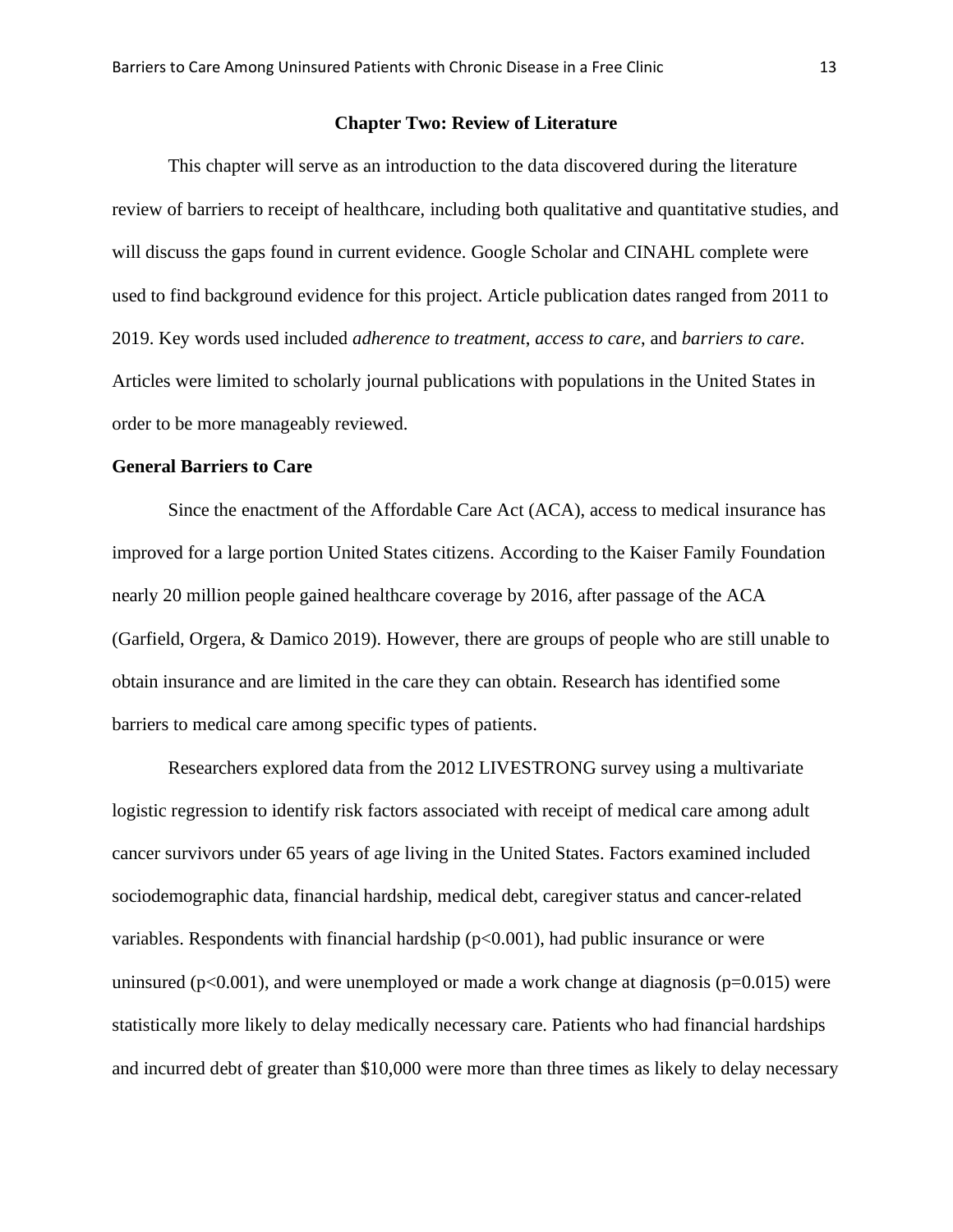care (Financial hardship w/ $\geq$  \$10,000 debt = 3.41, 95% CI 2.69–4.33, p < 0.001). Survivors who were uninsured were more likely to delay necessary care, compared to those with private insurance (RR = 1.70, 95%CI 1.27–2.28,  $p = 0.001$ ). Moreover, patients who did not have a caregiver were at a greater likelihood of not receiving necessary care ( $RR = 1.44$ , 95% CI 1.11– 1.87,  $p = 0.008$ ) compared to survivors with a caregiver. Finally, survivors who lacked help understanding their health insurance or medical bills were more likely to lack necessary medical care (RR = 2.17, 95% CI 1.68–2.81,  $p < 0.001$ ) compared to those who had help (2018). This study was broad and examined data from over 4000 respondents. However, one major limitation noted was recall bias from respondents as information was self-reported (Banegas et al., 2018).

In a study completed by Miller-Matero et al, (2016) factors for missing clinic appointments were evaluated. These included demographics, psychiatric symptoms, cognitive functioning and literacy status. Researchers conducted a chart review on 147 patients who were seen by a primary care psychologist over a six-month period. The number of total appointments scheduled ranged from 2 to 18 per patient, with an average of  $32.50$  (SD = 27.87). The number of missed appointments ranged from 0 to 14 per patient, with an average of 4.51 (SD = 5.51). The average rate of missed appointments was  $15.38\%$  (SD = 14.36). The prevalence of missed appointments was normally distributed (skewness  $= 1.16$ , kurtosis  $= 1.56$ ). In univariate analyses, factors related to higher rates of missed appointments included younger age ( $p = 0.03$ ), lower income (p=0.05), probable depression (p = .05), sleep difficulty (p = 0.05) and limited reading ability ( $p = 0.003$ ). Further evaluation via multivariate analysis identified probable depression ( $p=0.02$ ) and limited reading ability ( $p=0.003$ ) as independent predictors of missed clinic appointments. Limitations to this study listed by researchers, included introduced bias as data were only collected on patients referred for psychological evaluation and many patients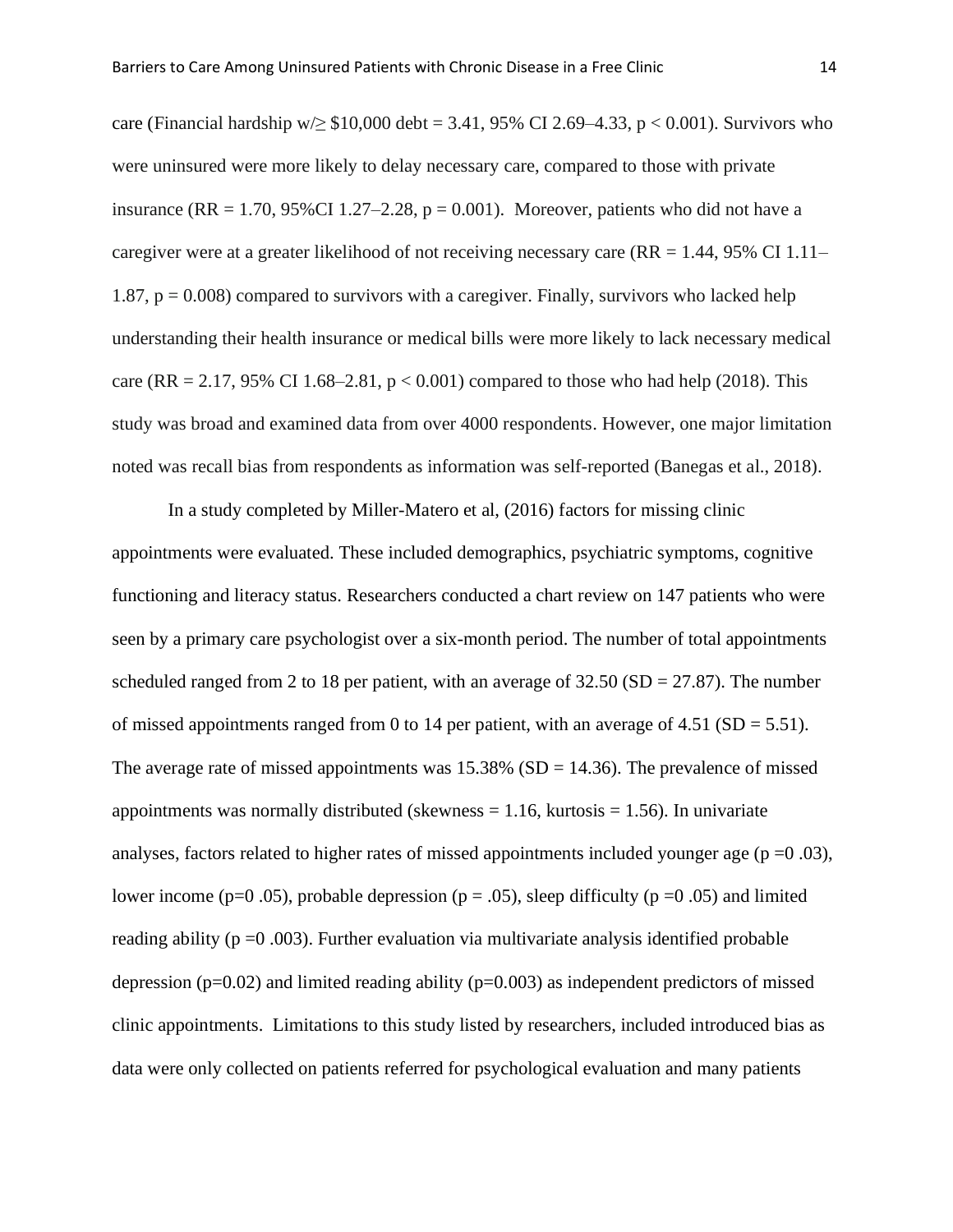might have been referred for depression compared to other diagnoses. Finally, researchers discussed that the results indicated correlation only and not true causation; that missed appointments might be related to other factors not assessed by the study (Miller-Matero et al., 2016).

These two studies evaluated very different populations via differing methods and identified a variety of barriers to adequate medical care. In the case of Banegas et al. (2018), survey respondents had a previous diagnosis of cancer whereas Miller-Matero et al.(2016), completed chart reviews of patients in a psychiatric primary care practice. Neither study looked at patients in a general primary care practice. While both studies stated they evaluated socioeconomic status, only Banegas et al. (2018) identified factors related to debt and finances as barriers to medical care. Miller-Matero (2016) only evaluated lack of medical care in the form of missed appointments whereas Banegas (2018) identified respondents who missed appointments, failed to have follow up testing, and missed treatment deemed necessary by medical professionals.

**Barriers to care among Hispanic populations.** A significant portion of current research focuses on Hispanic populations. This could be related to the changing demographics of the United States or current political debates. This area is of particular interest to the author as it is a growing demographic in the area of the clinic studied.

One literature review completed in 2015 described barriers to care among undocumented immigrants in multiple countries. Researchers evaluated 66 articles and determined barriers to care among Hispanic populations included limited access to insurance and requirements to show documentation to get health care services. Other listed barriers included high cost, discrimination, bureaucracy, fear of deportation and communication difficulties. Finally, shame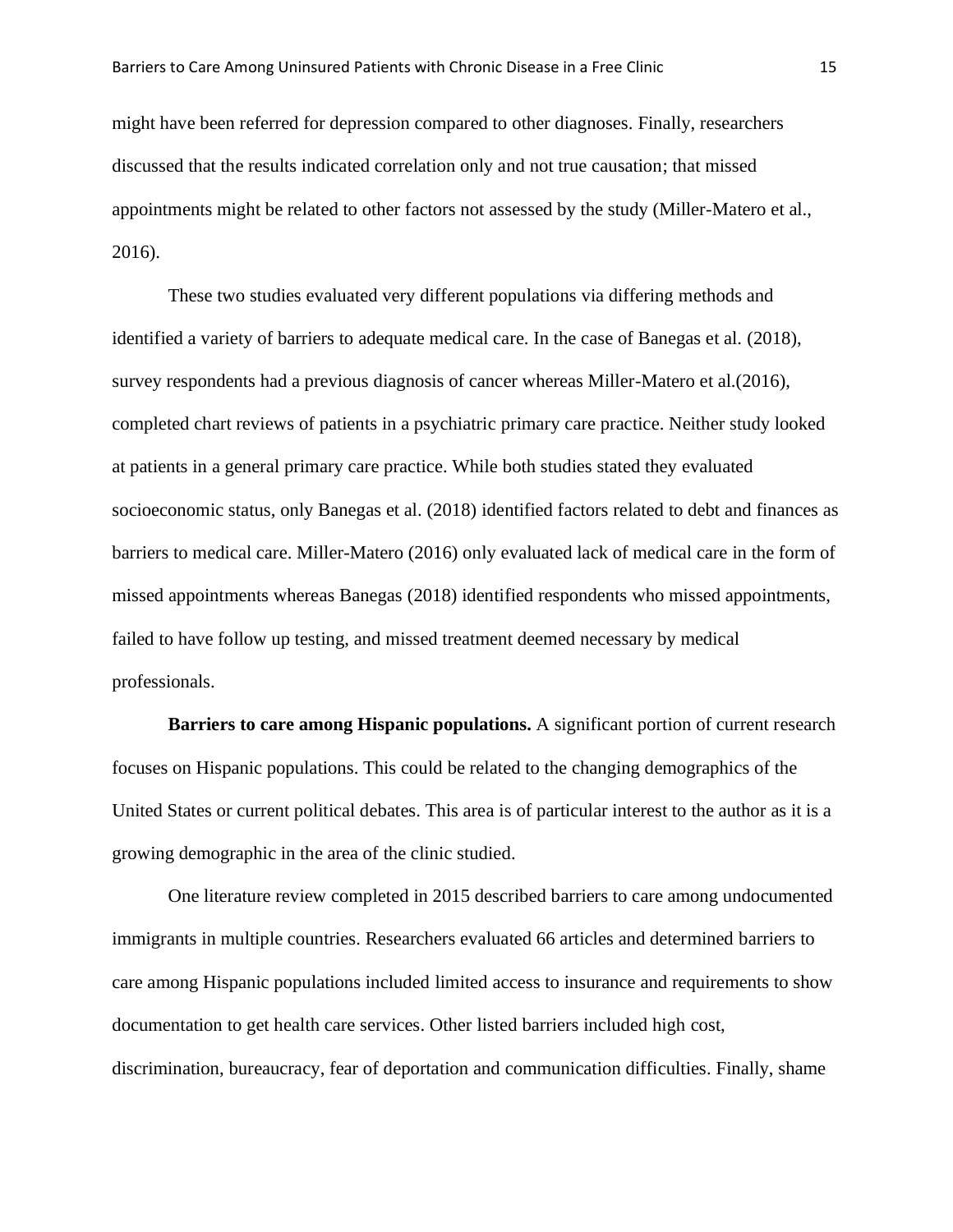and stigma were listed as barriers to care as patients did not wish to be burdens on society (Hacker et al., 2015).

A further study discussed the major barriers to care among Hispanics being lack of cultural sensitivity, health literacy, and shortage of Hispanic health care providers (Velasco-Mondragon et al., 2016). Dominguez et al (2015) reported that according to United States census data 15.5% of Hispanics reported absence of needed medical care because of cost concerns.

Researchers used a qualitative interview design to identify barriers and facilitators to care among uninsured Latina immigrants. Participants were recruited via purposive sampling method and included a sample of thirty uninsured immigrants in South Carolina. The findings determined that the first barrier was simply not having enough money to cover the cost of surgeries, routine office visits, nor medications (Luque et al., 2018). Participants ranged in age from 26 to 63 and were living in the US an average of 14 years (range from 3 to 27 years). Participants reported a lack of formal education, low household incomes and a lack of English proficiency. The study went on to describe how many of these patients did not wish to be a liability on the government, so when free care was not available, they did not have care (Luque et al., 2018). Identified themes were similar to other studies and included high cost of care/lack of insurance, communication difficulty related to Spanish only or English as a second language, lack of knowledge about the medical system, and preference for using alternative methods for healing (Velasco-Mondragon et al 2016, Dominguez et al., 2015, Luque et al., 2018).

A second qualitative study of 70 Hispanic respondents described unique barriers to care for this population included concerns that using health services would inhibit future legal entry into the United States and that using medical services increased the likelihood of deportation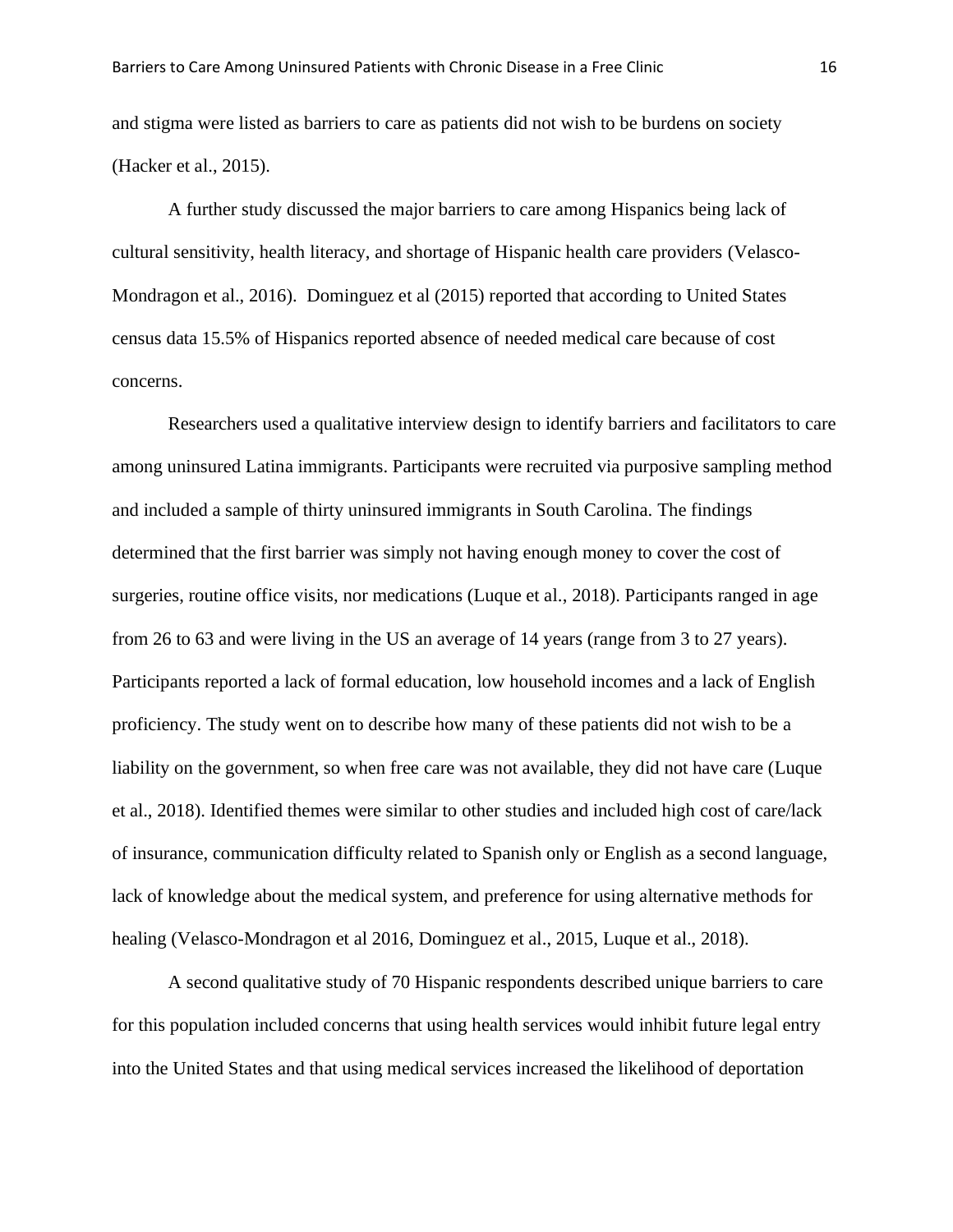(Joseph, 2017). The original interviews, conducted between 2012 and 2016, evaluated the health care experience from multiple points of view to attempt to establish a complete picture. One hundred fifty three interviews were conducted of immigrants, health care professionals and immigrant and health advocacy organization employees. Researchers used purposive snowball sampling and imported each interview into NVivo software to develop a list of codes with oneto three-word phrases. These phrases described how participants felt documentation status influenced health care experience. Interviews were analyzed in the language in which they were initially conducted to minimize the loss of nuances in translation. Themes identified included perceptions that the primary inhibitor to immigrants' access to health care is public policy, use of local care services may impede legalization or lead to deportation, and increased immigration enforcement indirectly affects immigrants' health due to delay in or absence of care. The predominating limiter of this study was the small nonrandom sample size which was related to the difficulty of identifying members of the at-risk population (Joseph, 2017).

Finally, a qualitative study completed in California noted that barriers were in the form of structural (lack of information or insurance and long wait times), cultural (embarrassment and lack of understanding), and provider-related (disrespectful communication and inconsistent providers). Researchers used bilingual interpreters to conduct one-on-one interviews with 44 indigenous women, average age of 40 with range of 21-73 years, who were recruited at parks, clinics, school-based sites, and community meetings. All interviews were audiotaped and then translated and typed in English. The English transcripts were coded to identify structural, cultural, and provider-related barriers to health care utilization. The researchers did not identify the method used for coding the interviews. The most often identified barrier was a lack of understanding the English language. This lack of English language proficiency impacted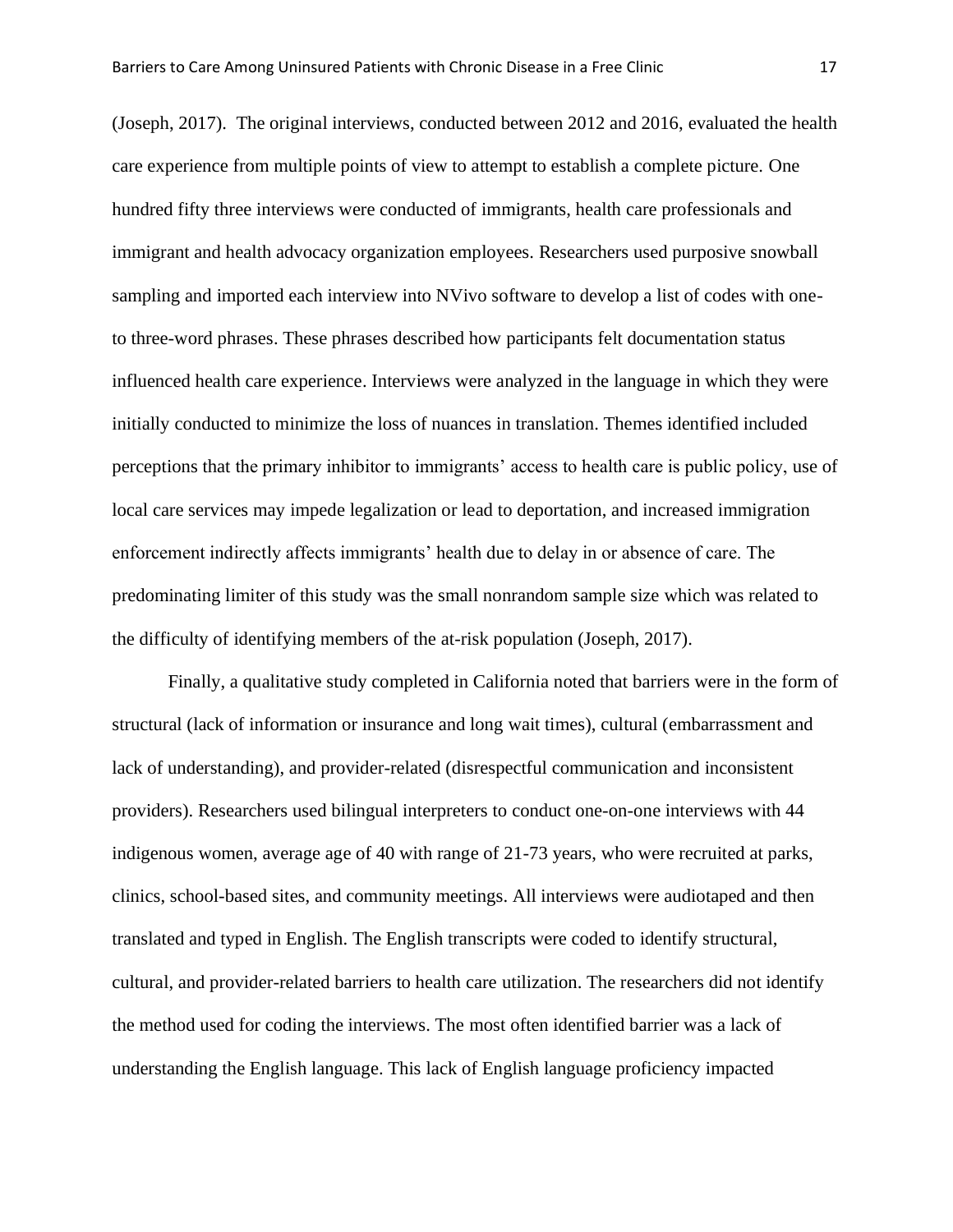patient's understanding of follow up appointments, taking medications, and other means of improving quality of life (Maxwell et al., 2018). It was also noted in the same study that there were cultural barriers among Hispanic populations where patients were embarrassed to ask questions or express fear of procedures which would lead to better understanding (Maxwell et al., 2018). Limitations identified by the researchers included the inability to ask participants about their immigration status. It was felt that this would significantly impair recruitment. Additionally, it is possible that the data may not be generalizable to the population as recruiters did not keep record of refusals to participate in the study . Conversely to the study conducted by Joseph in 2017, Maxwell et al., (2018) did not code their interviews in the original language. This might have introduced bias or led to a loss of nuance in the responses.

Both qualitative and quantitative studies involving Hispanic populations elucidated similar barriers to care. These barriers ranged from language, communication, knowledge deficits, cost, and healthcare beliefs. While barriers of language, communication, and healthcare beliefs may be unique to Hispanic populations, knowledge deficits and cost are universal.

#### **Barriers to Care in Free Clinics**

There was limited research about barriers to care in free clinics. This population is of interest because it removes the predominating factor of cost of care and patient's inability to pay. Many studies completed evaluated populations of diabetic patients as they are a large population in need of chronic care.

In a qualitative study of over 600 participants, respondents submitted an answer to a single open-ended question about their perceptions of care received in a free clinic. The clinic provides medical care to uninsured individuals who have a household income below 150% of the federal poverty level. Two-thirds of the patients served by the clinic are between the ages of 31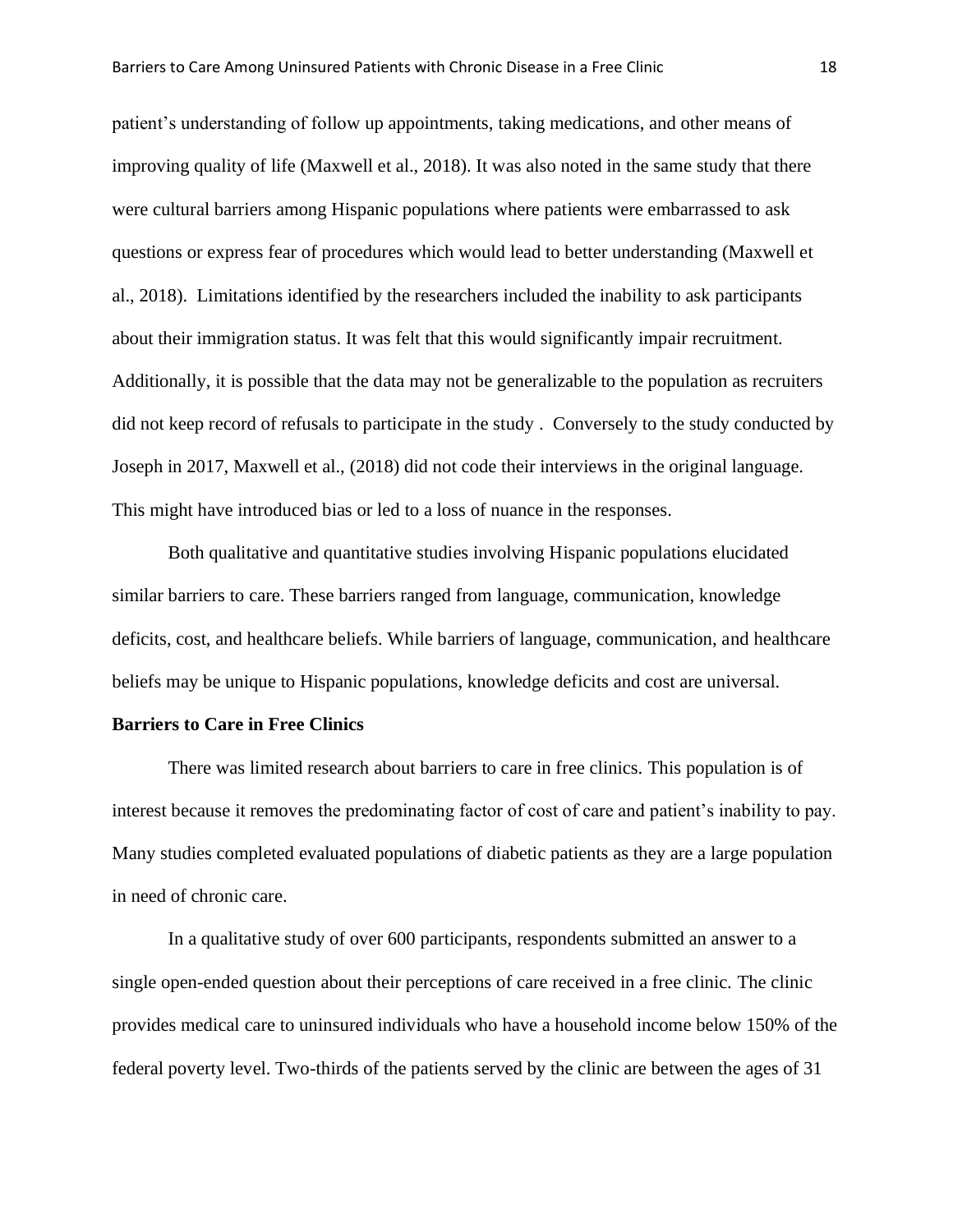and 64 while 54% of the patient's reported being unemployed. Additionally, more than half of all participants described having a high school degree or less. The single question evaluated by this study was included at the end of three consecutive surveys administered between January and December of 2017. Researchers used Creswell and Creswell procedure to analyze the data based on themes. Three authors then reviewed the data to develop the general sense of meaning of the data and two authors separately conducted initial coding based on themes. All authors checked accuracy and consistency of results. It was determined that while patients were grateful for services at free clinics, patients felt they did not receive the best possible care due to poor continuity in providers and lack of education on medications and lifestyle changes. Limitations included limited population diversity as the majority of respondents were female and Latina at one free clinic, thus results may not be generalizable. The researchers highlighted that because free clinics utilize volunteer providers there can be lack of continuity if documentation is not comprehensive (Juarez et al., 2018).

In a retrospective cohort study completed in 2017, a group of 151 diabetic patients referred to a collaborative care team at a safety-net primary care clinic were evaluated for characteristics that correlated with nonengagement in care. The definition of engagement in care was participating in more than 2 visits with the collaborative care team over an 18-month period. Of those referred, 45% did not engage in the program. Researchers used a variety of statistical analyses including Chi Squared for categorical data and independent group t tests for testing data with mean values to evaluate differences in engagement of participants. Those with higher baseline A1C were less likely to be engaged  $(10.9\%$  nonengaged vs 10.3% engaged, p=0.04). Researchers also determined that patients who had comorbid chronic pain were less likely to engage (OR 4.63; 95% CI, 1.13-18.99, p=0.03) as were females (OR 2.51, 95%CI 1.21-5.21;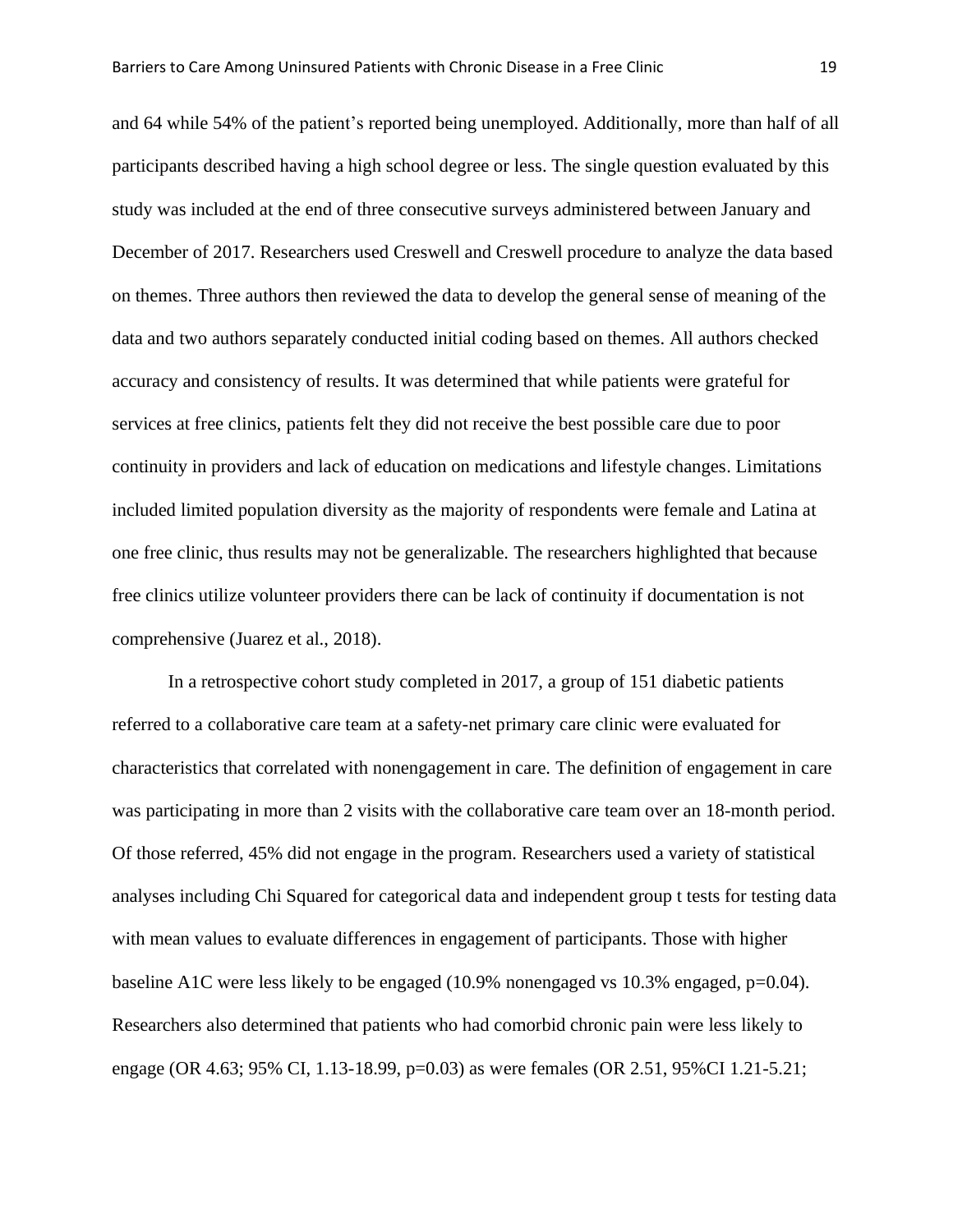p=0.01). Researchers did not find statistically significant differences with respect to age, race/ethnicity, type of insurance or homelessness between engaged and nonengaged participants. Patients who did not engage were less likely to have a diagnosis of major depressive disorder  $(13.2\% \text{ vs } 28.9\%, P = .03)$ , anxiety disorder  $(16.2\% \text{ vs } 38.6\%, P = .003)$ , or any depression diagnosis (major depressive disorder, dysthymia, or depression unspecified; 39.7% nonengaged vs 61.4% engaged,  $P = .009$ ) compared with those who did engage (Belyeu et al., 2017). This study was limited to a single clinical site and the measure of engagement was not a level previously validated by literature (Belyeu et al., 2017).

In a study completed at University of Alabama at Birmingham's PATH Clinic, researchers hoped to identify what factors led to patients becoming lost to follow-up at a free clinic for uncontrolled diabetes. The clinic identified that 25% of diabetic patients were lost to follow up. To evaluate why, researchers completed a mixed methods study via telephone interview of patients who had been to at least one visit and subsequently dropped out or discontinued care. Of the 62 patients who discontinued care, 17 met the inclusion criteria for the study (reachable by phone, uninsured, English speaking). An open coding process was used by two separate reviewers and themes were compared and reconciled then fit into the Andersen-Aday model. The method used was Strauss and Corbin's approach of breaking down, examining, comparing conceptualizing and categorizing data into themes. Forty-seven percent (n=8) of participants felt that more could have been done to help them keep their appointments and 65% (n=11) felt that a phone call reminder would have been useful. Although the statistics reported in the study were limited, researchers identified reasons for loss to follow up status as patients forgetting appointments and lack of transportation. Researchers identified limitations as having to rely on administrative data and variables included in database for quantitative analysis and a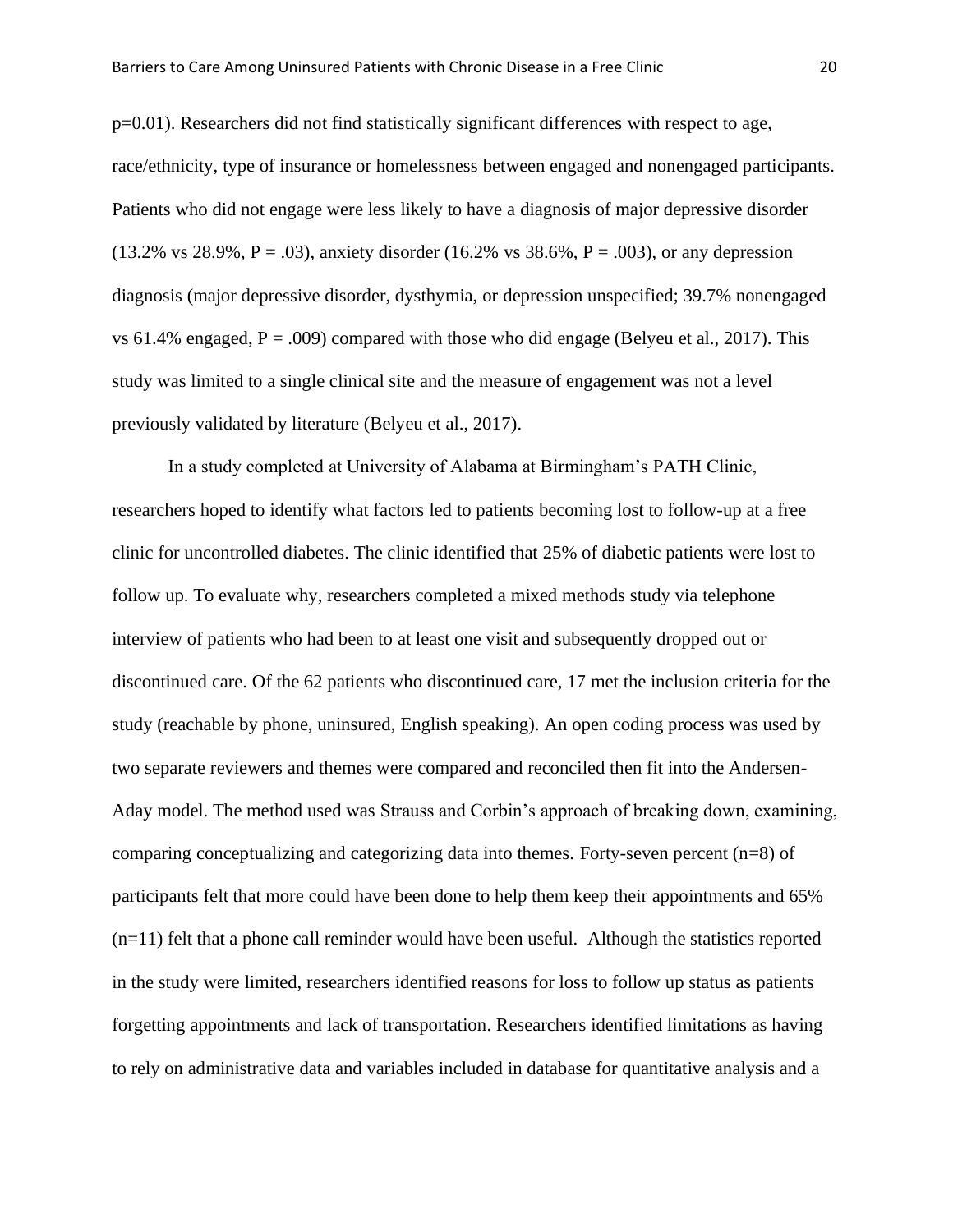small sample size due to inability to recruit participants by phone (Buys, K, Selleck, & Buys, D., 2018).

A clinic that provides comprehensive medical services to low-income, uninsured residents of Chicago suburbs was a site for research evaluating healthcare utilization, satisfaction, and health status outcomes. A telephone survey was conducted in 2011-2012 and two groups were compared, those who had been established in the program for at least one year  $(n=135)$  and those who were newly enrolled  $(n=158)$ . Among 158 newly enrolled clinic patients, 78.5% listed no money for cost or copay for visits as the reason for delaying medical care while only 21.3% of the established patients listed the same reason (p<0.0001). Additionally, 28.5% of newly enrolled compared to 23.8% listed having to wait too long to see a provider, and another 17.7% vs 3.1% listed clinic hours of operation being inconvenient for them (p<0.0001). Of new program enrollees, 30.5% compared to 14.6% of established participants stated they did not have transportation ( $p<0.05$ ). It is of note the "new enrollees" were asked questions based on the last year, when they were not receiving care from the clinic as the established participants were. A limitation in this study was group selection bias and some patients were insured during part of the year prior but had previously been uninsured patients of the program (Feinglass et al, 2014).

A thorough review of the research identified barriers such as cost of care, lack of understanding of medical terminology, and simply forgetting appointments. To improve on some of those barriers, researchers identified strategies to improve care compliance.

#### **Strategies to Improve Care Compliance**

To improve metabolic disease among a cohort of mostly Hispanic, low income patients at a free clinic, researchers investigated the use of the "Vida Sana" or healthy life program. The program used low literacy; language appropriate materials taught by trained peers in a setting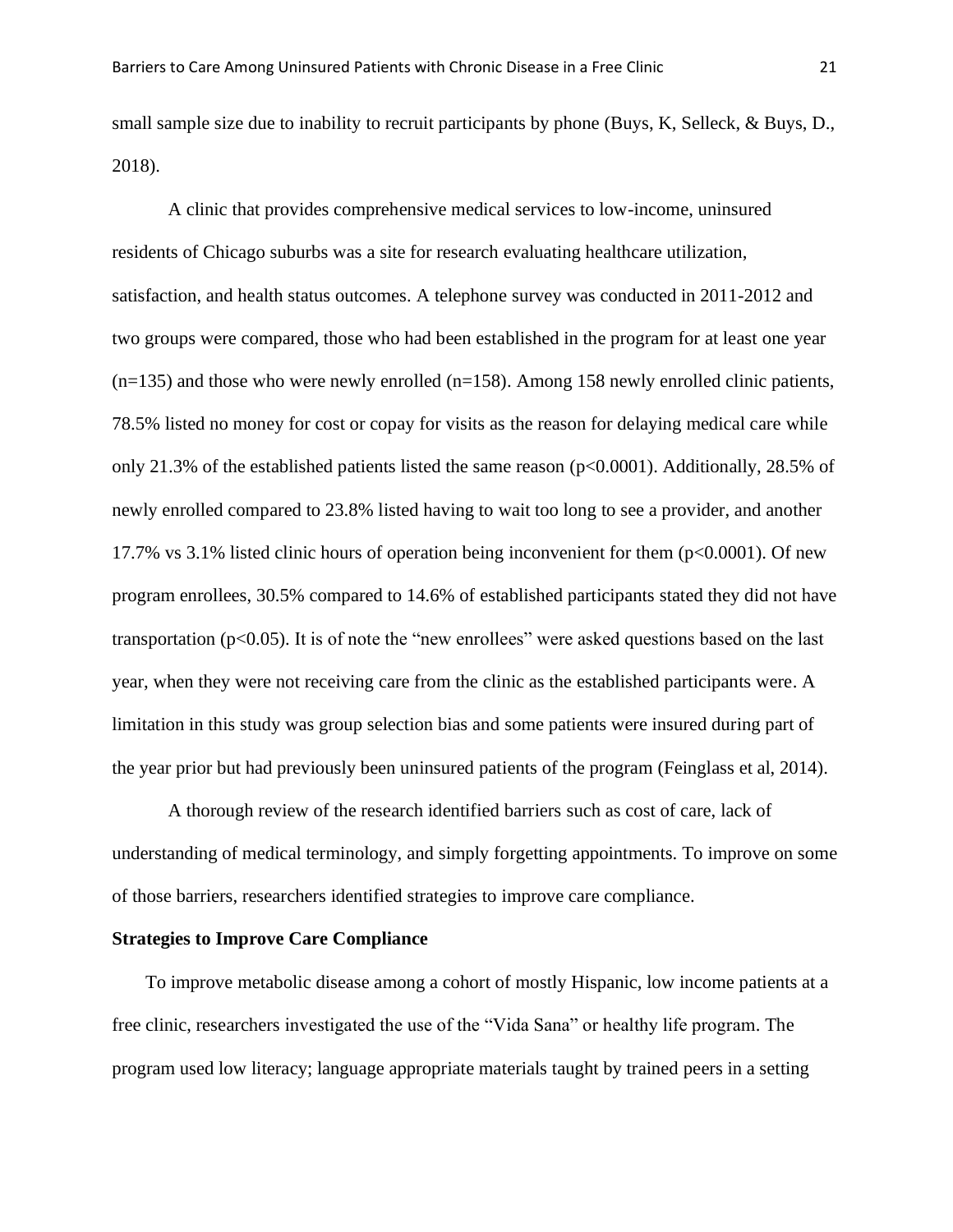that provided opportunity for social engagement. Sixty-five percent of the 192 participants completed 6 out of 8 sessions over a 12-month period. At the end of that period 90% of participants showed increased health literacy and 60% had decreased risk factors for metabolic syndrome (Buckley et al., 2015). This research was limited in the statistical analysis of its outcomes. Only percentages of patients reporting improved outcomes were included with no significance values based on group comparisons or other inferential statistics ncluded.

Culica, Walton, and Prezio (2007) enrolled 162 patients in the Community Diabetes Education (CoDE) Program at a nonprofit organization for one year. Participants were primarily Mexican Americans (78%) followed by African Americans (15%) and Caucasians (6%) who were uninsured and resided within a 10-mile radius of the clinic. An intensive, one on one educational model was used to provide information on diabetes management. Researchers collected demographic statistics as well as health indicators of HgbA1C, blood pressure, and BMI. Of the 162 participants enrolled, 92 participated for at least 12 months, with 55 having a 12 month HgbA1c value. Those 55 were broken into compliant  $(n=36)$  and noncompliant  $(n=19)$ with their CoDE visits. The research showed increased diabetic health literacy and improvement was made on patient's HgbA1c for patients who participated in the program for 12 months (P<0.01) but no significant difference in mean blood pressures nor BMI over the time of the study (Culica, Walton, & Prezio, 2007). An interesting aspect discussed in the article was that 35 of the 162 initially enrolled patients dropped out of the free program. Reasons for leaving included lack of interest (13 individuals), relocation to other areas (18 individuals) and procurement of health insurance (3) individuals. One individual had resolution of secondary diabetes. The program used for diabetes education did not meet national standards for diabetes self-management education programs because of financial and organizational constraints faced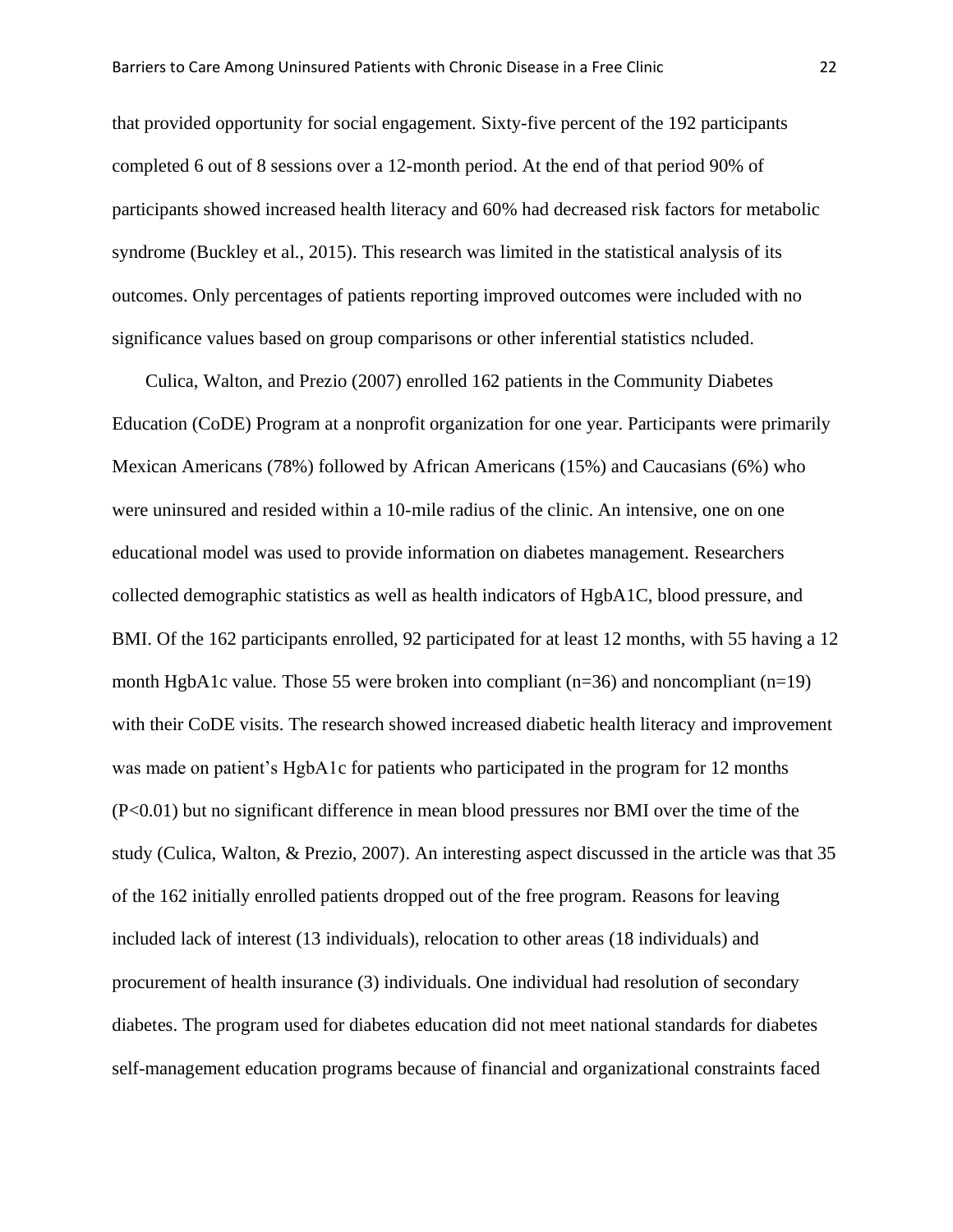by the facility. Researchers noted that this limitation was overcome by the direct supervision of a primary care physician (Culica, Walton &Prezio, 2007).

Cline, Sweeney and Cooper (2018) conducted a study with the goal of determining if outcomes improved for uninsured patients with chronic illness if they implemented a medical home clinic. The cohort of patients volunteered to transfer care to the medical home clinic. To meet criteria for transfer, patients had to have visited the emergency room four or more times in six months or have three or more inpatient stays in six months, coupled with the inability to pay. Patients had one or more chronic diseases such as diabetes, congestive heart failure, or chronic obstructive pulmonary disease. Patients received care from a multidisciplinary team at no cost. Researchers reported implementation of more primary care through a "medical home clinic" reduced hospital admissions from M=1.09 SD 0.43 prior to joining the medical home clinic to  $M=0.32$ ,  $SD = 0.57$  following joining the medical home clinic. This was statistically significant  $(p<0.001)$ . The study listed the primary limitation to further research was cost of running the free clinic out of the hospital's budget but did not include any summation of limits on the study itself (Cline, Sweeny & Cooper, 2018).

#### **Summary of Literature Review**

There is a good deal of research on barriers to care among undocumented immigrants as well as uninsured citizens, however the bulk of that revolves around limited access. In the research notable barriers included healthcare beliefs, knowledge of the health care process, availability of care, language and communication. Across all aspects of the literature, the most predominant barrier was somehow related to the cost of care or insurance.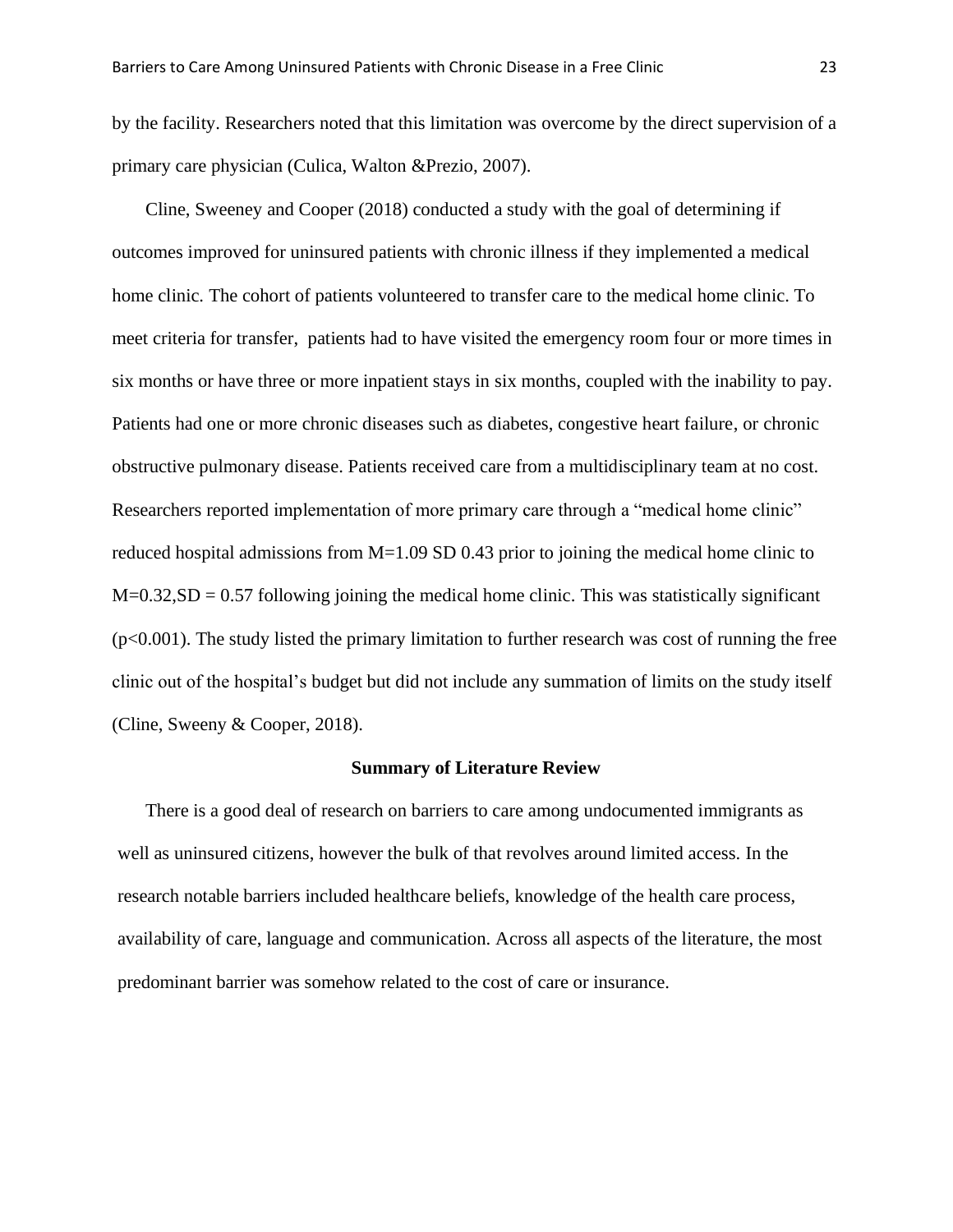In the case of this project, the care is provided by the free clinic. The primary investigator hopes to determine the barriers to care perceived by those patients and to find ways to alleviate some of those barriers.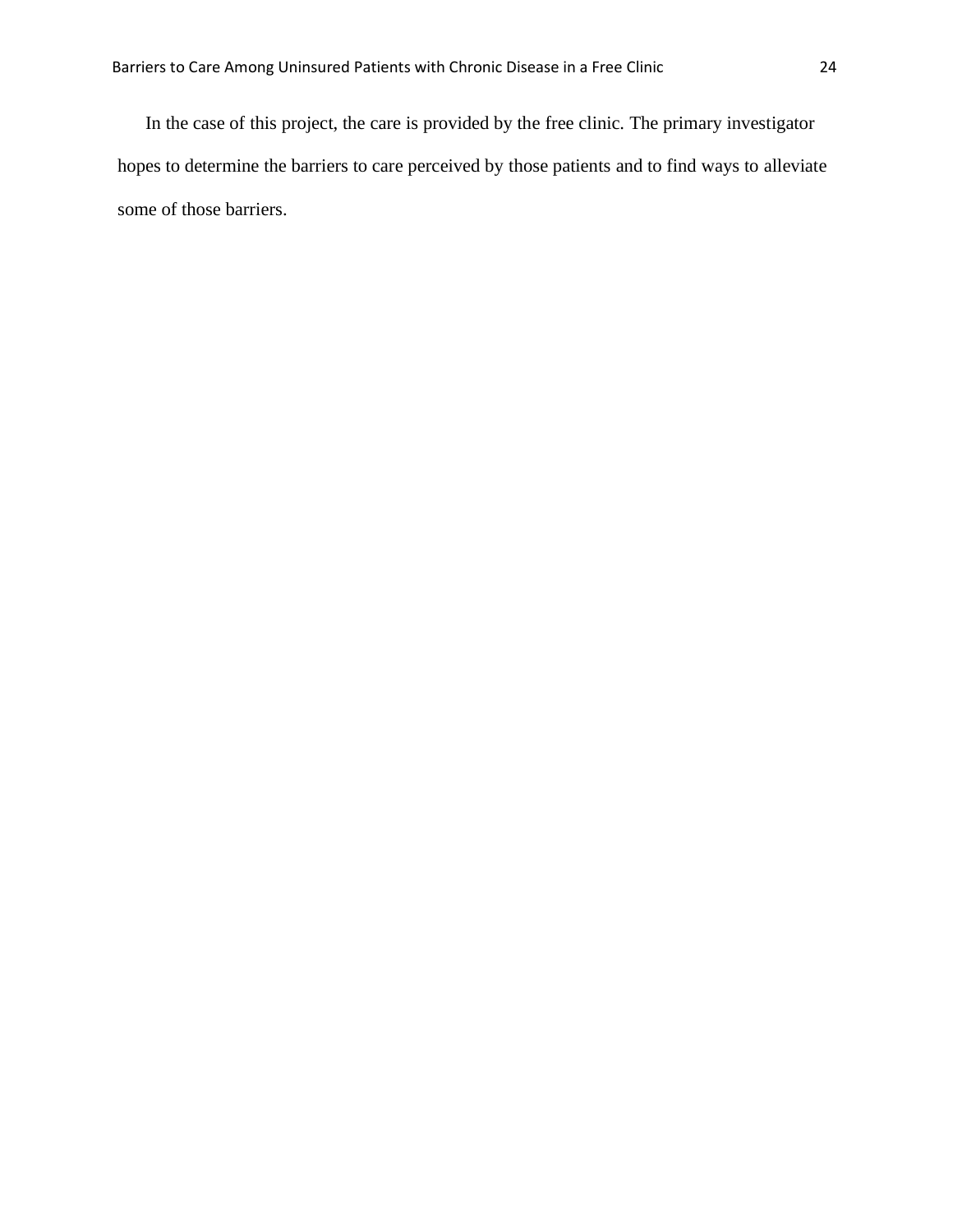#### **Chapter Three: Methodology**

The conundrum of uninsured care is multifaceted with strong medical and social elements. Thus, the purpose of this scholarly project is to explore the problems faced by these patients and the severity of those problems. The following chapter serves to set the stage for data collection and findings in this scholarly project. Additionally, elements to be included are a description of the design, setting, and participants, as well as other aspects of the scholarly project conducted.

#### **Design**

A quantitative, non-experimental correlational design was used to explore barriers to care. This design was chosen to better understand of the relationship between patients' perceived barriers to care and how the severity of those barriers relates to the achievement of needed care. The instrument used was a survey tool to gather data for identifying changes that could be made at the local, state, and federal level.

#### **Setting**

This research took place in a small free clinic in the Southeastern United States. Approximately 34,000 residents, of which 26.8 % of the population under the age of 65 are living without health insurance and 24 % of the population live below the national poverty line. Patients of this clinic are required to show that their income is less than 200% of the federal poverty level and provide proof of residence in one of two neighboring counties.

#### **Participants**

Participants were selected via convenience sampling, on a volunteer basis from patients of the free clinic. Convenience sampling, or availability sampling, is a nonprobability method which chooses participants who are available to respond to the study. Inclusion criteria: a)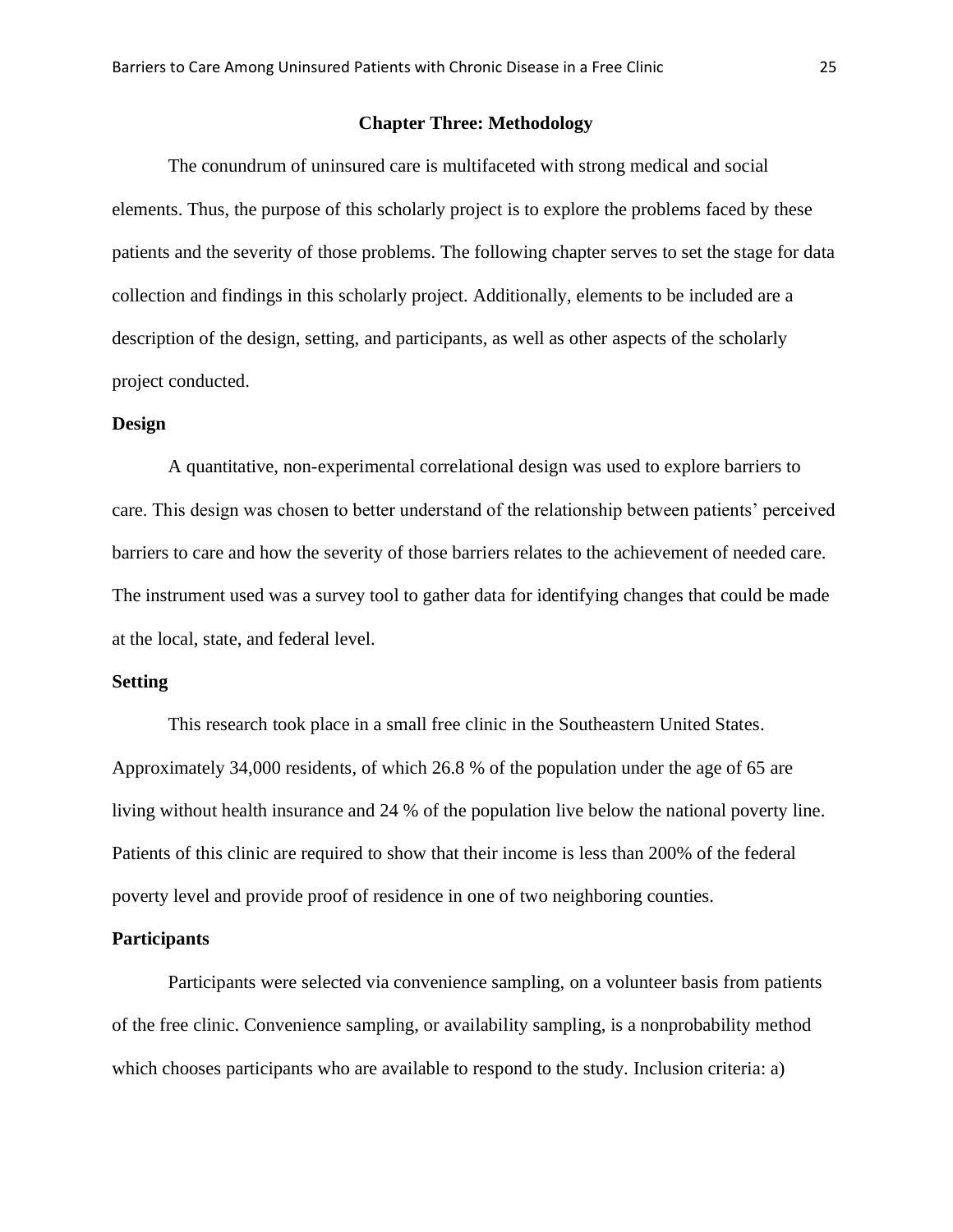patients between the ages of 18 and 64 that are uninsured, and b) patients with chronic illness with a diagnosis of asthma, diabetes, hypertension, COPD, and/or hyperlipidemia. Exclusion criteria: a) patient younger than 18 or over 70, b) living above 200% of the national poverty level, or c) have either insurance or Medicare/Medicaid.

#### **Ethical Considerations**

This study was approved by the Institutional Review Board of Southern Adventist University. Complete explanation about the purpose and goals of this study was provided to the participants and their verbal and written consent were obtained. Participants had the right to refuse to withdraw from the study at any time. Data collected included personal information, demographics and survey responses. These were coded and all personal identifiers were removed. Electronic data were kept on a password protected thumb drive. It and hard copy surveys will be kept for 5 years in a locking file cabinet. After that time period all will be destroyed, appropriately.

#### **Data Collection and Procedure**

The initial quantitative study with non-experimental correlational design included a Google forms survey in English, however only one participant completed the survey in this manner. A hard copy survey was then created in both Spanish and English and handed out to patients who agreed to participate. In the first week of survey, patients were asked by the front desk staff to participate. There was very limited response to this manner, so the investigator moved data collection to lab days and began face to face requests.

#### **Tools**

The survey used for this project was adapted from a survey used in research completed by Dr. Cinthia Elkins in 2008. It included a section of demographic questions; one single question asking if participants received all, some, or none of the healthcare they needed; and a 40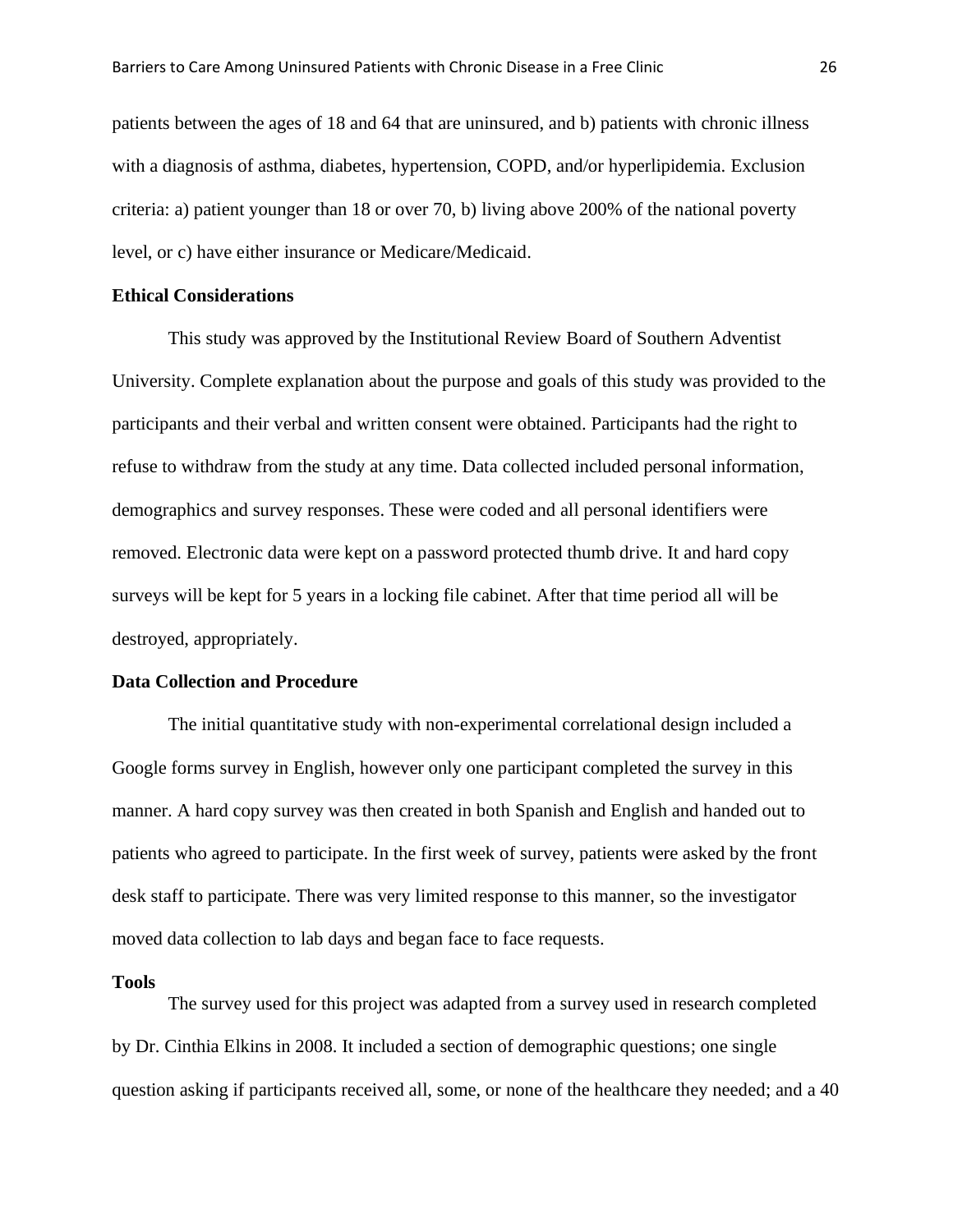question survey assessing different barriers to care which asked participants to rank, using a Likert scale, the severity of the barrier from 0 (none) to 3 (severe). The barriers assessed by the survey were grouped into the following categories: Knowledge, communication, language, beliefs, transportation, provider availability, bad experiences, responsibilities, finances, and racism. Finally, participants were given the opportunity to write in any other barriers they felt were not explored in the survey. The survey provided to participants can be found in Appendix 1.

#### **Treatment of Data, Outcomes, and Plan for Evaluation**

The survey data were entered into an Excel spreadsheet and uploaded into SPSS. The dependent variable examined was achieved access to care while the independent variables were the barriers to accessing health care on a Likert scale. Demographic data were collected as part of this survey to explore if demographic factors significantly impacted achieved access to care. Each participant was assigned a number as their ID, connecting the data to the participant. The dependent variable was assessed for normality and then the appropriate test for correlation between achieved access to care and each of the survey questions and question groups was assessed. Additionally, tests for correlation between achieved access to care, the total number of barriers and the total severity score was completed. Based on the number of patients being actively treated by the clinic at the time of this survey, 495, and using a confidence interval of 90% with a 10% margin of error, this study targeted 60 patients. However, only 45 surveys were collected within the allotted time.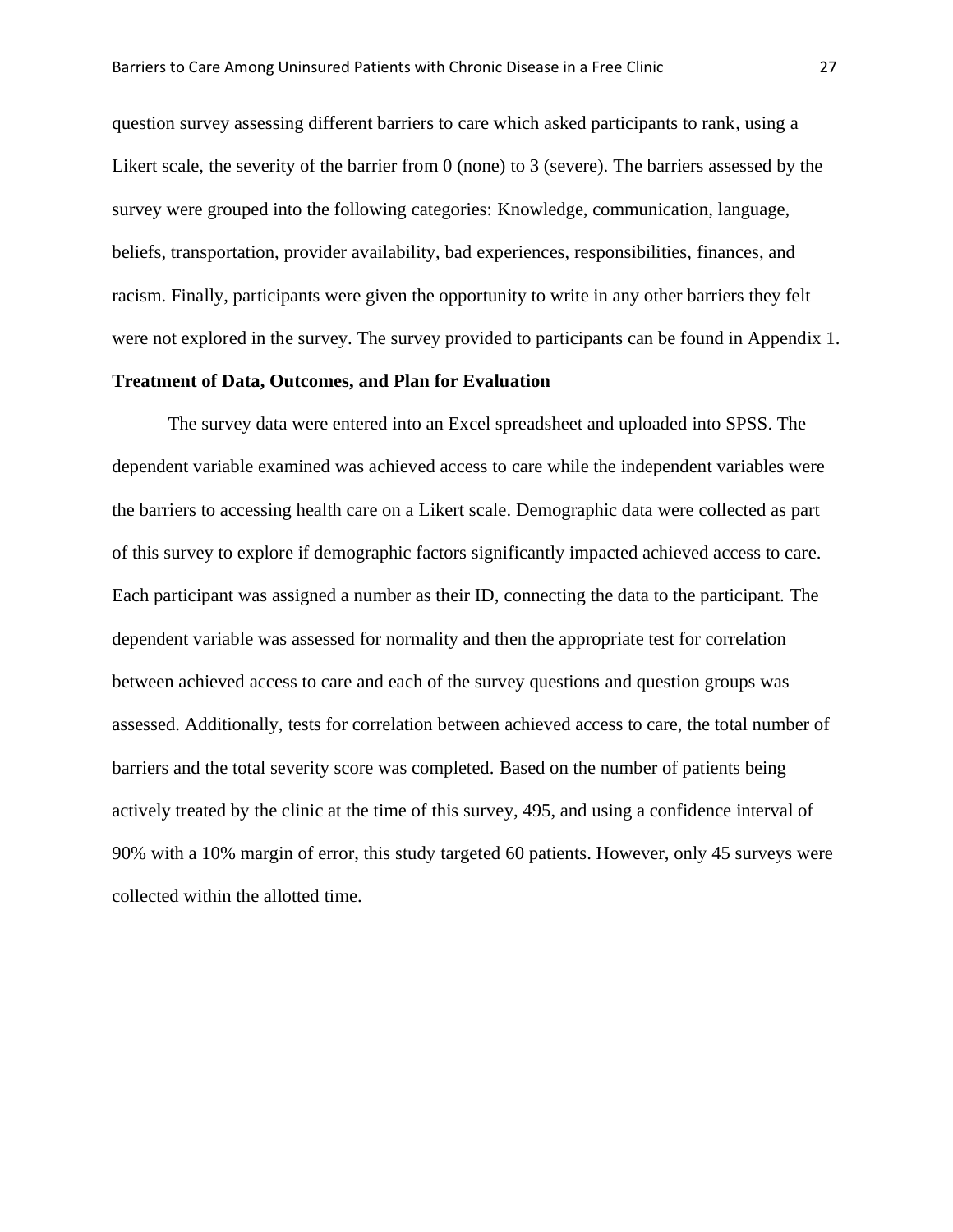#### **Chapter 4: Analysis of Results**

Chapter 4 provides a detailed analysis of the project findings. This will begin with a ``description of the population and variables and conclude with a description of the results as they relate to each of the hypotheses presented in Chapter 1.

## **Description of the Population**

Among 45 participants in this study, most were female ( $n = 34, 75.6\%$ ), with an average age of 49.8 (SD = 11.18, Range 19-64). Roughly 53% ( $n = 24$ ) of participants lived in a home with a female head of household. Two percent of participants were Asian  $(n=1)$  while seven percent were African American ( $n = 3$ ), 15% were Hispanic ( $n = 7$ ), and 76% were Caucasian (n=34). Sixty-four percent of participants (n=29) had visited the emergency room at least once in the last year, for reasons listed as high blood pressure, swelling, pain, infections and constipation. 86.7% of participants ( $n=39$ ) listed English as their first language. 89% ( $n=40$ ) stated they have been uninsured for the entirety of the last year. Finally, 36 (80%) of participants reported they had medical debt or unpaid medical bills.

#### **Description of Variables**

The dependent variable tested was achieved access to care. This was measured on a scale of 0 (no, no needed care received) to 2 (all needed care received). Seven (15.6%) participants admitted to receiving none of the healthcare they needed. Twenty-six (57.8%) stated that they received some, but not all of the care needed, and 12 (26.7%) stated all of their healthcare needs were met.

Independent variables were each of the perceived barriers that were assessed via Likert scale. Internal validity of the survey was tested via Cronbach Alpha with a reliability coefficient of 0.926. This indicates that the test has strong internal consistency.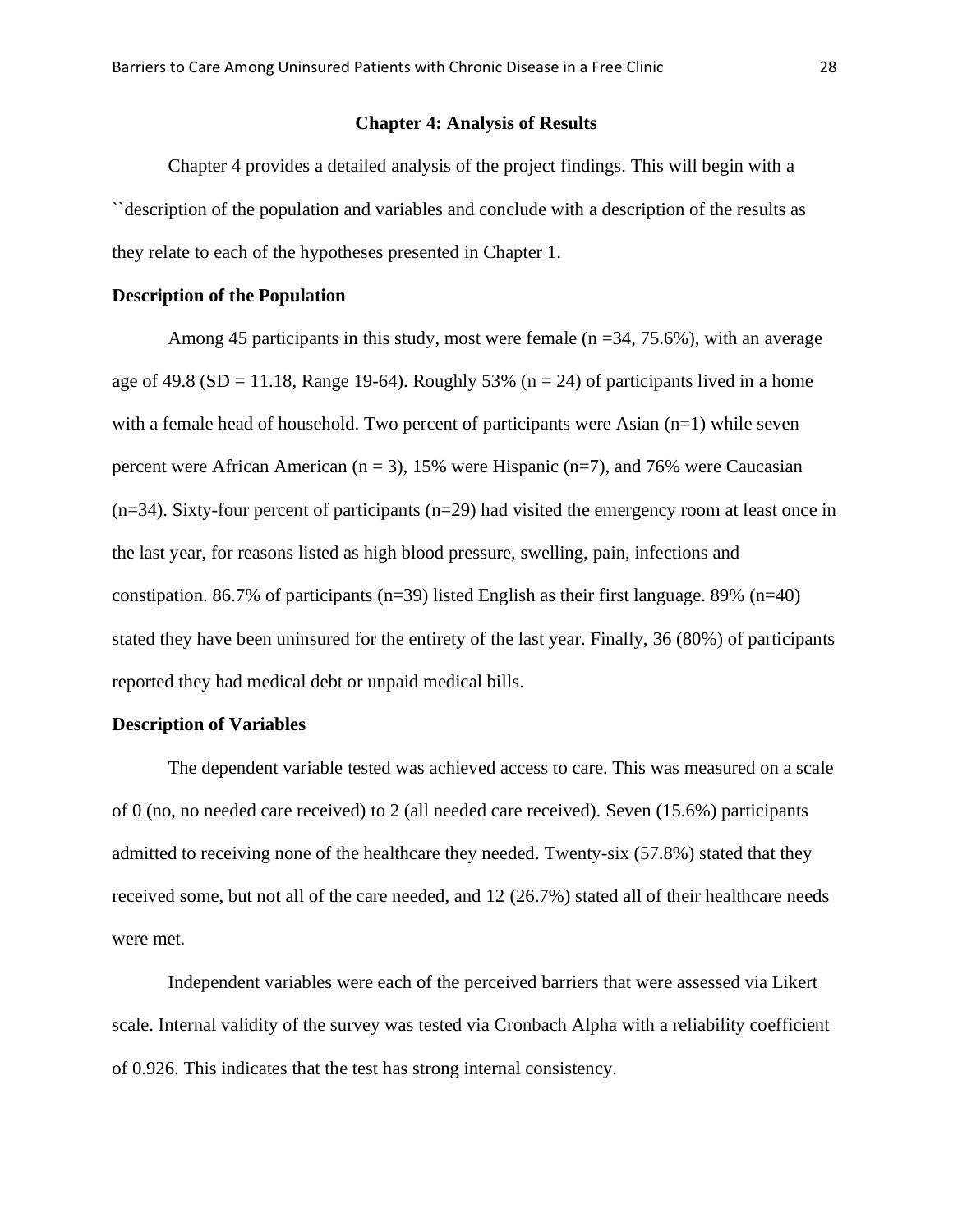First the Shapiro-Wilk test was completed to test for normal distribution of the Achieved Access to care variable because the sample size was 45. The significance of Shapiro-Wilk was p <0.001, indicating the data was not normally distributed. As such, a Spearman's correlation coefficient (rho) was used to determine correlation between achieved access to care and each of the barriers assessed by the survey.

#### **Analysis of the project questions/hypotheses**

The overarching question for this project was among uninsured persons who utilize a free clinic healthcare in the Southeastern United States to manage chronic illness, what are the perceived barriers to receiving needed healthcare? In order to answer this the researcher evaluated several hypotheses.

**Hypothesis one**. Facing more barriers to health care services will result in a lower probability of achieving health care access and getting needed services. This was evaluated by totaling the number of barriers the patient admitted to experiencing, regardless of severity, and correlated with the achieved access to care score. A Spearman's rho correlation coefficient was calculated for the relationship between participant's achieved access to care and the number of barriers faced. A moderate negative correlation was found (rho  $(45) = -0.521$ ) to be significant at p <0.001. This indicates a significant relationship between the two variables. The more barriers faced, the less likely the participant is to achieve access to care.

**Hypothesis two.** Having barriers that are more severe will correlate with not achieving access to needed care. A cumulative score was calculated for each of the barriers. This was then compared with the achieved access score to determine if there was a significant correlation via spearman's correlation coefficient. The result of this test indicated a negative correlation of -0.602 (p <0.001) between the achieved access and a higher severity of barriers. This indicates a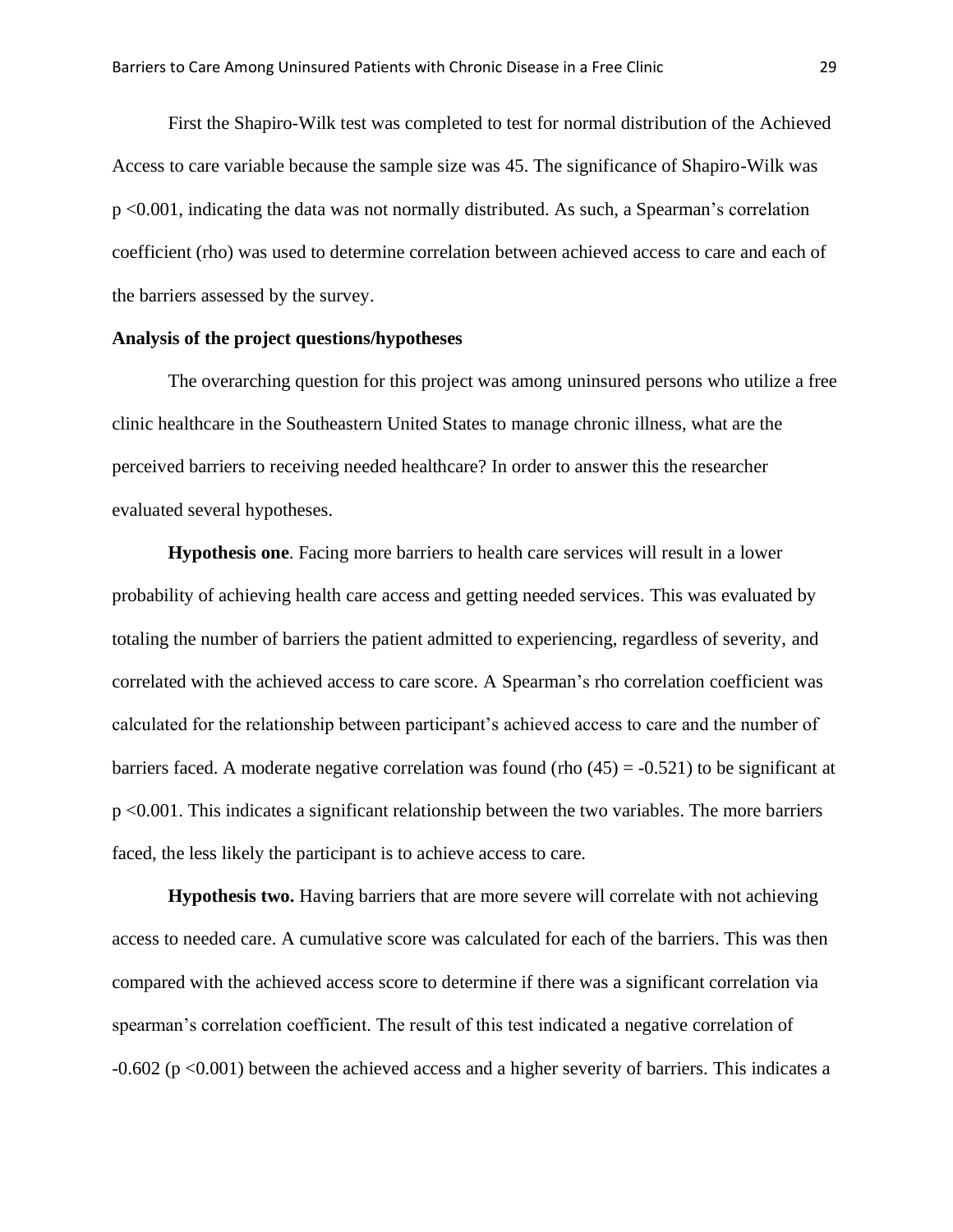significant relationship between the two variables. The more severe the perceived barriers the less likely the patient is to achieve access to care.

**Hypothesis three.** Some barriers will more strongly correlate with achieved access to care. The achieved access to care score was correlated with each of the scaled survey variables. While all variables had a negative correlation with the achieved access score only some were significant. The strongest negative correlation (rho =  $-0.616$ , P $< 0.001$ ) was between achieved access to care and difficulty filling a prescription because inability to pay for it. A moderate, negative correlation was found, indicating a significant relationship between the two variables. Additionally, difficulty knowing where to go to find medical care (rho =  $-0.532$ , p <0.001), difficulty knowing when to seek medical care (rho =-0.464,  $p = 0.001$ ) and difficulty knowing how to get needed healthcare (rho =  $-0.552$ , P <0.001) were significantly, negatively correlated with achieving access to care. Difficulty because a patient had to wait too long in the waiting room (rho =  $-0.427$ , p = 0.003) and problems getting a referral to a specialist (rho =  $-0.432$ , p = 0.003) were also significant. Finally, being denied medical care because a patient could not pay or did not have insurance (rho =  $-0.453$ , p = 0.002) had a moderate, significant, negative correlation with achieving access to care. Additional correlations can be viewed in Table 1 in Appendix 2.

The forty survey questions were broken down into ten groups, knowledge, communication, language, beliefs, transportation, provider availability, bad experiences, responsibilities, finances, and racism. The questions in each category were added together to determine a barrier severity score which were then correlated with the achieved access to care score. The results of this indicated that the aggregate beliefs score (rho  $= -0.247$ ), transportation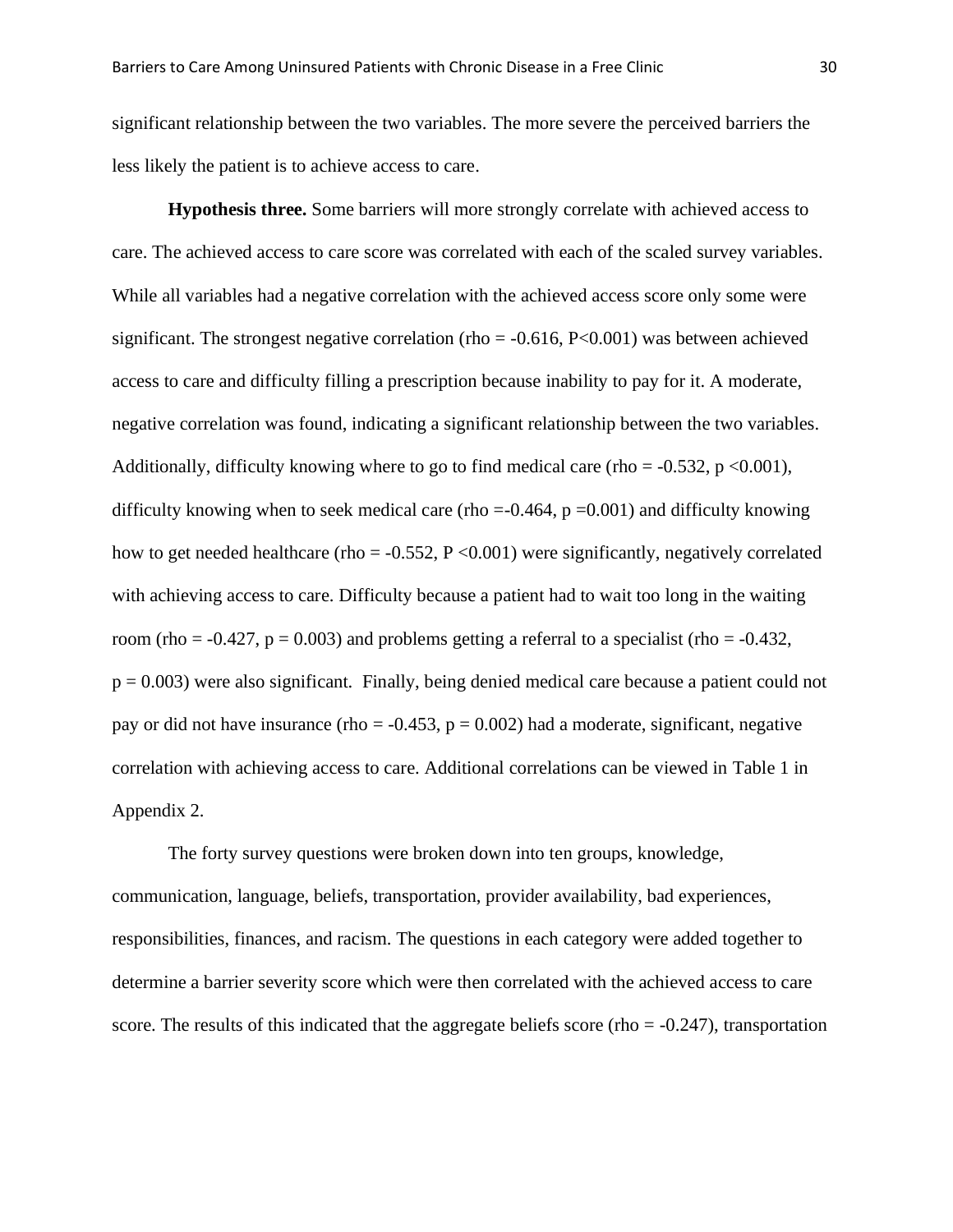score (rho  $= -0.213$ ), and racism score (rho  $= -0.173$ ), while loosely correlated, were not statistically significant ( $p=0.102$ ,  $p=0.161$ ,  $p=0.257$  respectfully).

The most significant group of survey questions revealed a knowledge deficit among patients. There was a moderate negative correlation between achieving access to care and a grouped severity score from the questions involving difficulty knowing when, where, and how to obtain healthcare (rho =  $-0.571$ , p<0.001). The next strongest correlations occurred in the cost group (rho =  $-0.523$ , p $<0.001$ ) and provider availability (rho =  $-0.499$ , p $<0.001$ ). Finally, weak correlations were evident among the communication group (rho  $= -0.298$ , p=0.047), bad experiences (rho =  $-0.367$ , p=0.013), and responsibilities (rho =  $-0.382$ , p = 0.010).

## **Additional Descriptive Statistical Analysis**

Of additional interest, a chi square analysis for significant differences across categories was calculated looking at various demographic questions and the achieved access to care score. No significant result was found between race/ethnicity and obtaining needed healthcare ( $\gamma_2(45)$  =  $0.700$ ,  $p > 0.05$ ). This indicates that race and obtaining all needed healthcare were independent of each other. Speaking English as a first language was likewise independent from achieving needed healthcare ( $\chi$ 2(45) = 0.354, p>0.05). There was a significant interaction between achieving needed healthcare and having medical debt or unpaid medical bills ( $\chi$ 2(45) = 4.801, p=0.028). There was not a significant interaction between visiting the ER and achieving access to care ( $\chi$ 2(45)=3.705, p=0.054). This and further data relating variable to each other can be seen in Table 1.

#### **Unintended Findings**

It was expected that healthcare beliefs and communication might be strong barriers to achieved access to care based on the literature review (Maxwell et al, 2018, Velasco-Mondragon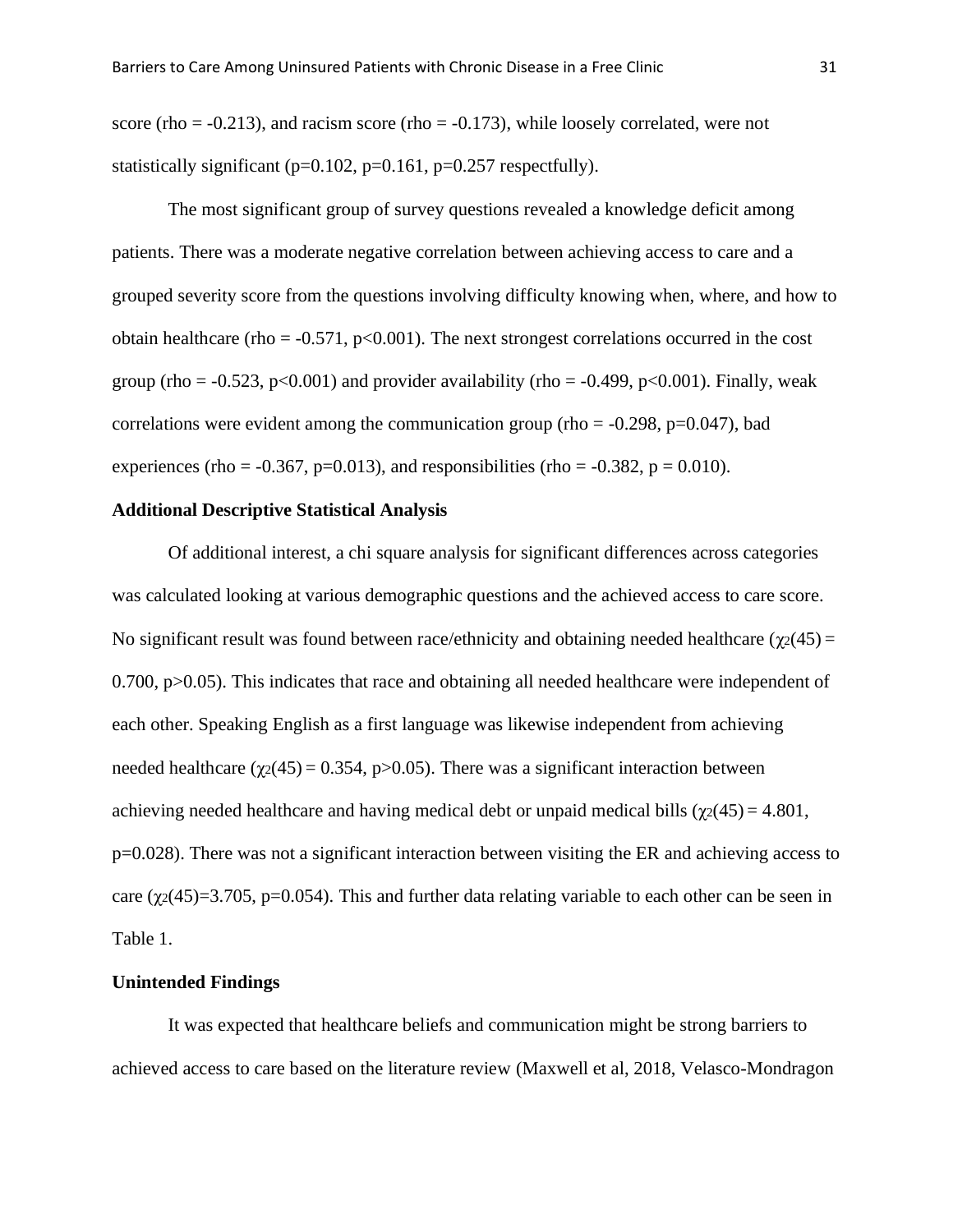et al 2016, Dominguez et al., 2015, Luque et al., 2018). This was not the case. Communication was weakly correlated (rho=-0.298, p=0.047) while healthcare beliefs were not significantly correlated (rho=-0.247, p=0.102).

|                             |           | In the past year did you obtain all<br>the healthcare you needed? |               |                  |                     |
|-----------------------------|-----------|-------------------------------------------------------------------|---------------|------------------|---------------------|
|                             |           | No<br>Yes                                                         |               |                  | Pearson Chi-Square  |
|                             |           | % of total(n)                                                     | % of total(n) | Value $(\chi^2)$ | Significance<br>(p) |
| Race/                       |           |                                                                   |               | 0.7              | 0.403               |
| Ethnicity                   | Caucasian | 57.8% (26)                                                        | 17.8% (8)     |                  |                     |
|                             | Minority  | 15.6%(7)                                                          | 8.9%(4)       |                  |                     |
| Is a female<br>head of      |           |                                                                   |               | 0.073            | 0.787               |
| your                        | <b>No</b> | 33.3% (15)                                                        | 13.3%(6)      |                  |                     |
| household                   | Yes       | 40%(18)                                                           | 13.3%(6)      |                  |                     |
| Gender                      |           |                                                                   |               | 0.003            | 0.958               |
|                             | Female    | 55.6%(25)                                                         | 20%(9)        |                  |                     |
|                             | Male      | 17.8%(8)                                                          | 6.7%(3)       |                  |                     |
| is English<br>your first    |           |                                                                   |               | 0.354            | 0.552               |
| language?                   | <b>No</b> | $11.1\%$ (5)                                                      | 2.2%(1)       |                  |                     |
|                             | Yes       | 62.2%(28)                                                         | 24.4%(11)     |                  |                     |
| Do you<br>have a            |           |                                                                   |               | 0.003            | 0.958               |
| paying job?                 | <b>No</b> | 55.6%(25)                                                         | 20%(9)        |                  |                     |
|                             | Yes       | 17.8%(8)                                                          | 6.7%(3)       |                  |                     |
| Do you<br>have              |           |                                                                   |               | 4.801            | 0.028               |
| medical<br>debt or          | <b>No</b> | 8.9%(4)                                                           | $11.1\%$ (5)  |                  |                     |
| unpaid<br>medical<br>bills? | Yes       | 64.4%(29)                                                         | 15.6%(7)      |                  |                     |
| Have you<br>been to the     |           |                                                                   |               | 3.705            | 0.054               |
| ER in the                   | No        | 20%(9)                                                            | 15.6%(7)      |                  |                     |
| past year?                  | Yes       | 53.3%(24)                                                         | 11.1%(5)      |                  |                     |

**Table 1. Chi Square Test of Significant Differences**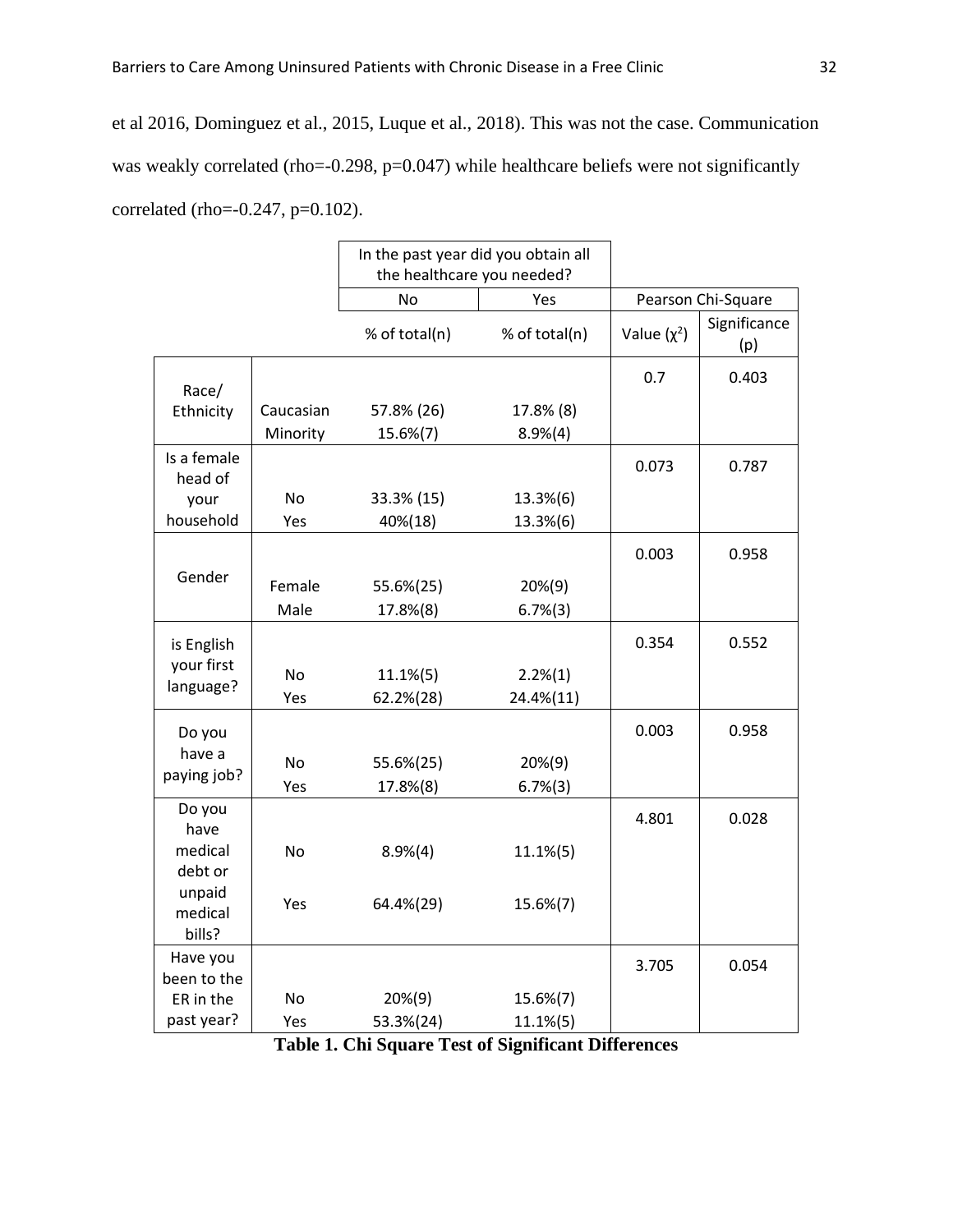#### **Chapter 5: Discussion of Findings**

This chapter discusses how the outcomes relate to findings in the literature review, outcomes and limitations of the project, as well as implications for future studies and healthcare policy. It will conclude with a summation of knowledge gained through the process of conducting the project.

#### **Relationship of Outcomes to Scholarly Project**

The purpose of this scholarly paper was to explore the barriers faced by uninsured persons utilizing a free healthcare clinic to treat chronic illnesses and to correlate the severity of those barriers to achieving access to care.

The most significant group of survey questions revealed a knowledge deficit among patients. There was a moderate negative correlation between achieving access to care and a grouped severity score from the questions involving difficulty knowing when, where, and how to obtain healthcare (rho =  $-0.571$ , p<0.001). This finding was also reflected in the literature (Velasco-Mondragon et al 2016, Dominguez et al., 2015, Luque et al., 2018). In a population that is obtaining healthcare from a free clinic, it is concerning that some participants had little understanding of appropriate means of obtaining healthcare.

The aggregate barrier score for cost of obtaining healthcare being moderately correlated with access to care supports the research that cost is one of the most prohibitive barriers for patients obtaining the healthcare they need (Hacker et al., 2015, Dominguez et al., 2015, Luque et al., 2018). It is interesting that cost was significantly negatively correlated with achieving access to care because 93.3% of participants utilize the free clinic for management of their chronic diseases. This may be because some of the cost related to medications must be obtained outside of the clinic or the lack of available specialty care due to cost.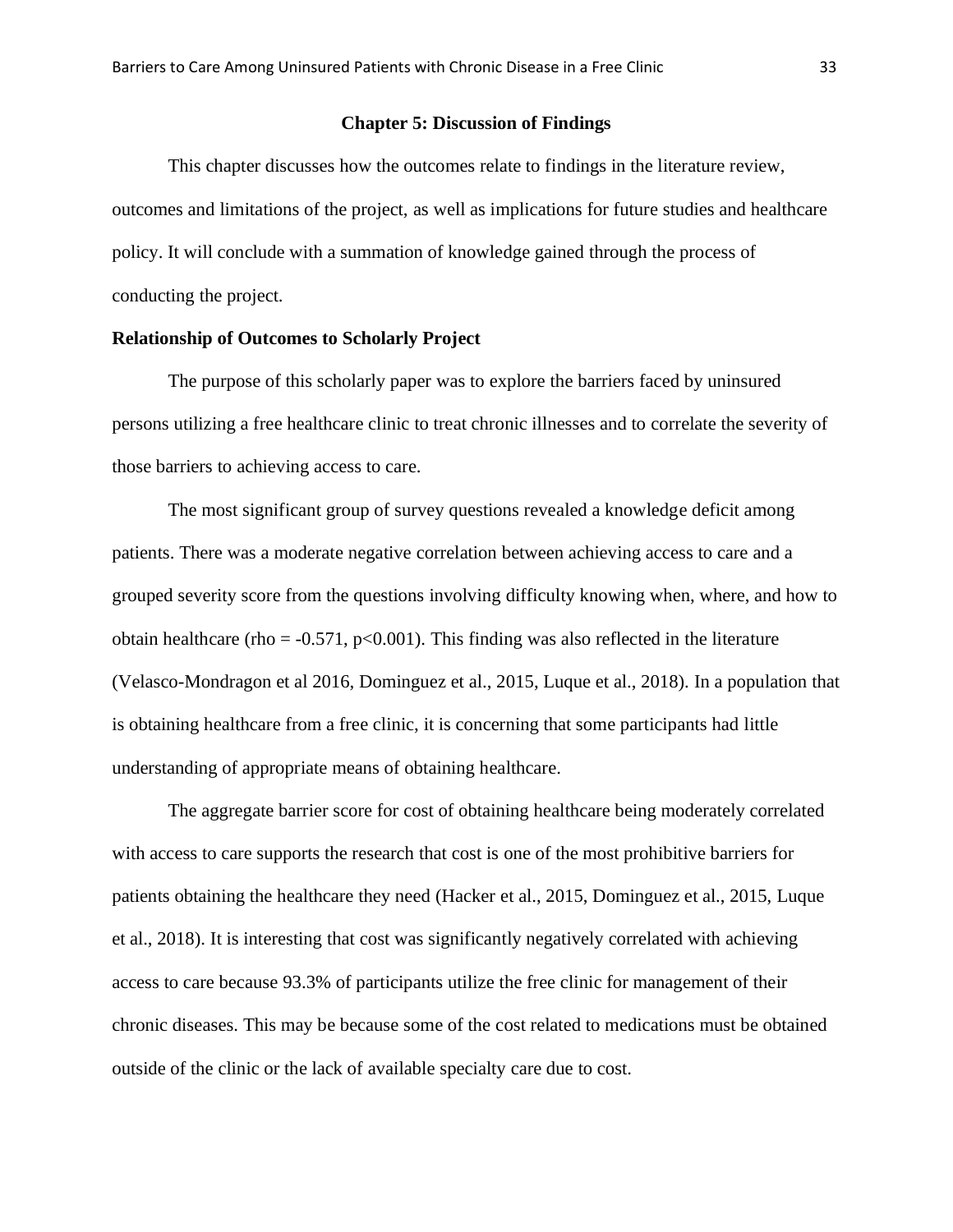A new barrier that was not directly discussed in the literature was availability of healthcare providers. While the aggregate severity score in this group was mildly correlated with achieving access to care, it is worth noting that survey participants had difficulty getting a referral to a specialist (rho =  $-0.432$ , p=0.003). This is worth noting because while this free clinic does provide primary care services to patients, there are numerous specialists who will only see patients who can afford high out of pocket costs or who have insurance.

## **Observations**

The instrument used did provide some significant results, however, if correlations had been stronger the results might have more weight. The survey used was adapted from one developed by Dr. Cinthia Elkins. The original survey included a second question evaluating achieved access to care in a six category Likert scale. This was omitted from the survey in this study in an effort to reduce the number of questions required of the participants. Had it been included the evaluated correlations might have been stronger.

Of interest was 80% of study participants( $n=36$ ) reported having unpaid medical bills or medical debt. It is unknown where this debt was generated, whether it was from seeking needed care prior to the establishment of the free clinic, from obtaining care in emergency departments, or from some other practice or procedure.

The outcomes of this study are worrisome, to say the least. The majority of these patients (73.3%, n=33), who are able to obtain basic healthcare from the free clinic, perceive that they are unable to obtain all needed care. This supports that our healthcare system is in need of drastic change.

#### **Limitations**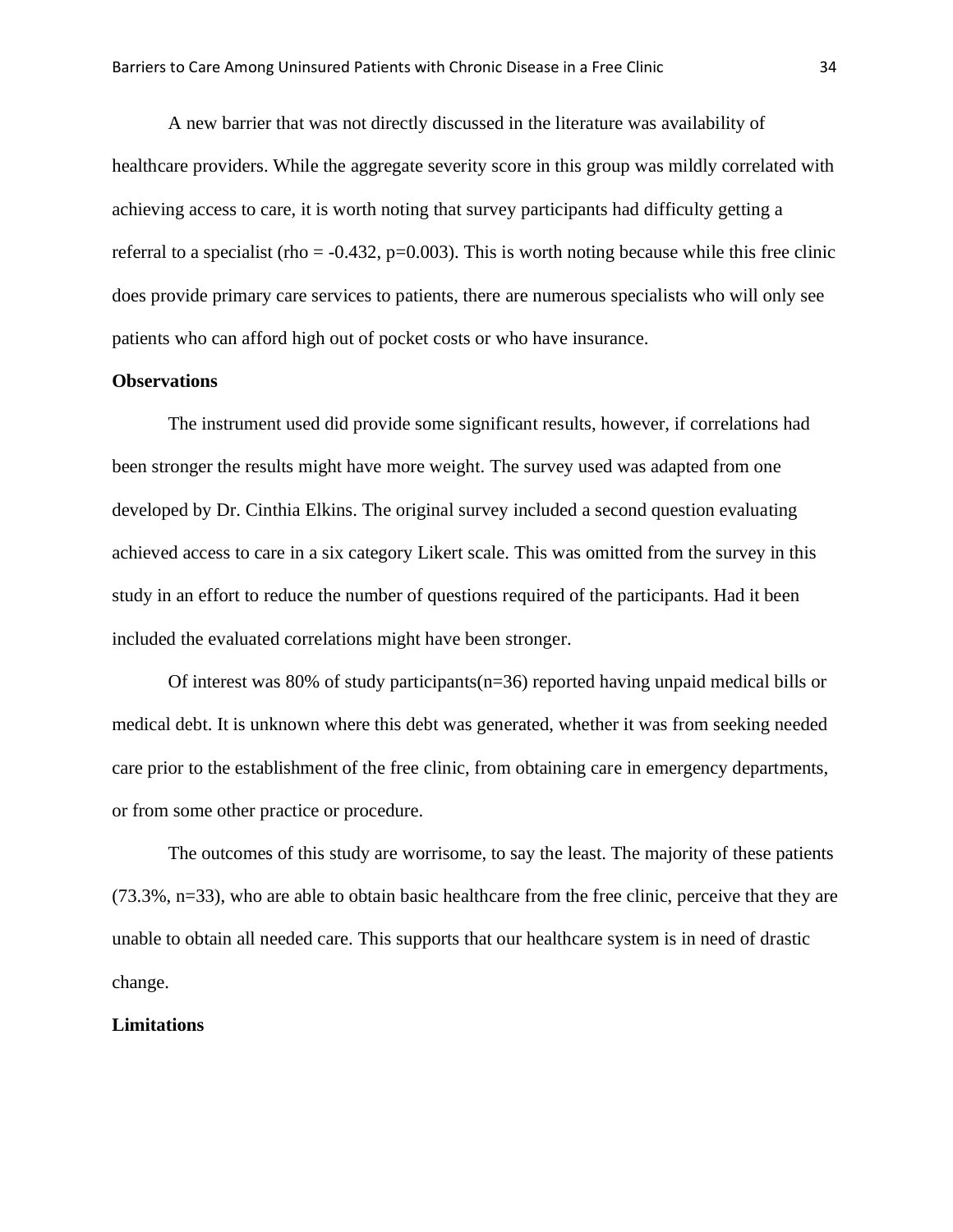This survey was in one small community clinic during a 3-month period. There were challenges with recruitment in the beginning, as many patients in the clinic did not wish to complete the survey. Correlations do not represent causal relationship. Data collected were descriptive in nature. The sample size is small and limited to a specific, localized area of the US and thus cannot be widely generalized. There is an inherit weakness in self-reported survey data, however due to the nature of the study, wishing to understand personal experience and perceived barriers, it was the best source of information.

#### **Implications for Future Projects**

The researcher would like to expand this research into a mixed methods study involving a qualitative arm where they lived experiences of participants can be further evaluated. Additionally, the study could be repeated among other clinics in the same region, over a longer period of time to gain further understanding of the barriers experienced by the underserved and chronically ill.

It is evident that this population has a lack of knowledge as to when, where, and how to obtain access to care. This is one aspect that can be resolved through patient education at the clinic. A second aspect would be an education plan that could explain or describe what types of illnesses require emergency room visits and which ones can be seen in the clinic itself. This act might further alleviate some of the accrued healthcare expenses of the patients.

#### **Implications for Health Policy**

One of the biggest barriers seen in the research and in this study is the cost of healthcare. Patients routinely say that they do not obtain healthcare either because they cannot afford to do so, or they fear the financial repercussions if they do seek out needed care. The healthcare system within the United States is not functioning to its fullest potential. Access to healthcare should be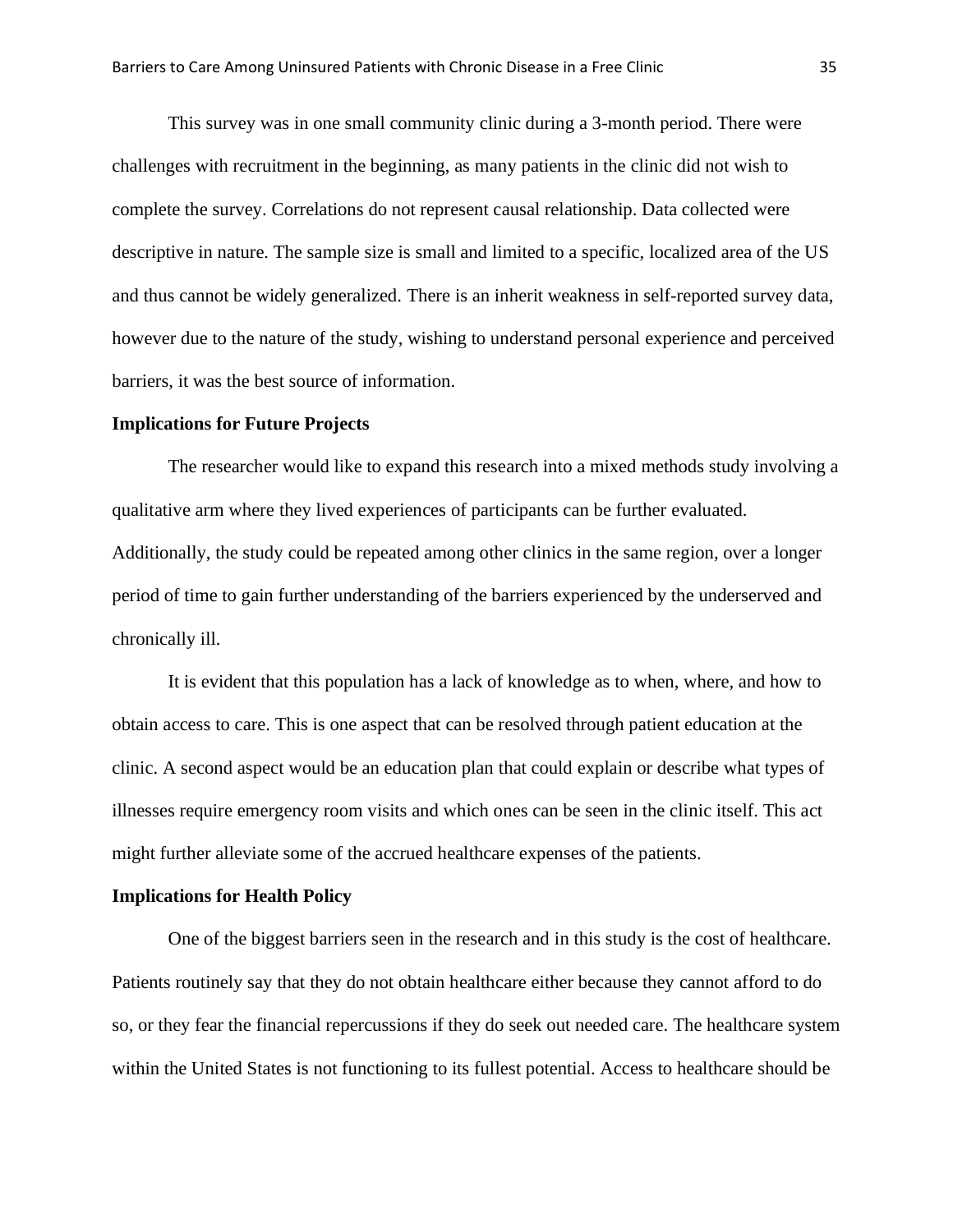a right granted to all citizens and there is desperate need for policy change. If all citizens had access to affordable healthcare, or uniform health insurance, we could potentially alleviate much of the economic burdens on our healthcare system and some of the accruing debt of our nation. Additionally, with a more nationalized system of healthcare insurance, events such as those occurring with the coronavirus outbreak would be less impactful on the lives of the nation. While the loss of jobs is terrifying, the increasing possibility that a person might experience a healthcare crisis while uninsured is panic inducing. Advanced practice providers can serve as advocates for our communities at both the state and national level, lobbying for better coverage for all. If providers cannot physically represent their communities, they can contribute financially to organizations who are working to make changes to health care policy.

#### **Conclusions**

The goal of this study was to determine the barriers to care experienced by patients with chronic disease at a free clinic in the Southeastern United States. The main barriers experienced by participants were cost of care, knowledge deficit of how the healthcare system works, and provider availability. These outcomes support the need for action and education within communities, states, and the nation.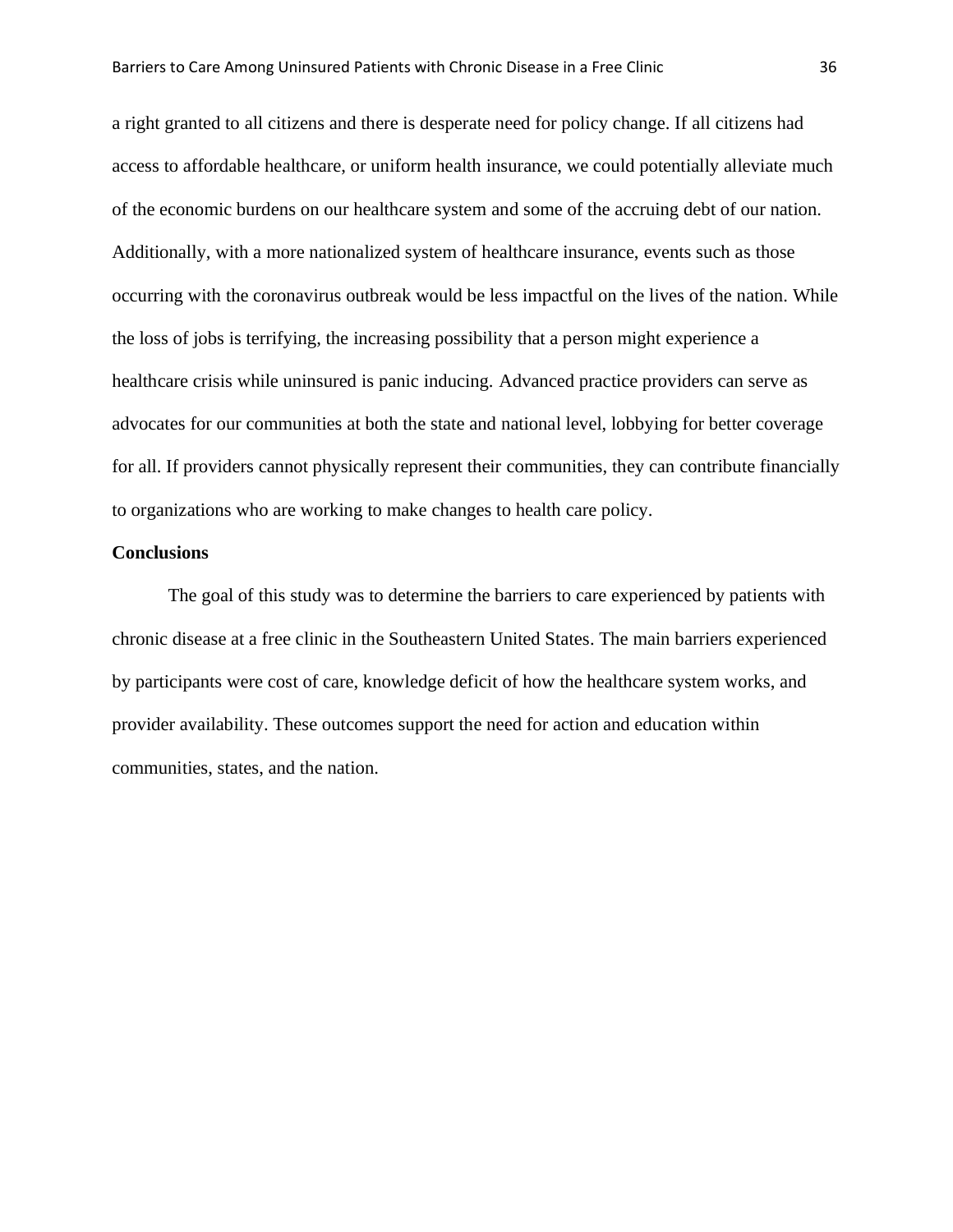#### **References**

- Arvisais-Anhalt, S., MacDougall, M., Rosenthal, M., Congelosi, P., Farell, D.F., & Rosenbaum, P. (2018). A cross-sectional study evaluating the use of free clinics in Sracuse, NY: Patient demographics and barriers to accessing healthcare in traditional settings. *Journal of Community Health, 43(17), 1075-1084.*
- Banegas, M.P., Dickerson, J.E., Kent, E.E., Moor, J.S., Virgo, K.S., Guy, G.P., Ekwueme, D.U., Zheng, Z., Nutt, S., Pace, L., Varga, A., Waiwaiole, L., Schneider, J., & Yabroff, K.R. (2018). Exploring barriers to the receipt of necessary medical care among cancer survivors under age 65 years. *Journal of Cancer Survivors*, 12(1), 28-37. Doi: 10.1007/s11764-017-0640-i.
- Belyeu, B., Chwastiak, L., Russo, K., Kiefer, M., Mertens, K., Chew, L., & Jackson, S.L. (2017). Barriers to engagement in collaborative care treatment of uncontrolled diabetes in a safety-net clinic. *The Diabetes Educator, 43(6), 621-630.*
- Buckley, J., Yekta, S., Joseph, V., Johnson, H., Oliverio, S., & Groot, A.S. (2015). Vida Sana: A lifestyle intervention for uninsured, predominantly Spanish-speaking immigrants improves metabolic syndrome indicators*. Journal of Community Health*, 40(1), 116-123. Doi: 10.1007/s10900-014-9905-z.
- Buys, K.C., Selleck, C., & Buys, D.R. (2019). Assessing retention in a free diabetes clinic. *The Journal for Nurse Practitioners, 15(1), 301-305.*
- Cline, E., Sweeney, N.L., & Cooper, P.B. (2018). Medical home model: Reducing cost, increasing care, and improving outcomes for uninsured, chronically ill patients. *Nursing Economics*, 36(1), 7-28.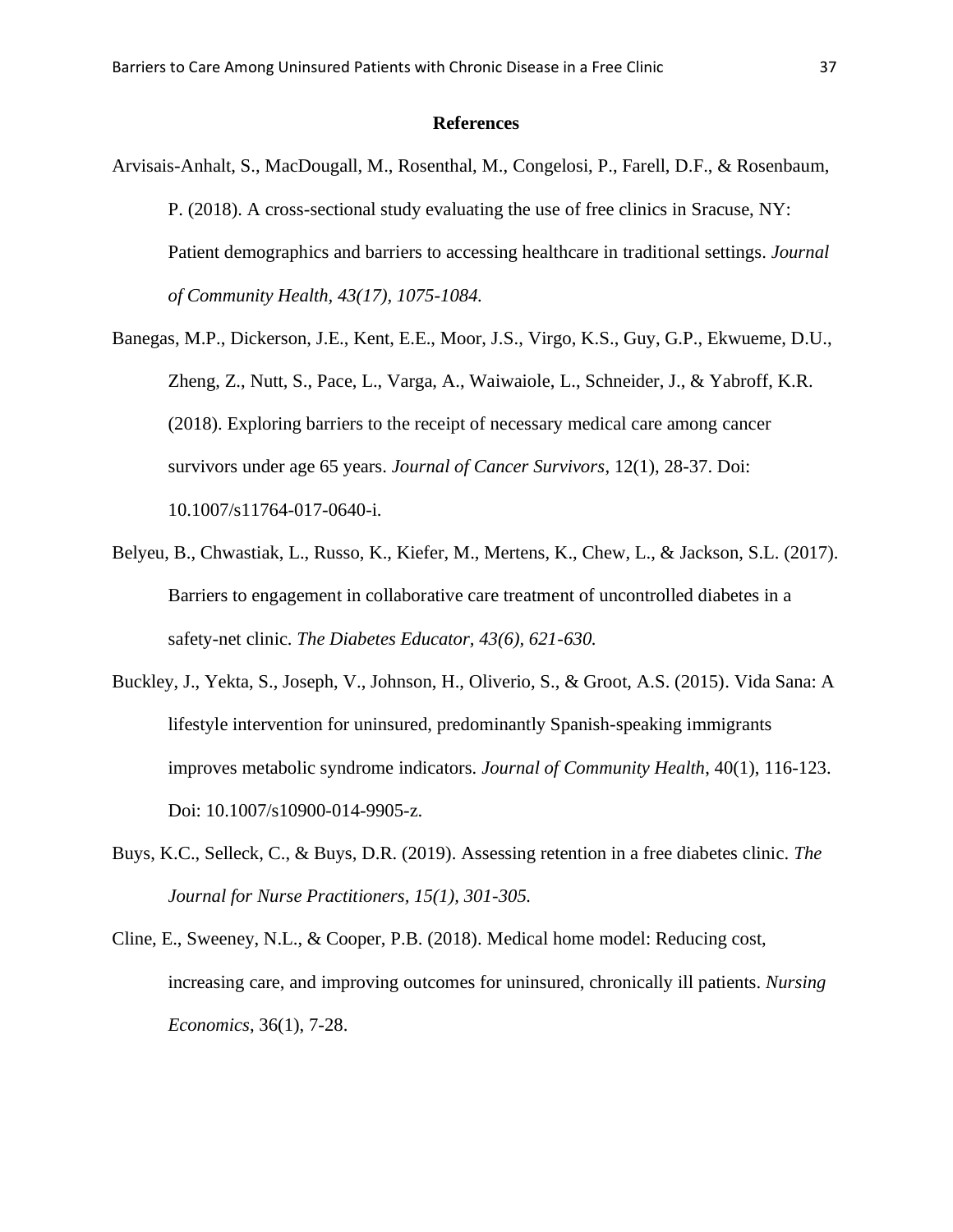- Culica, D., Walton, J.W., & Prezio, E.A. (2007). CoDE: Community diabetes education for uninsured Mexican Americans. *Baylor University Medical Center Proceedings,* 20(1), 111-117.
- Desmond, B.S., Laux, M.A., Levin, C.C., Huang, J., & Williams, B.C. (2016). Reasons why individuals remain uninsured under the affordable care act: Experiences of patients at a student-run free clinic in Michigan, a Medicaid expansion state. *Journal of Community Health*, 41(1), 417-423. Doi:10.1007/s10900-015-0112-3.
- Elkins, C. L. (2008). Access to healthcare in a free clinic population: What are the barriers? University of Illinois at Urbana-Champaign.
- Feinglass, J., Nonzee, N.J., Murphy, K.R., Endress, R., & Simon, M.A. (2014). Access to care outcomes: A telephone interview study of a suburban safety net program for the uninsured. *Journal of Community Health, 39(1)*, 108-117. Doi: 10.1007/s10900-013- 9746-1.
- Garfield, R., Orgera, K., & Damico, A. (2019). The uninsured and the aca: a primer key facts about health insurance and the uninsured amidst changes to the affordable care act. Found online at https://www.kff.org/report-section/the-uninsured-and-the-aca-a-primer-keyfacts-about-health-insurance-and-the-uninsured-amidst-changes-to-the-affordable-careact-how-many-people-are-uninsured/
- Hacker, K., Anies, M., Folb, B.L., Zallman, L. (2015). Barriers to health care for undocumented immigrants: A literature review*. Risk Management and Healthcare Policy* 8(1), 175-183.
- Kaiser Family Foundation (2018). Key facts about the uninsured population. Found online at https://www.kff.org/uninsured/fact-sheet/key-facts-about-the-uninsured-population/.

Joseph, T. D. (2017). Falling through the Coverage Cracks: How Documentation Status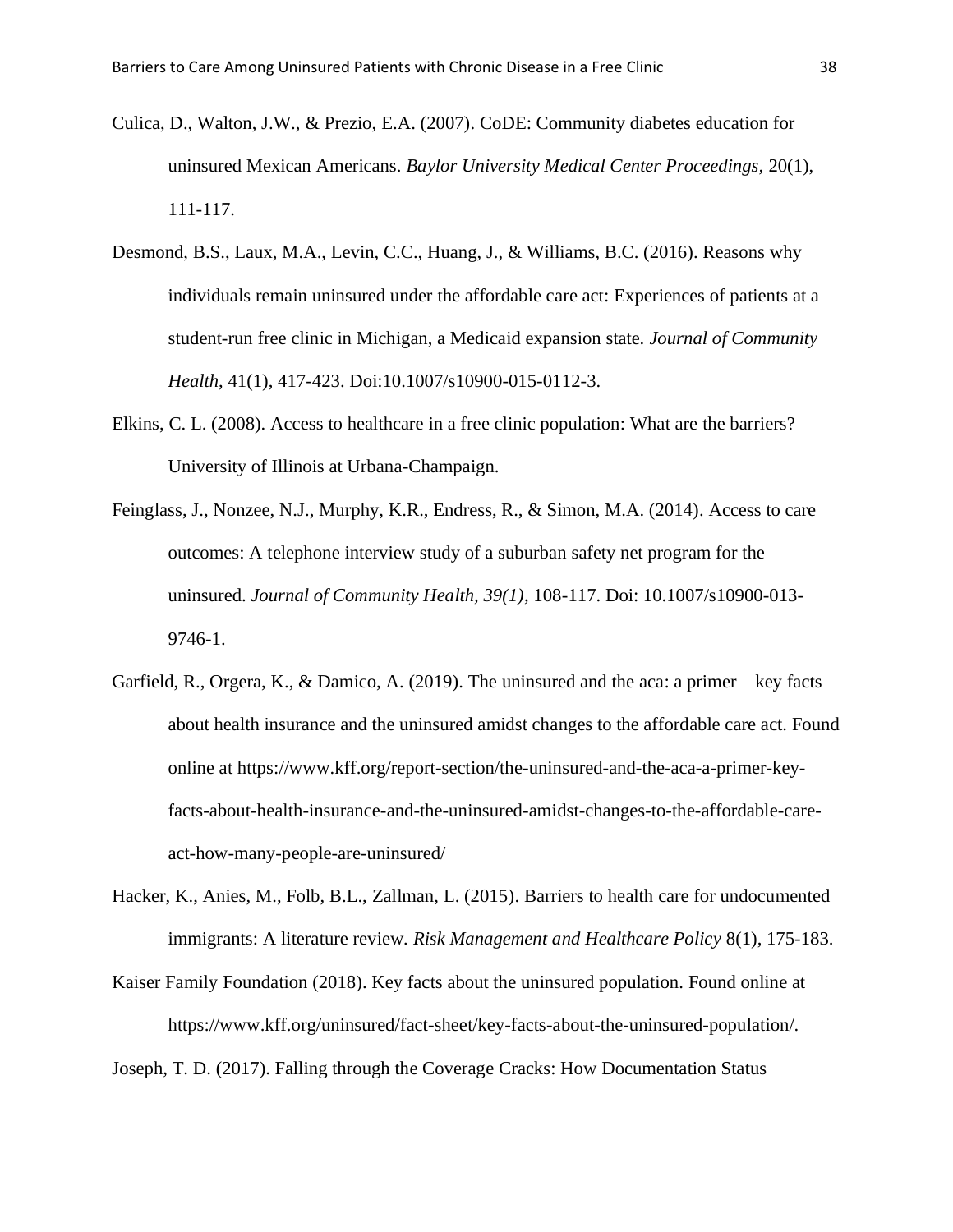Minimizes Immigrants' Access to Health Care. *Journal of Health Politics, Policy and Law*, 42(5), 961–984. https://doi.org/10.1215/03616878-3940495

- Juarez, N., Puerto, E., Hagarty, D., Stoddard, M., Weaver, S., Panahi, S., … Kamimura, A. (2018). Perspectives of health care services among free clinic atients in the USA: A qualitative study. *Diversity & Equality in Health and Care*, 15(3), 110–115. https://doi.org/10.21767/2049-5471.1000163.
- Luque, J. S., Soulen, G., Davila, C. B., & Cartmell, K. (2018). Access to health care for uninsured Latina immigrants in South Carolina. *BMC Health Services Research*, 18(1), 1–12. https://doi.org/10.1186/s12913-018-3138-2.
- Maxwell, A. E., Young, S., Moe, E., Bastani, R., & Wentzell, E. (2018). Understanding factors that influence health care utilization among Mixtec and Zapotec women in a farmworker community in California. *Journal of Community Health*, 43(2), 356–365. https://doi.org/10.1007/s10900-017-0430-8.
- Miller-Matero, L.R., Clark, K.B., Brescacin, C., Dubaybo, H., & Willens, D.E. (2016). Depression and literacy are important factors for missed appointments. *Psychology, Health & Medicine, 21(6), 686-695.*
- Mishra, S. I., Gioia, D., Childress, S., Barnet, B., & Webster, R. L. (2011). Adherence to medication regimens among low-income patients with multiple comorbid chronic conditions. *Health and Social Work*, 36(4), 249–258.

https://doi.org/10.1093/hsw/36.4.249.

Nonzee, N.J., Ragas, D.M, Luu, T.H., Phisuthikul, A.M., Tom, L., Dong, X., & Simon, M.A.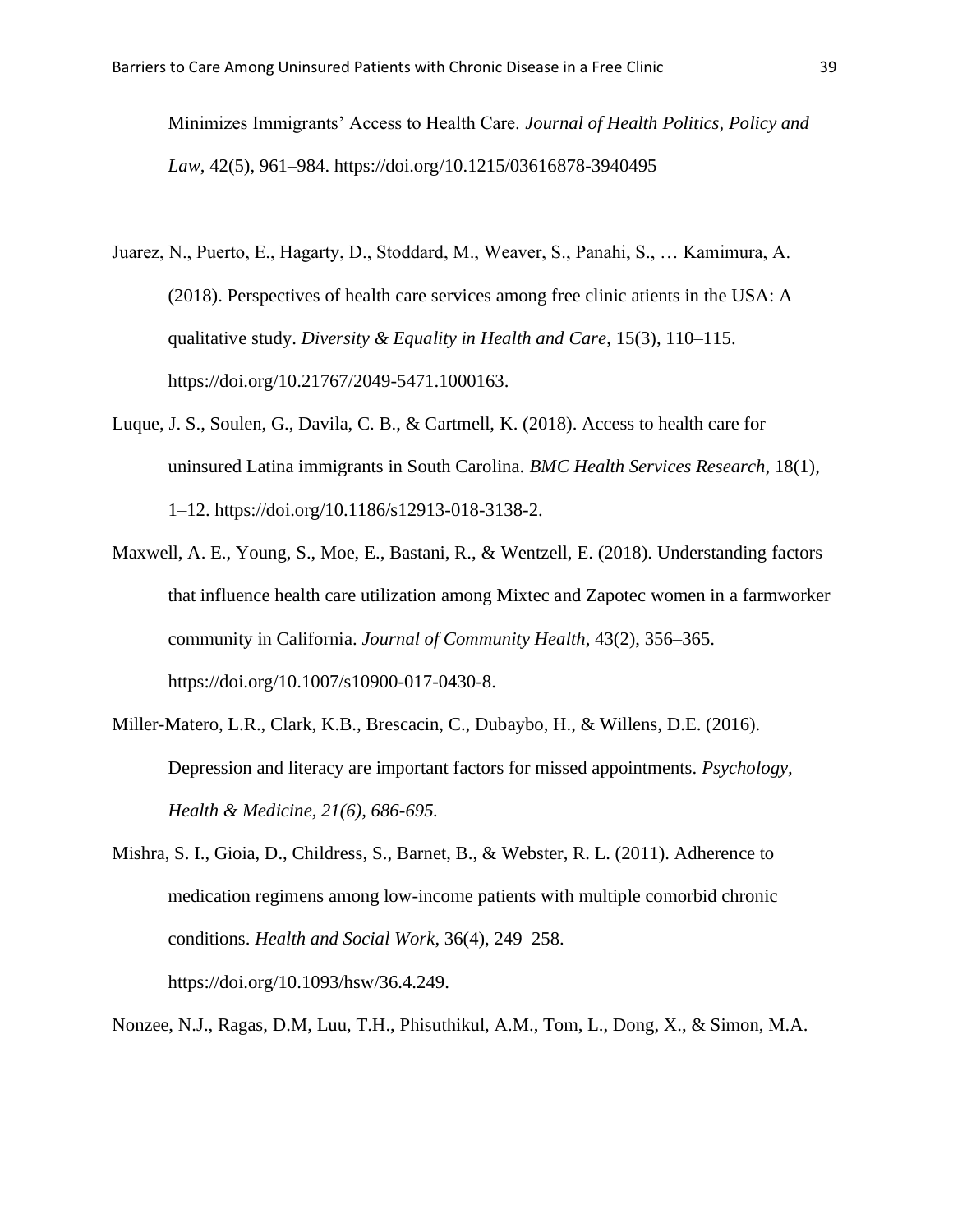(2015). Delays in cancer care among low-income minorities despite access. *Journal of Women's Health*, 24(6), 506-514.

- Starfield, B. (2006). State of the art in research on equity in health. *Journal of Health Politics, Policy, and Law,* 31(1), 1-22.
- U.S. Census Bureau QuickFacts: Dalton city, Georgia. (n.d.). Retrieved May 17, 2019, from https://www.census.gov/quickfacts/fact/table/daltoncitygeorgia/IPE120217#IPE120217
- Velasco-Mondragon, E., Jimenez, A., Palladino-Davis, A.G., Davis, D., & Escamilla-Cejudo, J.A. (2016). Hispanic health in the USA: A scoping review of the literature. *Public Health Reviews 37(1), 31-58.*
- Woolhandler, S., & Himmelstein, D.U. (2017). The relationship of health insurance and mortality: Is lack of insurance deadly. *Annals of Internal Medicine. 167(6), 424-431.*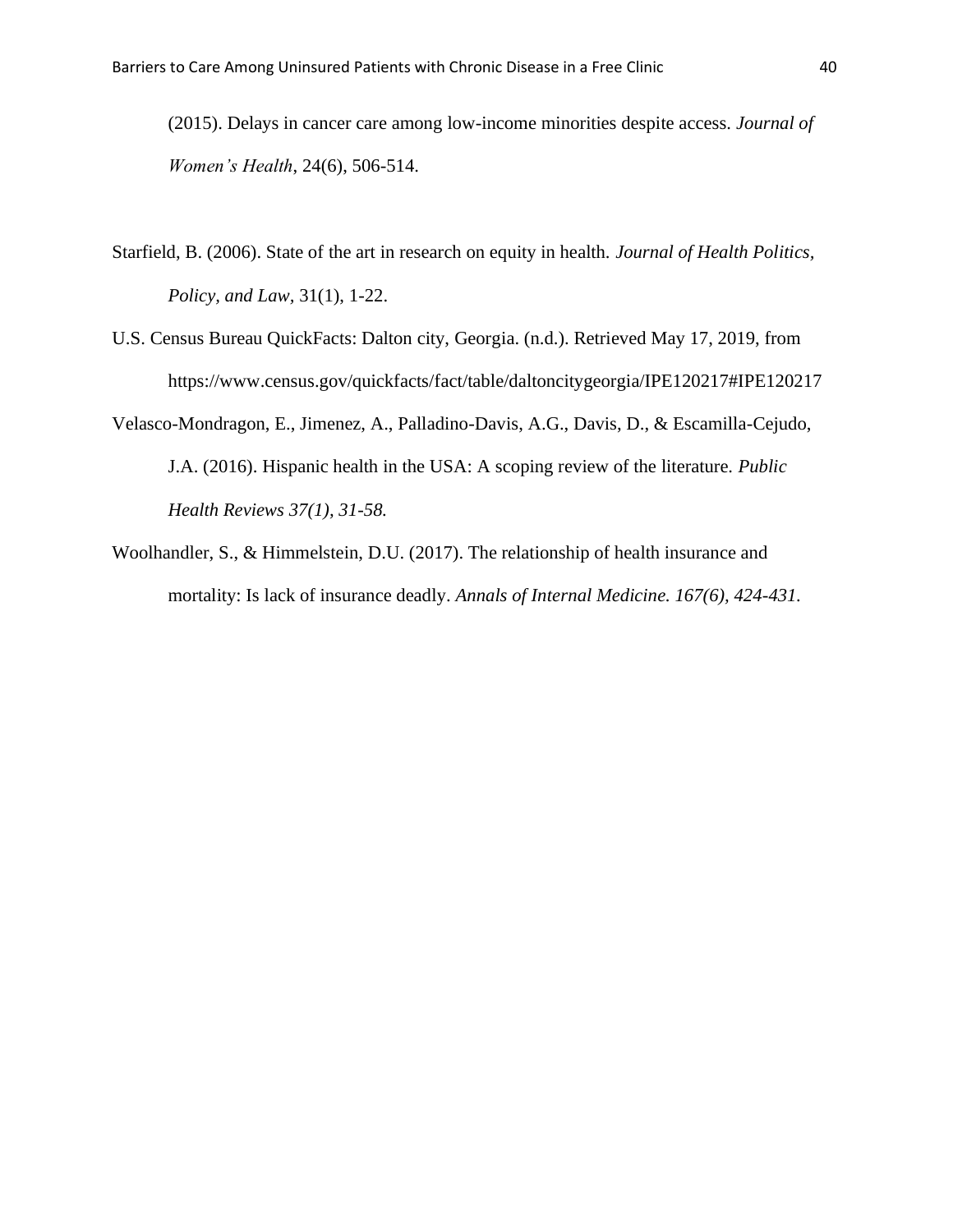# **Appendix 1**

# Background Information

Note: Providing this information will have no effect on your receiving care. This information will be kept confidential and anonymous. Thank you for providing us with this information as it helps us to better serve you and our community.

| Race & Ethnicity<br>_ American Indian/Alaskan Native                                      |                                              | Hispanic                                        |  |  |                       |                        |
|-------------------------------------------------------------------------------------------|----------------------------------------------|-------------------------------------------------|--|--|-----------------------|------------------------|
| <b>Asian</b>                                                                              | Caucasian/White                              |                                                 |  |  |                       |                        |
| <b>Black/African American</b>                                                             |                                              | __ Multi-Racial (Please list) _____________     |  |  |                       |                        |
| Native Hawaii/Hawaii/Another Pacific<br>Islander                                          |                                              |                                                 |  |  |                       |                        |
| Where would you go for healthcare if you could not be seen at the DEO clinic?             |                                              |                                                 |  |  |                       |                        |
| How many times have you been to the Emergency Department in the past year?                |                                              |                                                 |  |  |                       |                        |
|                                                                                           |                                              |                                                 |  |  |                       |                        |
| How long has it been since you have seen a healthcare provider? _______Years ______Months |                                              |                                                 |  |  |                       |                        |
| Where do you usually go for healthcare? Hospital Emergency Room                           |                                              |                                                 |  |  |                       | Clinic                 |
| Your Age:                                                                                 |                                              |                                                 |  |  |                       |                        |
| Your Gender:                                                                              |                                              |                                                 |  |  | Male                  | Female                 |
| Yearly income:                                                                            |                                              |                                                 |  |  |                       |                        |
| Number of people in your household:                                                       |                                              |                                                 |  |  |                       |                        |
| Is the head of your household female?                                                     |                                              |                                                 |  |  | Yes                   | N <sub>o</sub>         |
| Is English your first language?                                                           |                                              |                                                 |  |  | Yes                   | N <sub>o</sub>         |
| Do you have a paying job?                                                                 |                                              |                                                 |  |  | Yes                   | N <sub>o</sub>         |
| Do you have children?                                                                     |                                              |                                                 |  |  | Yes                   | N <sub>o</sub>         |
| Do you have health insurance?                                                             |                                              |                                                 |  |  | Yes                   | N <sub>o</sub>         |
| Have you been uninsured all year?                                                         |                                              |                                                 |  |  | Yes                   | N <sub>o</sub>         |
| Have you had any period of insurance during the past year?                                |                                              |                                                 |  |  | Yes                   | N <sub>0</sub>         |
| Do you have Medicaid?                                                                     |                                              |                                                 |  |  | Yes                   | N <sub>o</sub>         |
| Do you have a usual place of getting health care?                                         |                                              |                                                 |  |  | Yes                   | N <sub>o</sub>         |
| Do you usually go to DEO for health care?                                                 |                                              |                                                 |  |  | Yes                   | N <sub>0</sub>         |
| Do you have a usual doctor?                                                               |                                              |                                                 |  |  | Yes                   | N <sub>o</sub>         |
| Do you feel like you have very little or no choice in your source of healthcare?          |                                              |                                                 |  |  | Yes                   | N <sub>0</sub>         |
| Do you feel like you have experienced racism or prejudice in the healthcare setting?      |                                              |                                                 |  |  | Yes                   | N <sub>o</sub>         |
| Do you have a chronic illness?                                                            |                                              |                                                 |  |  | Yes                   | No                     |
| Please list:                                                                              |                                              |                                                 |  |  |                       |                        |
| Do you have medical debt or unpaid medical bills?                                         |                                              |                                                 |  |  | Yes                   | N <sub>o</sub>         |
| In the past year have you<br>received all the<br>healthcare you need?                     | Yes, I received all the<br>healthcare I need | No, I received some of<br>the healthcare I need |  |  | the healthcare I need | No, I received none of |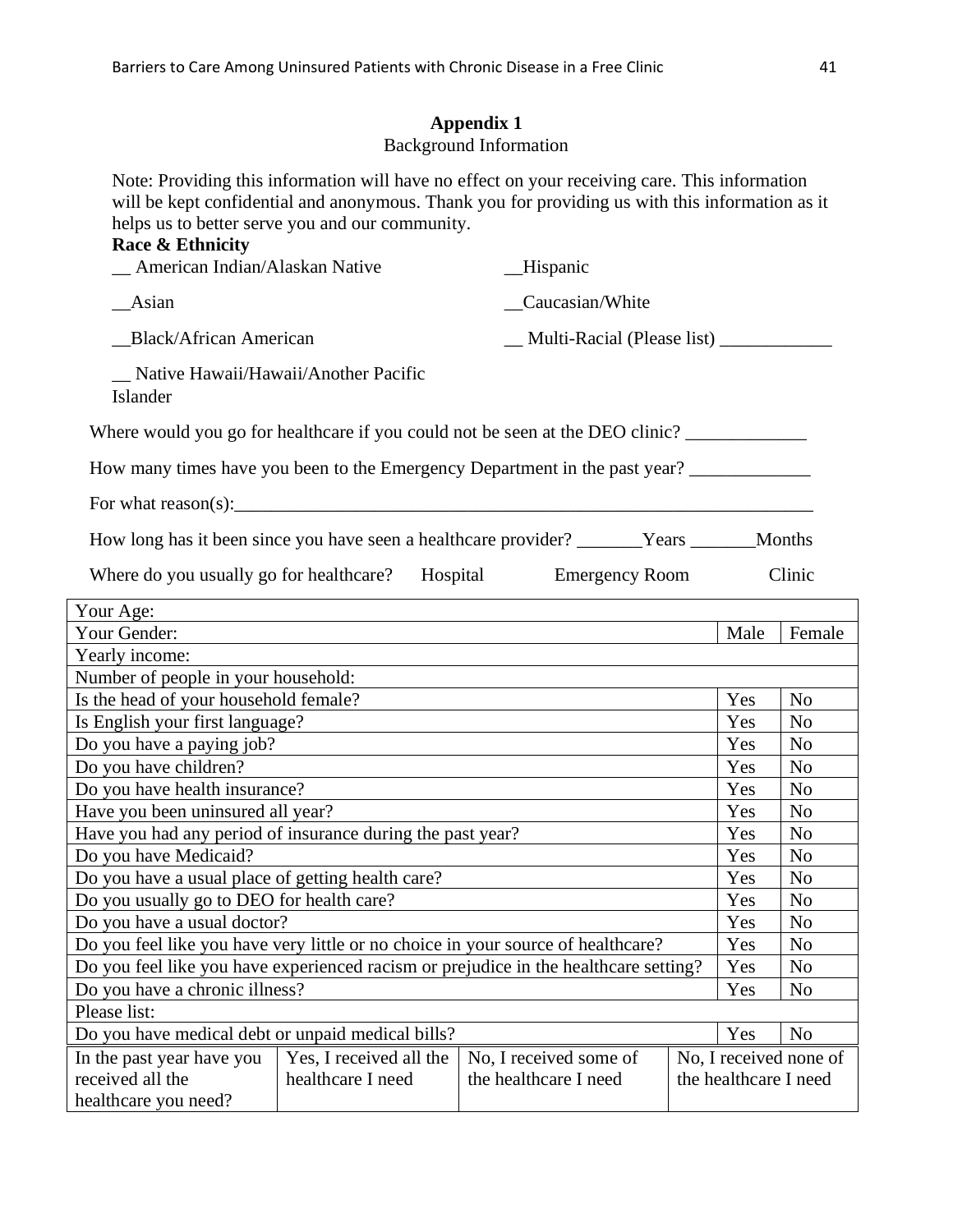# Health Care Barriers Questionnaire

How much of a problem is each of the following for YOU when you are trying to get the health care that you need? Please circle the best answer.

| 1. Difficulty knowing where to go to find         | None | Little | Moderate | Severe |
|---------------------------------------------------|------|--------|----------|--------|
| medical care?                                     |      |        |          |        |
| 2. Difficulty knowing when to seek medical        | None | Little | Moderate | Severe |
| care?                                             |      |        |          |        |
| 3. Difficulty knowing how to get the healthcare   | None | Little | Moderate | Severe |
| you need?                                         |      |        |          |        |
| 4. Difficulty understanding doctor's orders?      | None | Little | Moderate | Severe |
| 5. Difficulty with paperwork or forms?            | None | Little | Moderate | Severe |
| 6. Difficulty getting through to the doctor's     | None | Little | Moderate | Severe |
| office or clinic by phone?                        |      |        |          |        |
| 7. Difficulty with a lack of communication        | None | Little | Moderate | Severe |
| between my doctors or others in the healthcare    |      |        |          |        |
| system?                                           |      |        |          |        |
| 8. Difficulty because the doctors or nurses are   | None | Little | Moderate | Severe |
| not fluent in your language?                      |      |        |          |        |
| 9. Difficulty because you disagree with the       | None | Little | Moderate | Severe |
| doctor's orders?                                  |      |        |          |        |
| 10. Difficulty because doctors don't like         | None | Little | Moderate | Severe |
| traditional remedies? (Herbal, Alternative        |      |        |          |        |
| therapy, etc)                                     |      |        |          |        |
| 11. Difficulty because doctors give you           | None | Little | Moderate | Severe |
| instructions that seem wrong?                     |      |        |          |        |
| 12. Difficulty because doctors or nurses have     | None | Little | Moderate | Severe |
| different ideas about health than you do?         |      |        |          |        |
| 13. Difficulty with transportation to the doctor? | None | Little | Moderate | Severe |
| 14. Difficulty getting to the doctor's office?    | None | Little | Moderate | Severe |
| 15. Difficulty because you have a hard time       | None | Little | Moderate | Severe |
| finding a doctor who will see you?                |      |        |          |        |
| 16. Difficulty because you have a hard time       | None | Little | Moderate | Severe |
| getting an appointment with a doctor?             |      |        |          |        |
| 17. Difficulty because you have to wait too       | None | Little | Moderate | Severe |
| many days for an appointment?                     |      |        |          |        |
| 18. Difficulty getting care after hours or on the | None | Little | Moderate | Severe |
| weekends?                                         |      |        |          |        |
| 19. Difficulty because you have to wait too long  | None | Little | Moderate | Severe |
| in the waiting room?                              |      |        |          |        |
| 20. Problems getting a referral to a specialist?  | None | Little | Moderate | Severe |
| 21. Difficulty because doctors give as little     | None | Little | Moderate | Severe |
| service as possible?                              |      |        |          |        |
| 22. Difficulty because the healthcare system      | None | Little | Moderate | Severe |
| gives as little service as possible?              |      |        |          |        |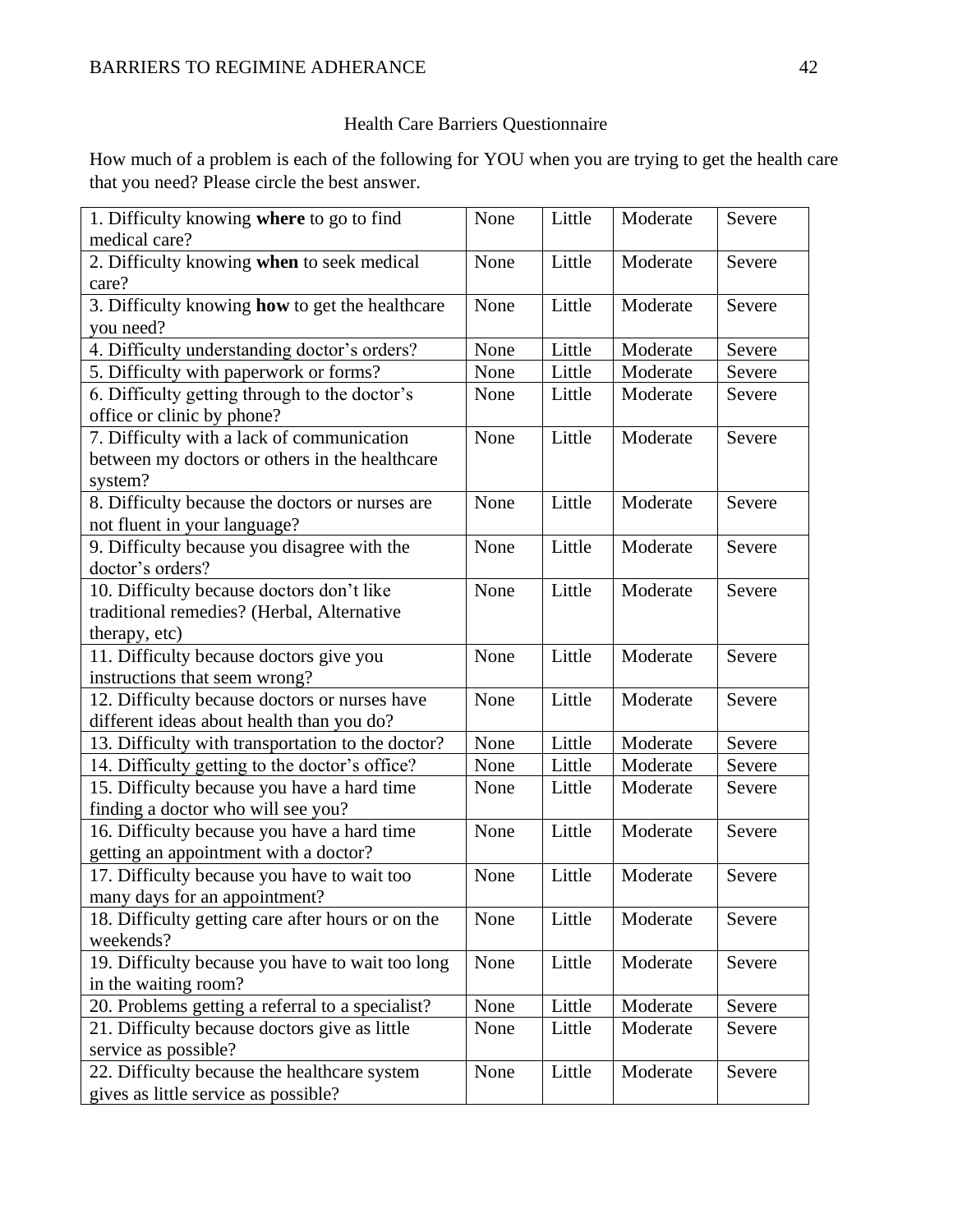| 23. Problems with doctors (rushing, not            |      | Little | Moderate | Severe |
|----------------------------------------------------|------|--------|----------|--------|
| listening, not answering questions, other)?        |      |        |          |        |
| 24. Problems with professional staff at            | None | Little | Moderate | Severe |
| provider's office?                                 |      |        |          |        |
| 25. Worrying that doctors and nurses will not do   | None | Little | Moderate | Severe |
| what is right?                                     |      |        |          |        |
| 26. Problems with doctors treating the symptom     | None | Little | Moderate | Severe |
| without finding out the cause of the illness?      |      |        |          |        |
| 27. Difficulty with getting a thorough (or         | None | Little | Moderate | Severe |
| complete) examination?                             |      |        |          |        |
| 28. Difficulty getting time off work to see a      | None | Little | Moderate | Severe |
| doctor?                                            |      |        |          |        |
| 29. Difficulty getting to a doctor because of      | None | Little | Moderate | Severe |
| other responsibilities?                            |      |        |          |        |
| 30. Difficulty getting a babysitter so you can see | None | Little | Moderate | Severe |
| the doctor?                                        |      |        |          |        |
| 31. Difficulty getting to the doctor because of    | None | Little | Moderate | Severe |
| the needs of family members?                       |      |        |          |        |
| 32. Difficulty filling a prescription because you  | None | Little | Moderate | Severe |
| can't pay for it?                                  |      |        |          |        |
| 33. Putting off seeing a doctor because of what it | None | Little | Moderate | Severe |
| might cost?                                        |      |        |          |        |
| 34. Difficulty getting health insurance?           | None | Little | Moderate | Severe |
| 35. Denied medical care because you can't pay      | None | Little | Moderate | Severe |
| or don't have health insurance?                    |      |        |          |        |
| 36. Difficulty getting health care because you     | None | Little | Moderate | Severe |
| have medical debt or unpaid bills?                 |      |        |          |        |
| 37. Denied healthcare because of medical debt      | None | Little | Moderate | Severe |
| or unpaid bills?                                   |      |        |          |        |
| 38. Racism or prejudice prevented you from         | None | Little | Moderate | Severe |
| seeking medical care?                              |      |        |          |        |
| 39. Avoided seeking health care or being denied    | None | Little | Moderate | Severe |
| health care because of your immigration status?    |      |        |          |        |
| 40. Problems with being judged on your             | None | Little | Moderate | Severe |
| appearance, your ancestry, or your accent?         |      |        |          |        |

Are there any barriers that you face when trying to get healthcare that you need that we didn't ask about above? Please take a moment to explain: \_\_\_\_\_\_\_\_\_\_\_\_\_\_\_\_\_\_\_\_\_\_\_\_\_\_\_\_\_\_\_\_\_\_\_

\_\_\_\_\_\_\_\_\_\_\_\_\_\_\_\_\_\_\_\_\_\_\_\_\_\_\_\_\_\_\_\_\_\_\_\_\_\_\_\_\_\_\_\_\_\_\_\_\_\_\_\_\_\_\_\_\_\_\_\_\_\_\_\_\_\_\_\_\_\_

\_\_\_\_\_\_\_\_\_\_\_\_\_\_\_\_\_\_\_\_\_\_\_\_\_\_\_\_\_\_\_\_\_\_\_\_\_\_\_\_\_\_\_\_\_\_\_\_\_\_\_\_\_\_\_\_\_\_\_\_\_\_\_\_\_\_\_\_\_\_\_\_\_\_\_\_\_\_\_\_\_\_

\_\_\_\_\_\_\_\_\_\_\_\_\_\_\_\_\_\_\_\_\_\_\_\_\_\_\_\_\_\_\_\_\_\_\_\_\_\_\_\_\_\_\_\_\_\_\_\_\_\_\_\_\_\_\_\_\_\_\_\_\_\_\_\_\_\_\_\_\_\_\_\_\_\_\_\_\_\_\_\_\_\_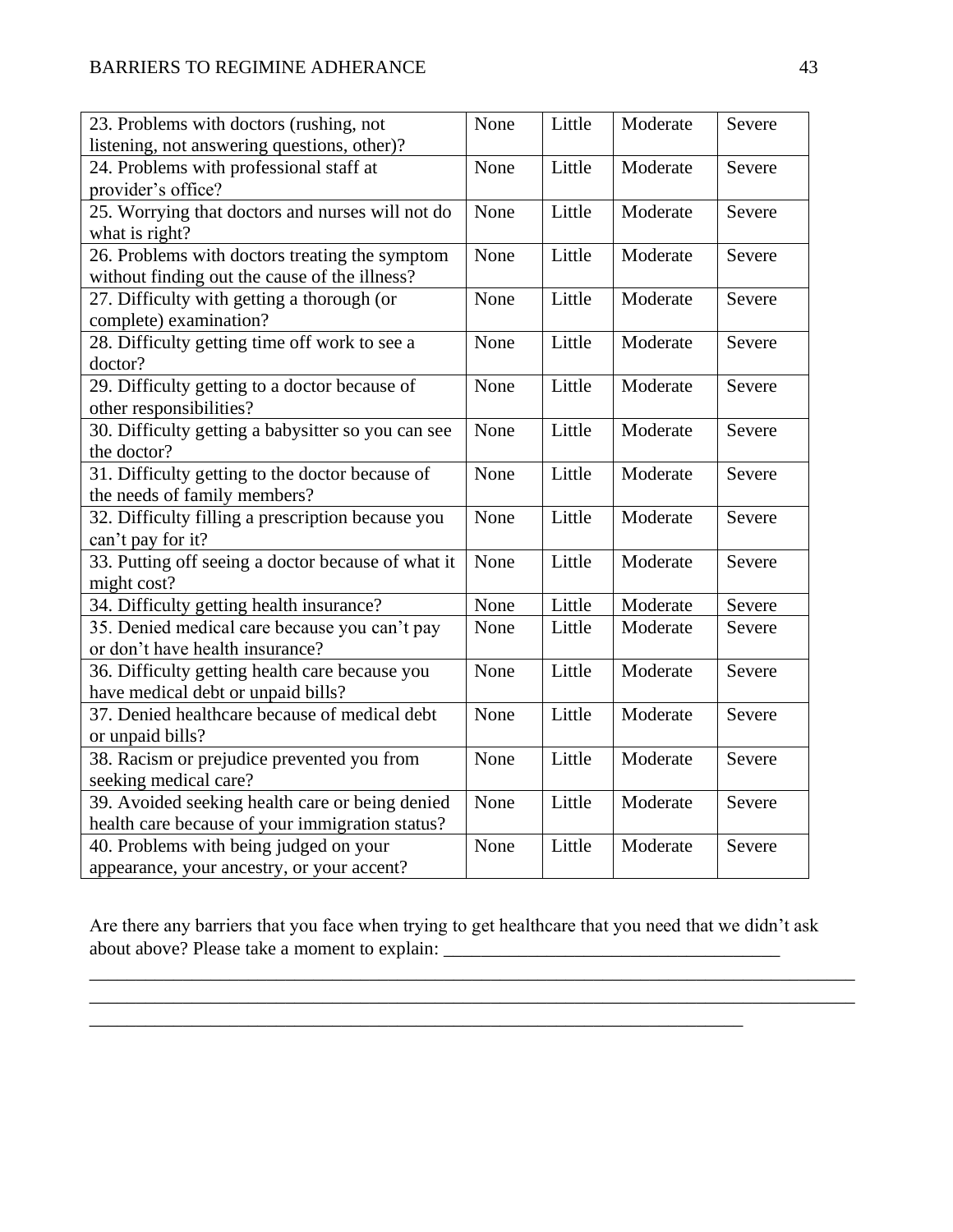**Correlations**

# **Appendix 2**

 $\overline{\phantom{a}}$ 

|                   |                                                                   |                                                 | In the past year<br>did you get all<br>the healthcare<br>you need? |
|-------------------|-------------------------------------------------------------------|-------------------------------------------------|--------------------------------------------------------------------|
| Spearman's<br>rho | In the past year<br>did you get all<br>the healthcare             | Correlation<br>Coefficient<br>$Sig. (2-tailed)$ | 1.000                                                              |
|                   | you need?                                                         |                                                 |                                                                    |
|                   |                                                                   | N                                               | 45                                                                 |
|                   | Difficulty<br>knowing where                                       | Correlation<br>Coefficient                      | $-.532**$                                                          |
|                   | to go to find<br>medical care                                     | Sig. (2-tailed)                                 | 0.000                                                              |
|                   |                                                                   | N                                               | 45                                                                 |
|                   | <b>Difficulty</b><br>knowing when                                 | Correlation<br>Coefficient                      | $-.464**$                                                          |
|                   | to seek medical                                                   | Sig. (2-tailed)                                 | 0.001                                                              |
|                   | care                                                              | N                                               | 45                                                                 |
|                   | Difficulty<br>knowing how to                                      | Correlation<br>Coefficient                      | $-.552**$                                                          |
|                   | get the<br>healthcare you<br>need                                 | Sig. (2-tailed)                                 | 0.000                                                              |
|                   |                                                                   | N                                               | 45                                                                 |
|                   | <b>Difficulty</b><br>understanding                                | Correlation<br>Coefficient                      | $-0.265$                                                           |
|                   | doctor's orders                                                   | Sig. (2-tailed)                                 | 0.078                                                              |
|                   |                                                                   | N                                               | 45                                                                 |
|                   | Difficulty with<br>paperwork or<br>forms                          | Correlation<br>Coefficient                      | $-0.270$                                                           |
|                   |                                                                   | Sig. (2-tailed)                                 | 0.073                                                              |
|                   |                                                                   | N                                               | 45                                                                 |
|                   | <b>Difficulty</b><br>getting through                              | Correlation<br>Coefficient                      | $-0.004$                                                           |
|                   | to the doctor's                                                   | Sig. (2-tailed)                                 | 0.977                                                              |
|                   | office or clinic<br>by phone                                      | N                                               | 45                                                                 |
|                   | Difficulty with<br>a lack of                                      | Correlation<br>Coefficient                      | $-0.193$                                                           |
|                   | communication                                                     | Sig. (2-tailed)                                 | 0.205                                                              |
|                   | between my<br>doctors or<br>others in the<br>healthcare<br>system | N                                               | 45                                                                 |
|                   | <b>Difficulty</b><br>because the                                  | Correlation<br>Coefficient                      | $-0.189$                                                           |
|                   | doctors or                                                        | Sig. (2-tailed)                                 | 0.215                                                              |
|                   | nurses are not<br>fluent in your<br>language                      | N                                               | 45                                                                 |
|                   | <b>Difficulty</b><br>because you                                  | Correlation<br>Coefficient                      | $-0.070$                                                           |
|                   | disagree with<br>the doctor's                                     | Sig. (2-tailed)                                 | 0.650                                                              |
|                   | orders                                                            | N                                               | 45                                                                 |
|                   |                                                                   |                                                 | $-0.175$                                                           |

|  | Difficulty<br>because doctors                   | Correlation<br>Coefficient     |           |
|--|-------------------------------------------------|--------------------------------|-----------|
|  | don't like                                      | Sig. (2-tailed)                | 0.250     |
|  | traditional<br>remedies?                        | N                              | 45        |
|  | (Herbal,                                        |                                |           |
|  | alternative<br>therapy, etc)                    |                                |           |
|  | <b>Difficulty</b><br>because doctors            | Correlation<br>Coefficient     | $-0.181$  |
|  | give you                                        | Sig. (2-tailed)                | 0.233     |
|  | instructions that<br>seem wrong                 | N                              | 45        |
|  | Difficulty                                      | Correlation                    | $-0.166$  |
|  | because doctors                                 | Coefficient                    |           |
|  | or nurses have<br>different ideas               | Sig. (2-tailed)                | 0.276     |
|  | about health<br>than you do                     | N                              | 45        |
|  | Difficulty with                                 | Correlation                    | $-0.235$  |
|  | transportation to<br>the doctor                 | Coefficient<br>Sig. (2-tailed) | 0.121     |
|  |                                                 | N                              | 45        |
|  |                                                 |                                |           |
|  | <b>Difficulty</b><br>getting to the             | Correlation<br>Coefficient     | $-0.136$  |
|  | doctor's office                                 | Sig. (2-tailed)                | 0.372     |
|  |                                                 | N                              | 45        |
|  | <b>Difficulty</b>                               | Correlation                    | $-.377*$  |
|  | because you<br>have a hard                      | Coefficient<br>Sig. (2-tailed) | 0.011     |
|  | time finding a                                  |                                |           |
|  | doctor who will<br>see you                      | N                              | 45        |
|  | <b>Difficulty</b>                               | Correlation                    | $-.381**$ |
|  | because you<br>have a hard                      | Coefficient<br>Sig. (2-tailed) | 0.010     |
|  | time getting an                                 | N                              | 45        |
|  | appointment<br>with a doctor                    |                                |           |
|  | <b>Difficulty</b><br>because you                | Correlation<br>Coefficient     | $-.378*$  |
|  | have to wait too                                | Sig. (2-tailed)                | 0.010     |
|  | many days for<br>an appointment                 | N                              | 45        |
|  | Difficulty                                      | Correlation                    | $-0.294$  |
|  | getting care<br>after hours or                  | Coefficient                    |           |
|  | on the                                          | Sig. (2-tailed)                | 0.050     |
|  | weekends                                        | N                              | 45        |
|  | <b>Difficulty</b><br>because you                | Correlation<br>Coefficient     | $-.427**$ |
|  | have to wait too<br>long in the<br>waiting room | Sig. (2-tailed)                | 0.003     |
|  |                                                 | N                              | 45        |
|  | Problems                                        | Correlation                    | $-.432**$ |
|  | getting a                                       | Coefficient                    |           |
|  | referral to a<br>specialist                     | Sig. (2-tailed)                | 0.003     |
|  |                                                 | N                              | 45        |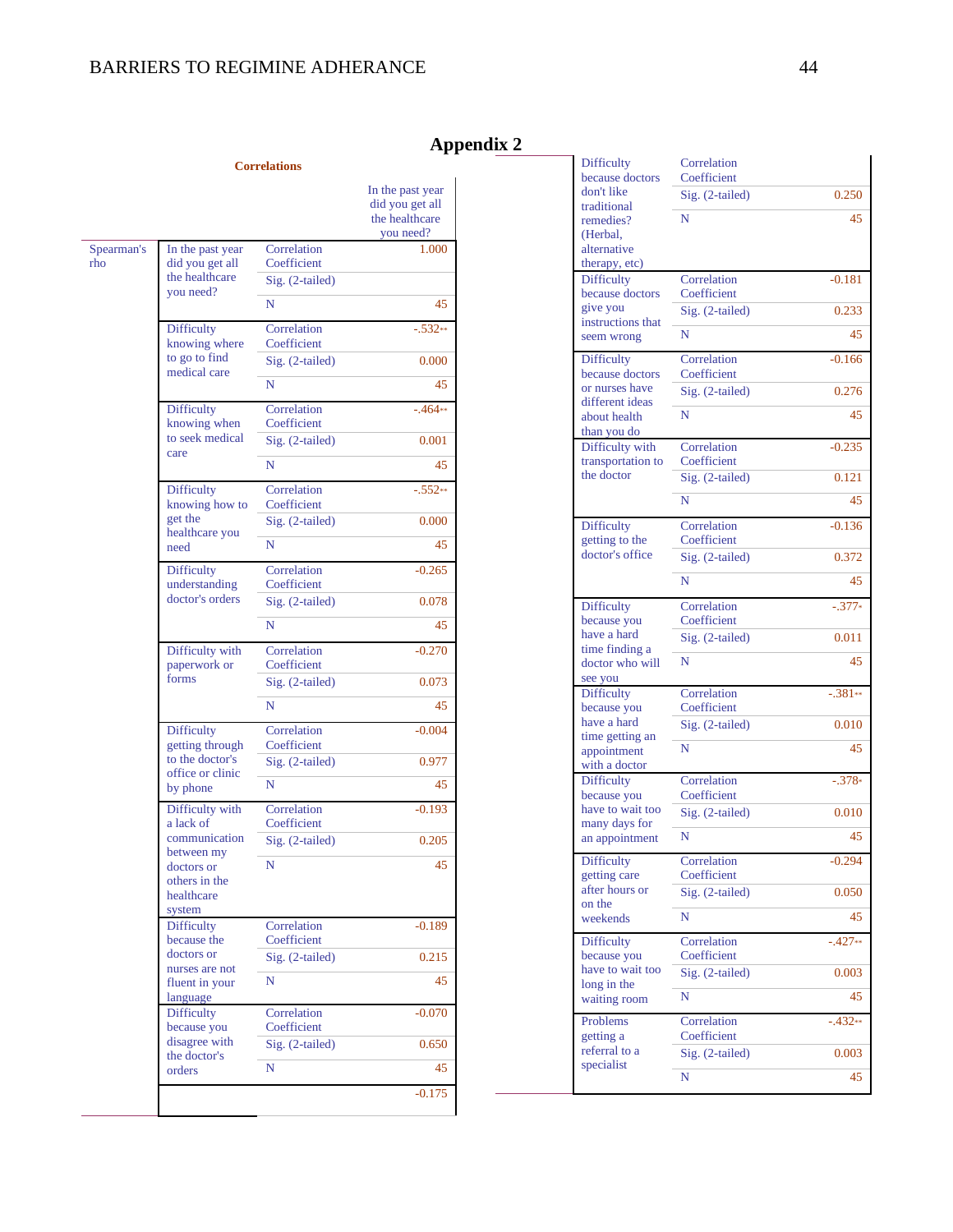# BARRIERS TO REGIMINE ADHERANCE 45

 $\overline{\phantom{0}}$ 

| Difficulty                                            | Correlation<br>Coefficient     | $-.356*$    |
|-------------------------------------------------------|--------------------------------|-------------|
| because doctors<br>give as little                     | Sig. (2-tailed)                | 0.016       |
| service as<br>possible                                | N                              | 45          |
| Difficulty<br>because the                             | Correlation<br>Coefficient     | $-.342*$    |
| healthcare                                            | Sig. (2-tailed)                | 0.022       |
| system gives as<br>little service as<br>possible      | N                              | 45          |
| Problems with                                         | Correlation                    | $-.354*$    |
| doctors<br>(rushing, not                              | Coefficient<br>Sig. (2-tailed) |             |
| listening, not                                        |                                | 0.017       |
| answering<br>questions,<br>other)                     | N                              | 45          |
| Problems with                                         | Correlation                    | $-0.189$    |
| professional<br>staff at                              | Coefficient<br>Sig. (2-tailed) | 0.213       |
| provider's office                                     |                                |             |
|                                                       | N                              | 45          |
| Worrying that<br>doctors and                          | Correlation<br>Coefficient     | $-0.202$    |
| nurses will not                                       | Sig. (2-tailed)                | 0.183       |
| do what is right                                      | N                              | 45          |
| Problems with                                         | Correlation<br>Coefficient     | $-0.247$    |
| doctors treating<br>the symptom                       | Sig. (2-tailed)                | 0.102       |
| without finding<br>out the cause of<br>the illness    | N                              | 45          |
| Difficulty with<br>getting a                          | Correlation<br>Coefficient     | $-.340*$    |
| thorough (or                                          | Sig. (2-tailed)                | 0.022       |
| complete)<br>examination                              | N                              | 45          |
| Difficulty<br>getting time off                        | Correlation<br>Coefficient     | $-.394**$   |
| work to see a                                         | Sig. (2-tailed)                | 0.007       |
| doctor                                                | N                              | 45          |
| <b>Difficulty</b><br>getting to a                     | Correlation<br>Coefficient     | $-.346*$    |
| doctor because                                        | Sig. (2-tailed)                | 0.020       |
| of other<br>responsibilities                          | N                              | 45          |
| <b>Difficulty</b>                                     | Correlation                    | $-0.033$    |
| getting a baby<br>sitter so you can<br>see the doctor | Coefficient                    |             |
|                                                       | Sig. (2-tailed)<br>N           | 0.831<br>45 |
|                                                       | Correlation                    |             |
|                                                       |                                | $-0.252$    |
| Difficulty                                            | Coefficient                    |             |

|  | doctor because<br>of the needs of<br>family members         | N                          | 45        |
|--|-------------------------------------------------------------|----------------------------|-----------|
|  | <b>Difficulty</b><br>filling a                              | Correlation<br>Coefficient | $-.616**$ |
|  | prescription<br>because you                                 | Sig. (2-tailed)            | 0.000     |
|  | can't pay for it                                            | N                          | 45        |
|  | Putting off<br>seeing a doctor                              | Correlation<br>Coefficient | $-.351*$  |
|  | because of what<br>it might cost                            | Sig. (2-tailed)            | 0.018     |
|  |                                                             | N                          | 45        |
|  | <b>Difficulty</b><br>getting health                         | Correlation<br>Coefficient | $-0.251$  |
|  | insurance                                                   | Sig. (2-tailed)            | 0.096     |
|  |                                                             | N                          | 45        |
|  | Denied medical<br>care because                              | Correlation<br>Coefficient | $-.453**$ |
|  | you can't pay or<br>don't have                              | Sig. (2-tailed)            | 0.002     |
|  | health insurance                                            | N                          | 45        |
|  | <b>Difficulty</b><br>getting health                         | Correlation<br>Coefficient | $-.370*$  |
|  | care because<br>you have<br>medical debt or<br>unpaid bills | Sig. (2-tailed)            | 0.012     |
|  |                                                             | N                          | 45        |
|  | Denied health<br>care because                               | Correlation<br>Coefficient | $-.304*$  |
|  | you have<br>medical debt or                                 | Sig. (2-tailed)            | 0.043     |
|  | unpaid bills                                                | N                          | 45        |
|  | Racism or<br>prejudice                                      | Correlation<br>Coefficient | $-0.048$  |
|  | prevented you<br>from seeking                               | Sig. (2-tailed)            | 0.754     |
|  | medical care                                                | N                          | 45        |
|  | Avoided<br>seeking health                                   | Correlation<br>Coefficient | $-0.033$  |
|  | care or being<br>denied health                              | Sig. (2-tailed)            | 0.831     |
|  | care because of<br>your                                     | N                          | 45        |
|  | immigration<br>status                                       |                            |           |
|  | Problems with<br>being judged on                            | Correlation<br>Coefficient | $-.314*$  |
|  | your                                                        | Sig. (2-tailed)            | 0.036     |
|  | appearance,<br>your ancestry,<br>or your accent             | N                          | 45        |
|  |                                                             |                            |           |

\*\*. Correlation is significant at the 0.01 level (2-tailed).

\*. Correlation is significant at the 0.05 level (2-tailed).

# **Table 1. Spearman's Rho for Achieving Access to Care and each of the survey barriers.**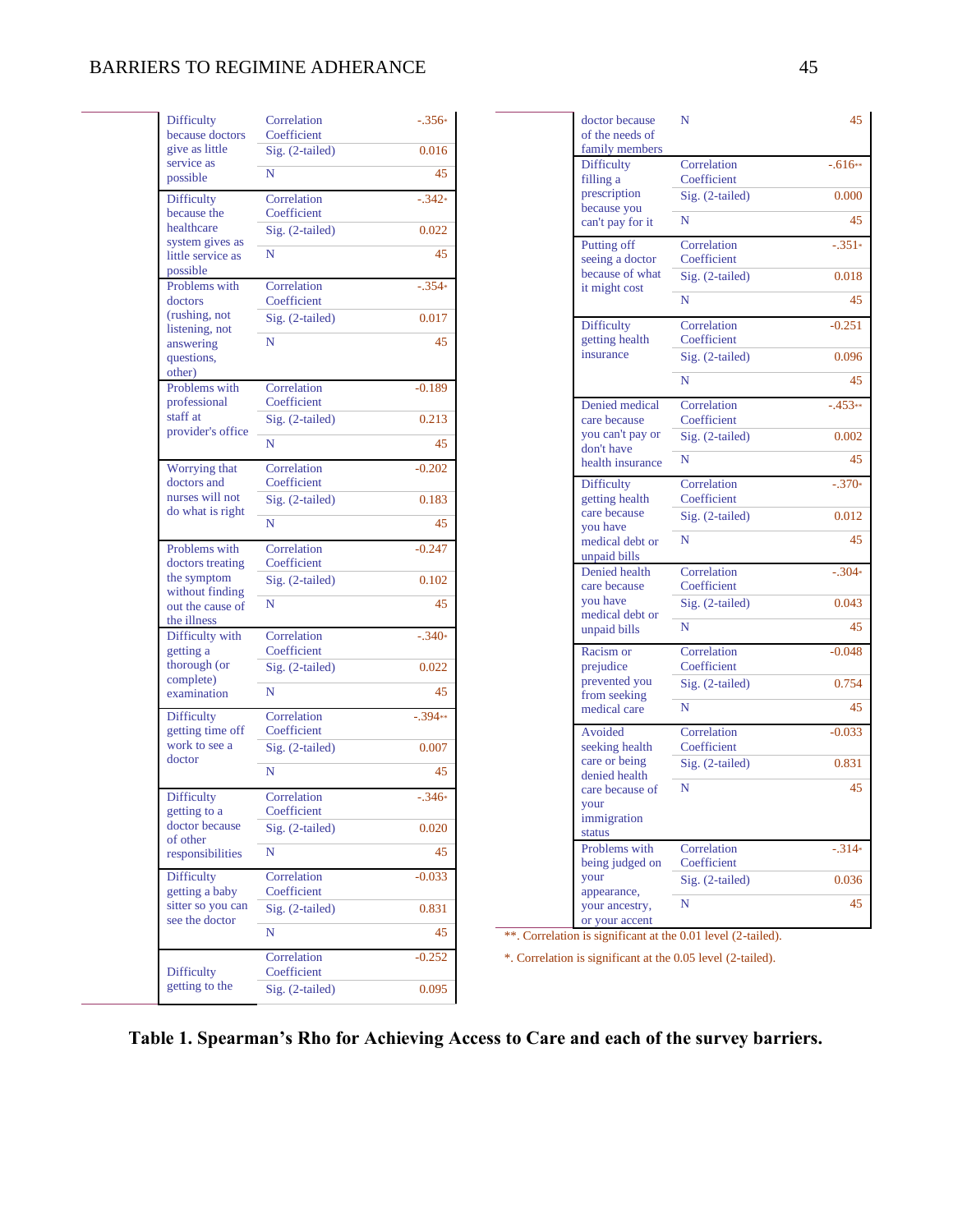#### **Appendix 3**

#### **Scholarly Project End of Program Student Learning Outcomes Synthesis**

PICO/Research Question:

Among uninsured persons who utilize a free clinic in the Southeastern United States to manage chronic illness, what are the perceived barriers to receiving needed healthcare?

#### 1. Cultural Competence:

This project sought to gain an understanding of the barriers that uninsured patients face, with the end goal of removing some of those barriers. The survey in this scholarly project asks questions about language, cultural practices, perceptions of healthcare providers as well other types of potential barriers. By understanding those barriers, health care providers can more adequately address the needs of all patients who visit the clinic.

# 2. Evidence Based Practice:

The ultimate goal of this project is to improve the ability of uninsured patients to obtain healthcare. The specific group of patients being evaluated are high risk for non-compliance and falling through the cracks of the healthcare system. Through a review of literature, a survey was selected to evaluate perceived barriers to care among uninsured patients. The results of the survey were analyzed and the results will be discussed with the clinic. This is a direct use of evidence based practice.

## 3. Health Promotion:

My project promotes health by encouraging patient's to look at their own health behaviors and perceptions. Additionally, the information collected might help the clinic allocate resources to other areas of patient care, such as education and health literacy, to help patients, help themselves. By alleviating barriers in healthcare, and reducing the cost, providers can help patients move up the ladder of maslow's heriarchy and use the resources they have to make better nutritional and lifestyle choices.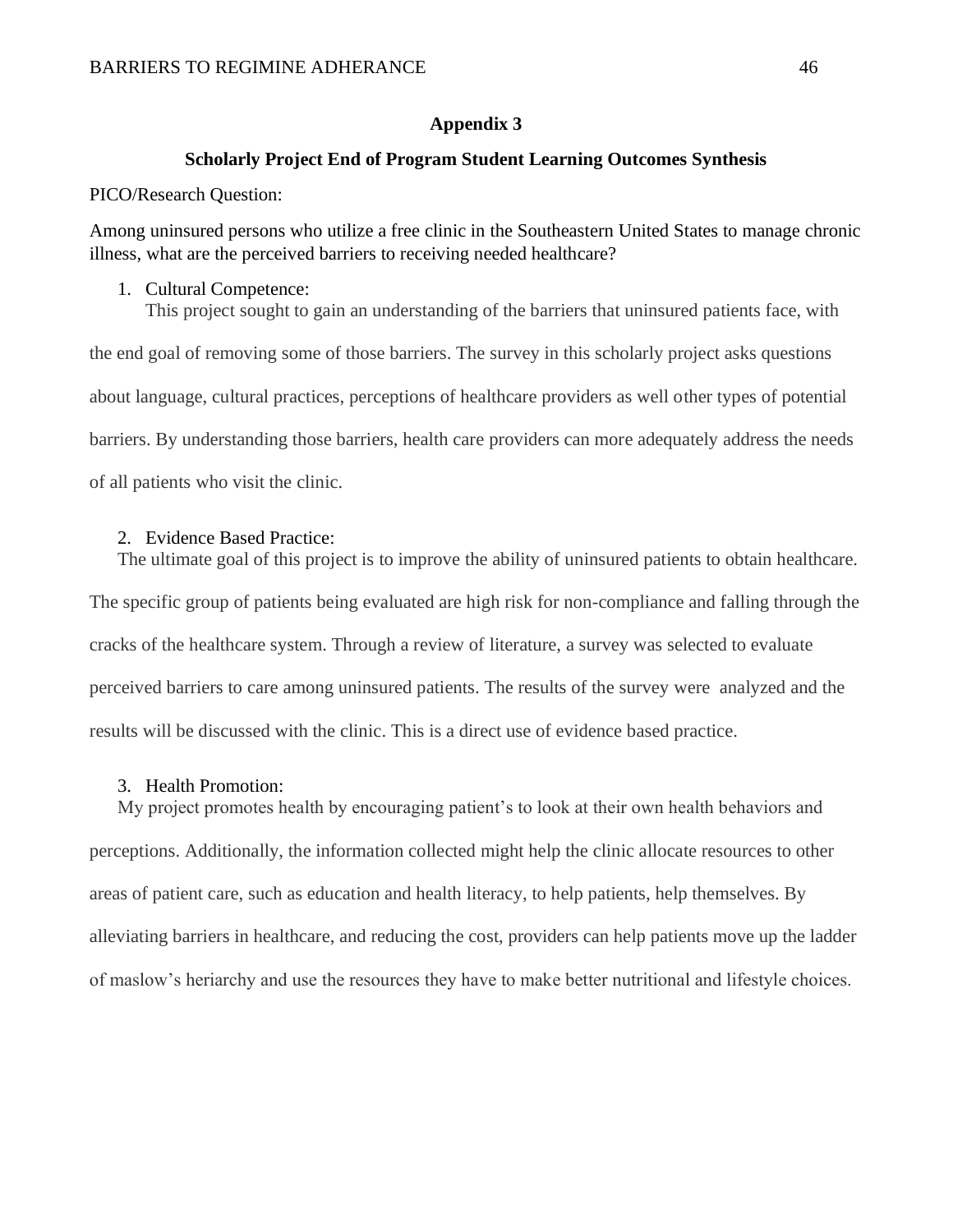#### 4. Patient Centered Care:

The goal of this project is to identify reasons why patient's do not get the healthcare they need. By elucidating these barriers, the clinic might better serve the community and patients. The results may also allow for increased funding for transportation or educational opportunities that will help the patient's get to appointments and understand disease processes. As opposed to many medical offices who derive a profit from the care given to patients, this clinic operates on grant funding and charitable giving. This uniquely situates providers to put their patients first and maximize resources to the patient's benefit.

#### 5. Quality and Safety:

The biggest concern with this project is that patients might interpret questions in a way that causes psychological distress related to their past healthcare experiences. Therefore, the survey will be completed at the clinic so that patients might have someone near by to talk to if needed. Patients will have the opportunity to decline participating in the survey with no repercussions. Additionally, the goal is to improve patient care at the clinic, thereby improving the quality of healthcare received.

# 6. Informatics and Innovation:

The majority of patients seen in the clinic have limited resources and so the electronic format initially planned, failed. Surveys were then provided in paper form. A bank of hand held electronic devises would have been nice to use, however they were unnecessary. Survey results were put into an excel spreadsheet and important into SPSS for statistical analysis.

#### 7. Teamwork and Collaboration:

My team members will include the providers at the physician's practice, my project advisors, my classmates who might give me insight, and possibly a statistician to help evaluate my data outcomes. The project demonstrates teamwork and collaboration because I am stepping into a clinic where there are defined roles, of physicians, mid-level providers, and nurses who all work together to support these